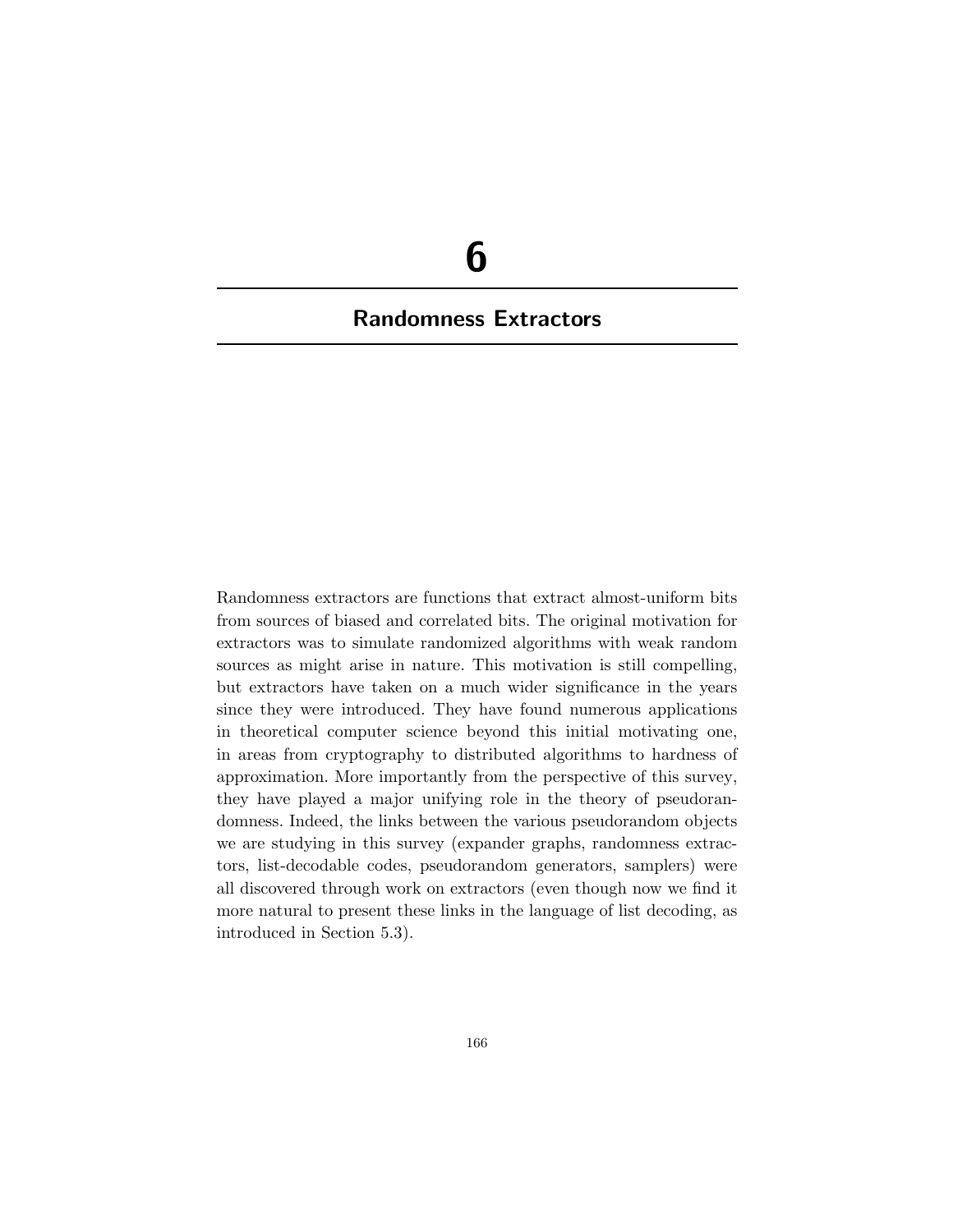# **6.1 Motivation and Definition**

#### **6.1.1 Deterministic Extractors**

Typically, when we design randomized algorithms or protocols, we assume that all algorithms/parties have access to sources of *perfect* randomness, i.e., bits that are unbiased and completely independent. However, when we implement these algorithms, the physical sources of randomness to which we have access may contain biases and correlations. For example, we may use low-order bits of the system clock, the user's mouse movements, or a noisy diode based on quantum effects. While these sources may have some randomness in them, the assumption that the source is perfect is a strong one, and thus it is of interest to try and relax it.

Ideally, what we would like is a compiler that takes any algorithm A that works correctly when fed perfectly random bits  $U_m$ , and produces a new algorithm  $A'$  that will work even if it is fed random bits  $X \in \{0,1\}^n$  that come from a "weak" random source. For example, if A is a **BPP** algorithm, then we would like  $A'$  to also run in probabilistic polynomial time. One way to design such compilers is to design a *randomness extractor* Ext :  $\{0,1\}^n \to \{0,1\}^m$  such that Ext(X) is distributed uniformly in  $\{0,1\}^m$ .

**IID-Bit Sources.** A simple version of this question was already considered by von Neumann. He looked at sources that consist of boolean random variables  $X_1, X_2, \ldots, X_n \in \{0,1\}$  that are independent but biased. That is, for every i,  $Pr[X_i = 1] = \delta$  for some unknown  $\delta$ . How can such a source be converted into a source of independent, unbiased bits? Von Neumann proposed the following extractor: Break all the variables in pairs and for each pair output 0 if the outcome was 01, 1 if the outcome was 10, and skip the pair if the outcome was 00 or 11. This will yield an unbiased random bit after  $1/(2\delta(1-\delta))$  pairs on average.

**Independent-Bit Sources.** Lets now look at a bit more interesting class of sources in which all the variables are still independent but the bias is no longer the same. Specifically, for every i,  $Pr[X_i = 1] = \delta_i$  and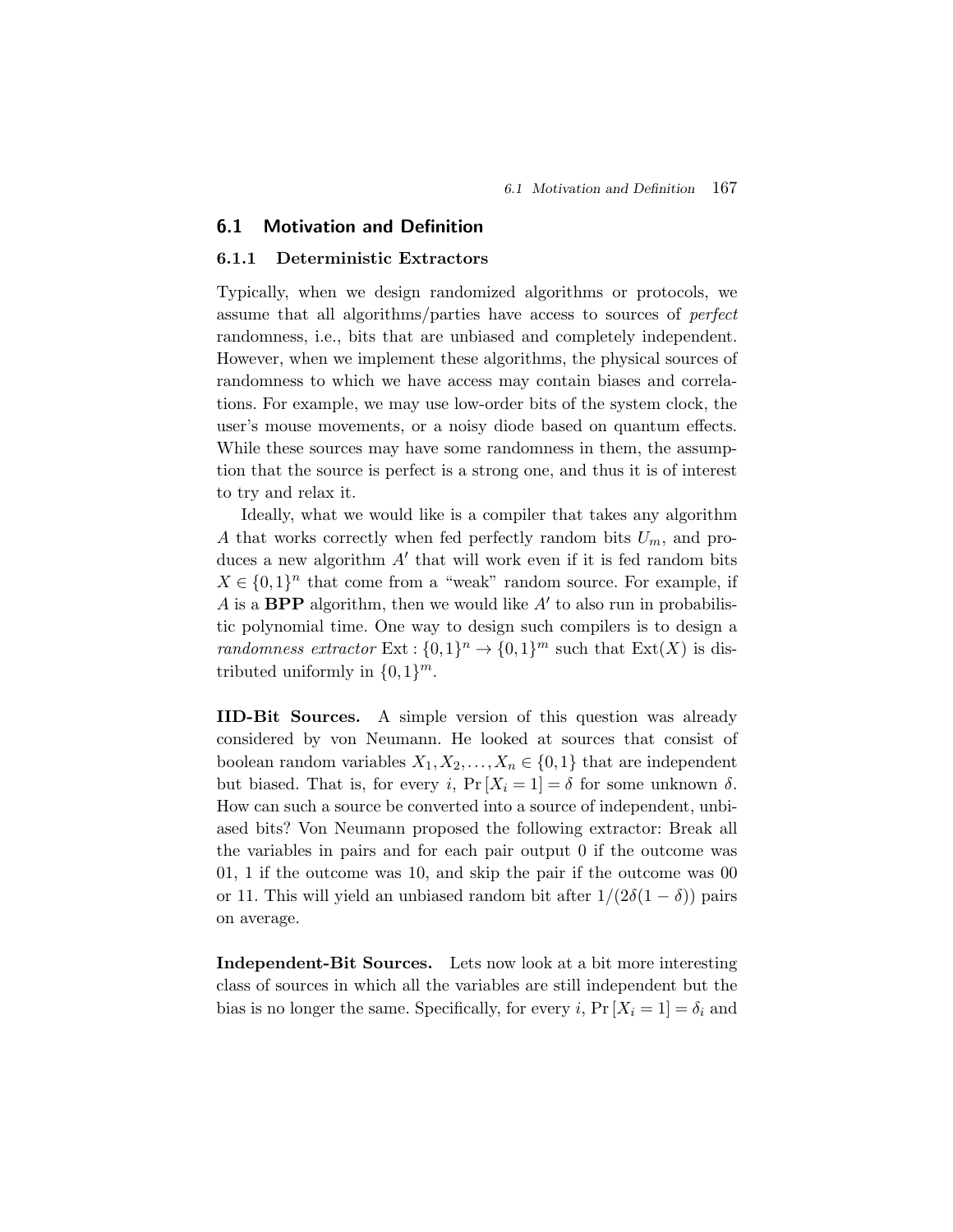$0 < \delta \leq \delta_i \leq 1 - \delta$  for some constant  $\delta > 0$ . How can we deal with such a source?

It can be shown that when we take a parity of  $\ell$  bits from such an independent-bit source, the result approaches an unbiased coin  $0 < \delta \le \delta_i \le 1 - \delta$  for some constant  $\delta > 0$ . How can we deal with such a source?<br>It can be shown that when we take a parity of  $\ell$  bits from such an independent-bit source, the result approaches an unbiased coin flip ex result is not a perfect coin flip but is as good as one for almost all purposes.

Let's be more precise about the problems we are studying. A *source* on  $\{0,1\}^n$  is simply a random variable X taking values in  $\{0,1\}^n$ . In each of the above examples, there is an implicit *class* of sources being studied. For example, IndBits<sub>n,δ</sub> is the class of sources X on  $\{0,1\}^n$ where the bits  $X_i$  are independent and satisfy  $\delta \leq \Pr[X_i = 1] \leq 1 - \delta$ . We could define IIDBits<sub>n</sub> $\delta$  to be the same with the further restriction that all of the  $X_i$ s are identically distributed, i.e.,  $Pr[X_i = 1] =$  $Pr[X_i = 1]$  for all i, j, thereby capturing von Neumann sources.

**Definition 6.1 (deterministic extractors).** <sup>1</sup> Let  $\mathcal{C}$  be a class of sources on  $\{0,1\}^n$ . An  $\varepsilon$ -extractor for C is a function Ext :  $\{0,1\}^n \to$  ${0,1}^m$  such that for every  $X \in \mathcal{C}$ ,  $\text{Ext}(X)$  is " $\varepsilon$ -close" to  $U_m$ .

Note that we want a *single* function Ext that works for all sources in the class. This captures the idea that we do not want to assume we know the exact distribution of the physical source we are using, but only that it comes from some class. For example, for  $IndBits_{n,\delta}$ , we know that the bits are independent and none are too biased, but not the specific bias of each bit. Note also that we only allow the extractor *one* sample from the source X. If we want to allow multiple independent samples, then this should be modelled explicitly in our class of sources; ideally we would like to minimize the independence assumptions used.

We still need to define what we mean for the output to be  $\varepsilon$ -close to  $U_m$ .

<sup>&</sup>lt;sup>1</sup> Such extractors are called *deterministic* or *seedless* to contrast with the probabilistic or seeded randomness extractors we will see later.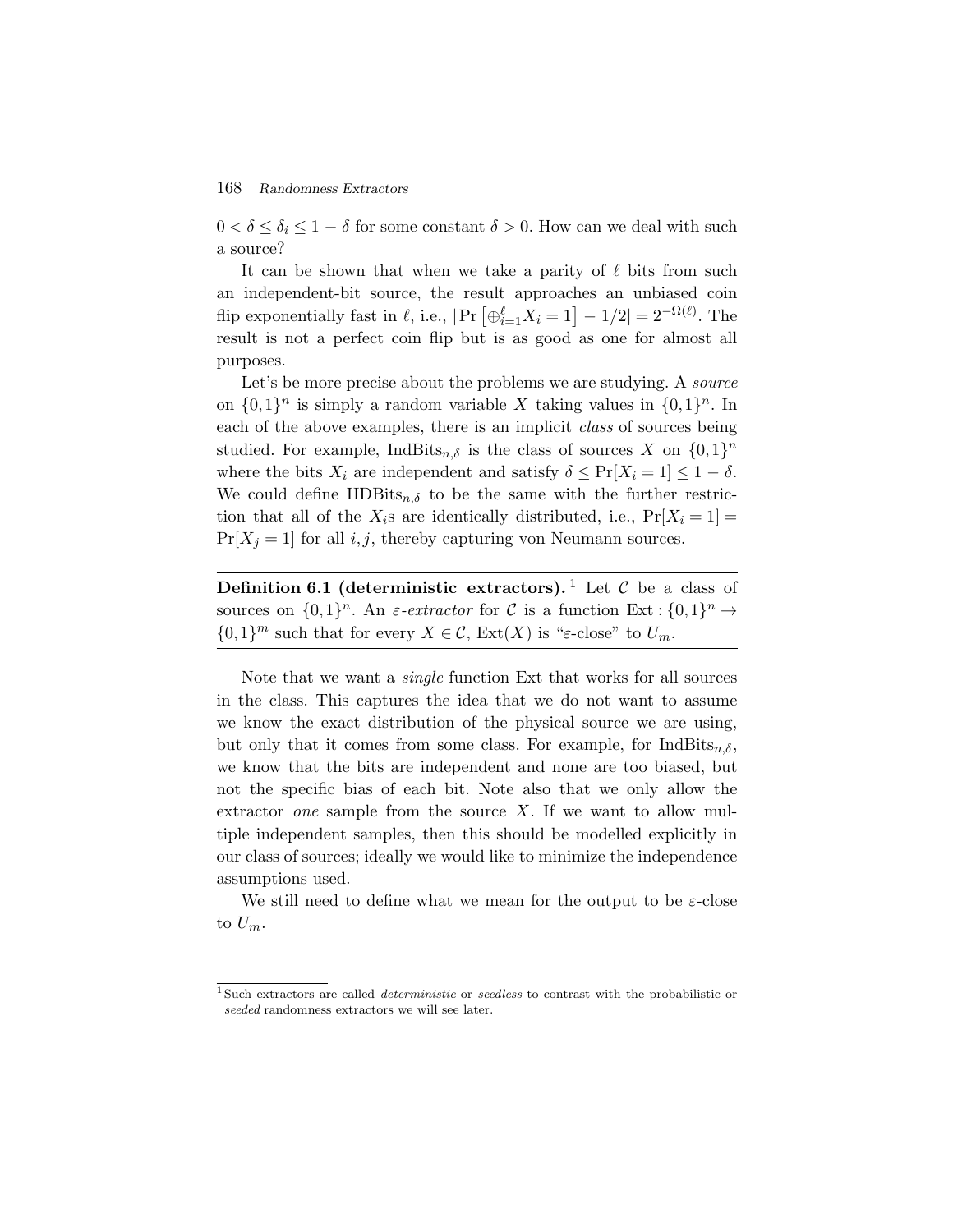**Definition 6.2.** For random variables X and Y taking values in  $\mathcal{U}$ , their *statistical difference* (also known as *variation distance*) is  $\Delta(X, Y) =$  $\max_{T \subset \mathcal{U}} |Pr[X \in T] - Pr[Y \in T]|$ . We say that X and Y are  $\varepsilon$ -close if  $\Delta(X,Y) \leq \varepsilon$ .

Intuitively, any event in  $X$  happens in  $Y$  with the same probability  $\pm \varepsilon$ . This is perhaps the most natural measure of distance for probability distributions (much more so than the  $\ell_2$  distance we used in the study of random walks). In particular, it satisfies the following natural properties.

**Lemma 6.3 (properties of statistical difference).** Let  $X, Y, Z, X_1$ ,  $X_2, Y_1, Y_2$  be random variables taking values in a universe  $U$ . Then,

- (1)  $\Delta(X,Y) \geq 0$ , with equality iff X and Y are identically distributed,
- (2)  $\Delta(X,Y) \leq 1$ , with equality iff X and Y have disjoint supports,
- (3)  $\Delta(X,Y) = \Delta(Y,X)$ ,
- (4)  $\Delta(X,Z) \leq \Delta(X,Y) + \Delta(Y,Z)$ ,
- (5) for every function f, we have  $\Delta(f(X),f(Y)) \leq \Delta(X,Y)$ ,
- (6)  $\Delta((X_1,X_2),(Y_1,Y_2)) \leq \Delta(X_1,Y_1) + \Delta(X_2,Y_2)$  if  $X_1$  and  $X_2$ , as well as  $Y_1$  and  $Y_2$ , are independent, and
- (7)  $\Delta(X,Y) = \frac{1}{2} \cdot |X Y|_1$ , where  $|\cdot|_1$  is the  $\ell_1$  distance. (Thus, X is  $\varepsilon$ -close to Y iff we can transform X into Y by "shifting" at most an  $\varepsilon$  fraction of probability mass.)

We now observe that extractors according to this definition give us the "compilers" we want.

**Proposition 6.4.** Let  $A(w; r)$  be a randomized algorithm such that  $A(w;U_m)$  has error probability at most  $\gamma$ , and let Ext :  $\{0,1\}^n \to$  $\{0,1\}^m$  be an *ε*-extractor for a class C of sources on  $\{0,1\}^n$ . Define  $A'(w;x) = A(w; \text{Ext}(x))$ . Then for every source  $X \in \mathcal{C}$ ,  $A'(w;X)$  has error probability at most  $\gamma + \varepsilon$ .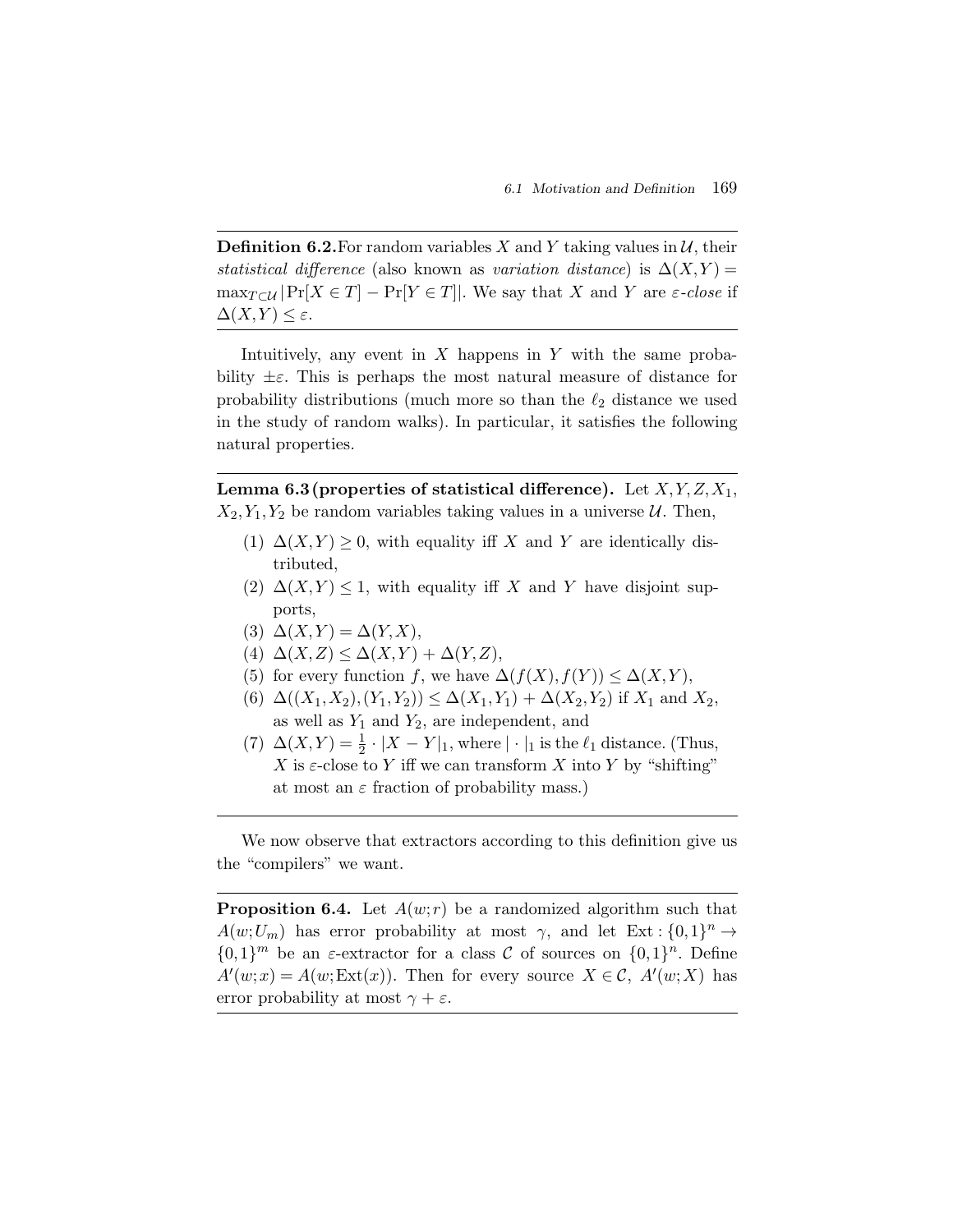This application identifies some additional properties we'd like from our extractors. We'd like the extractor itself to be efficiently computable (e.g., polynomial time). In particular, to get  $m$  almost-uniform bits out, we should need at most  $n = \text{poly}(m)$  bits from the weak random source.

We can cast our earlier extractor for sources of independent bits in this language:

**Proposition 6.5.** For every constant  $\delta > 0$ , every  $n, m \in \mathbb{N}$ , there is a polynomial-time computable function  $Ext: \{0,1\}^n \to \{0,1\}^m$  that is an  $\varepsilon$ -extractor for IndBits<sub>n,δ</sub>, with  $\varepsilon = m \cdot 2^{-\Omega(n/m)}$ .

In particular, taking  $n = m^2$ , we get exponentially small error with a source of polynomial length.

*Proof.* Ext breaks the source into m blocks of length  $n/m$  and outputs the parity of each block.  $\Box$ 

**Unpredictable-Bit Sources (aka Santha–Vazirani Sources).** Another interesting class of sources, which looks similar to the previous example is the class  $UnpredBits_{n,\delta}$  of *unpredictable-bit sources*. These are the sources that for every i, every  $x_1, \ldots, x_n \in \{0,1\}$  and some constant  $\delta > 0$ , satisfy

$$
\delta \le \Pr\left[X_i = 1 \mid X_1 = x_1, X_2 = x_2, \dots, X_{i-1} = x_{i-1}\right] \le 1 - \delta
$$

The parity extractor used above will be of no help with this source since the next bit could be chosen in a way that the parity will be equal to 1 with probability  $\delta$ . Indeed, there does not exist any nontrivial extractor for these sources — the best we can do is output the first bit:

**Proposition 6.6.** For every  $n \in \mathbb{N}$ ,  $\delta > 0$ , and fixed extraction function Ext :  $\{0,1\}^n \to \{0,1\}$  there exists a source  $X \in \text{UnpredBits}_{n,\delta}$  such that either  $Pr [Ext(X) = 1] \leq \delta$  or  $Pr [Ext(X) = 1] \geq 1 - \delta$ . That is, there is no  $\varepsilon$ -extractor for UnpredBits<sub>n,δ</sub> for  $\varepsilon < 1/2 - \delta$ .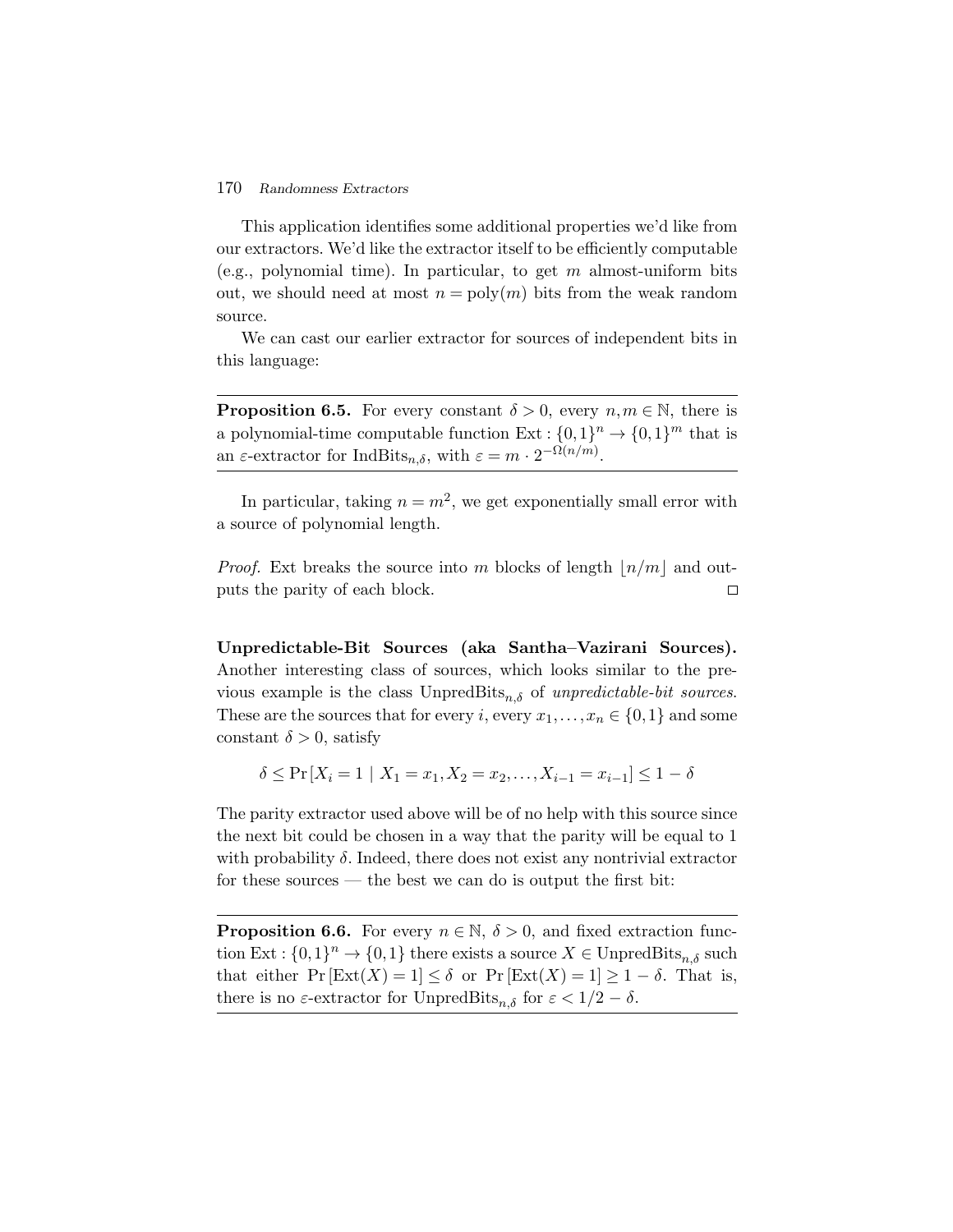The proof is left as an exercise (Problem 6.6).

Nevertheless, as we will see, the answer to the question whether we can simulate **BPP** algorithms with unpredictable sources will be "yes"! Indeed, we will even be able to handle a much more general class of sources, introduced in the next section.

#### **6.1.2 Entropy Measures and General Weak Sources**

Intuitively, to extract  $m$  almost-uniform bits from a source, the source must have at least "m bits of randomness" in it. (In particular, its support cannot be much smaller than  $2<sup>m</sup>$ .) Ideally, this is all we would like to assume about a source. Thus, we need some measure of how much randomness is in a random variable; this can be done using various notions of *entropy* described below.

**Definition 6.7 (entropy measures).** Let X be a random variable. Then

• the *Shannon entropy* of X is:

$$
H_{Sh}(X) = \mathop{\mathrm{E}}\limits_{x \stackrel{R}{\leftarrow} X} \left[ \log \frac{1}{\Pr\left[X = x\right]} \right].
$$

• the *Rényi entropy* of  $X$  is:

$$
H_{Sh}(X) = \underset{x \stackrel{R}{\leftarrow} X}{\text{E}} \left[ \log \frac{1}{\Pr[X = x]} \right].
$$
  
\n9: *Rényi entropy* of *X* is:  
\n
$$
H_2(X) = \log \left( \frac{1}{\mathcal{E}_{x \stackrel{R}{\leftarrow} X}[\Pr[X = x]]} \right) = \log \frac{1}{\text{CP}(X)}, \text{ and}
$$

• the *min-entropy* of X is:

$$
H_{\infty}(X) = \min_{x} \left\{ \log \frac{1}{\Pr\left[X = x\right]} \right\},\
$$

where all logs are base 2.

Rényi entropy  $H_2(X)$  should not be confused with the binary entropy function  $H_2(\delta)$  from Definition 5.6. Indeed, the q-ary entropy  $H_q(\delta)$  is equal to the *Shannon* entropy of a random variable that equals 1 with probability  $1 - \delta$  and is uniformly distributed in  $\{2,\ldots,q\}$  with probability  $\delta$ .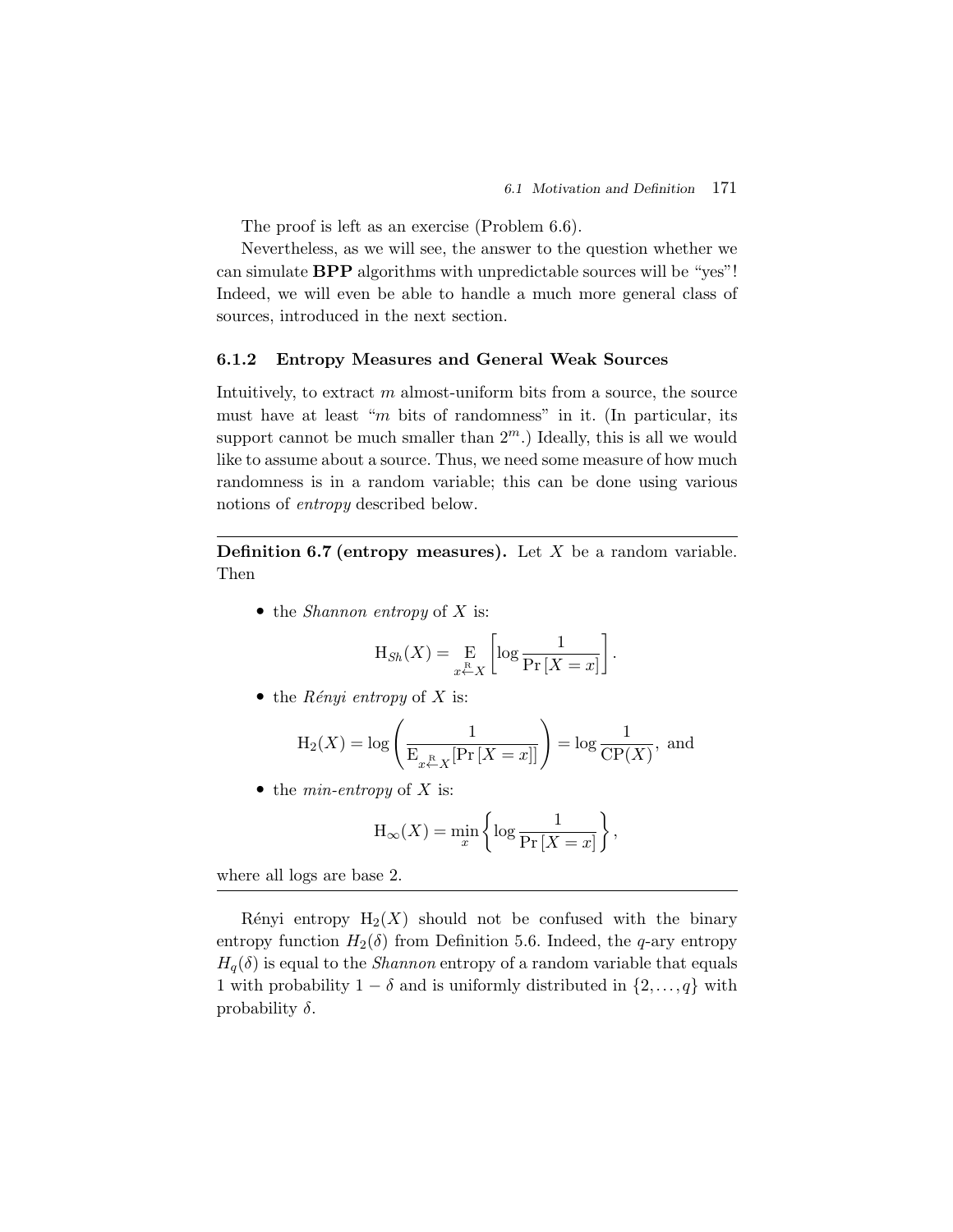All the three measures satisfy the following properties we would expect from a measure of randomness:

Lemma 6.8 (properties of entropy). For each of the entropy measures  $H \in \{H_{Sh}, H_2, H_\infty\}$  and random variables  $X, Y$ , we have:

- H(X)  $\geq$  0, with equality iff X is supported on a single element,
- H(X)  $\leq$  log  $|\text{Supp}(X)|$ , with equality if X is uniform on  $Supp(X),$
- if X, Y are independent, then  $H((X,Y)) = H(X) + H(Y)$ ,
- for every deterministic function f, we have  $H(f(X)) \leq H(X)$ , and
- for every X, we have  $H_{\infty}(X) \leq H_2(X) \leq H_{Sh}(X)$ .

To illustrate the differences between the three notions, consider a source X such that  $X = 0^n$  with probability 0.99 and  $X = U_n$  with probability 0.01. Then  $H_{Sh}(X) \geq 0.01n$  (contribution from the uniform distribution),  $H_2(X) \le \log(1/0.99^2) < 1$  and  $H_{\infty}(X) \le \log(1/0.99) < 1$ (contribution from  $0^n$ ). Note that even though X has Shannon entropy linear in  $n$ , we cannot expect to extract bits that are close to uniform or carry out any useful randomized computations with one sample from  $X$ , because it gives us nothing useful 99% of the time. Thus, we should use the stronger measures of entropy given by  $H_2$  or  $H_{\infty}$ .

Then why is Shannon entropy so widely used in information theory results? The reason is that such results typically study what happens when you have many independent samples from the source (whereas we only allow one sample). In the case of many samples, it turns out that the source is "close" to one where the min-entropy is roughly equal to the Shannon entropy. Thus the distinction between these entropy measures becomes less significant. Moreover, Shannon entropy satisfies many nice identities that make it quite easy to work with. Min-entropy and Rényi entropy are much more delicate.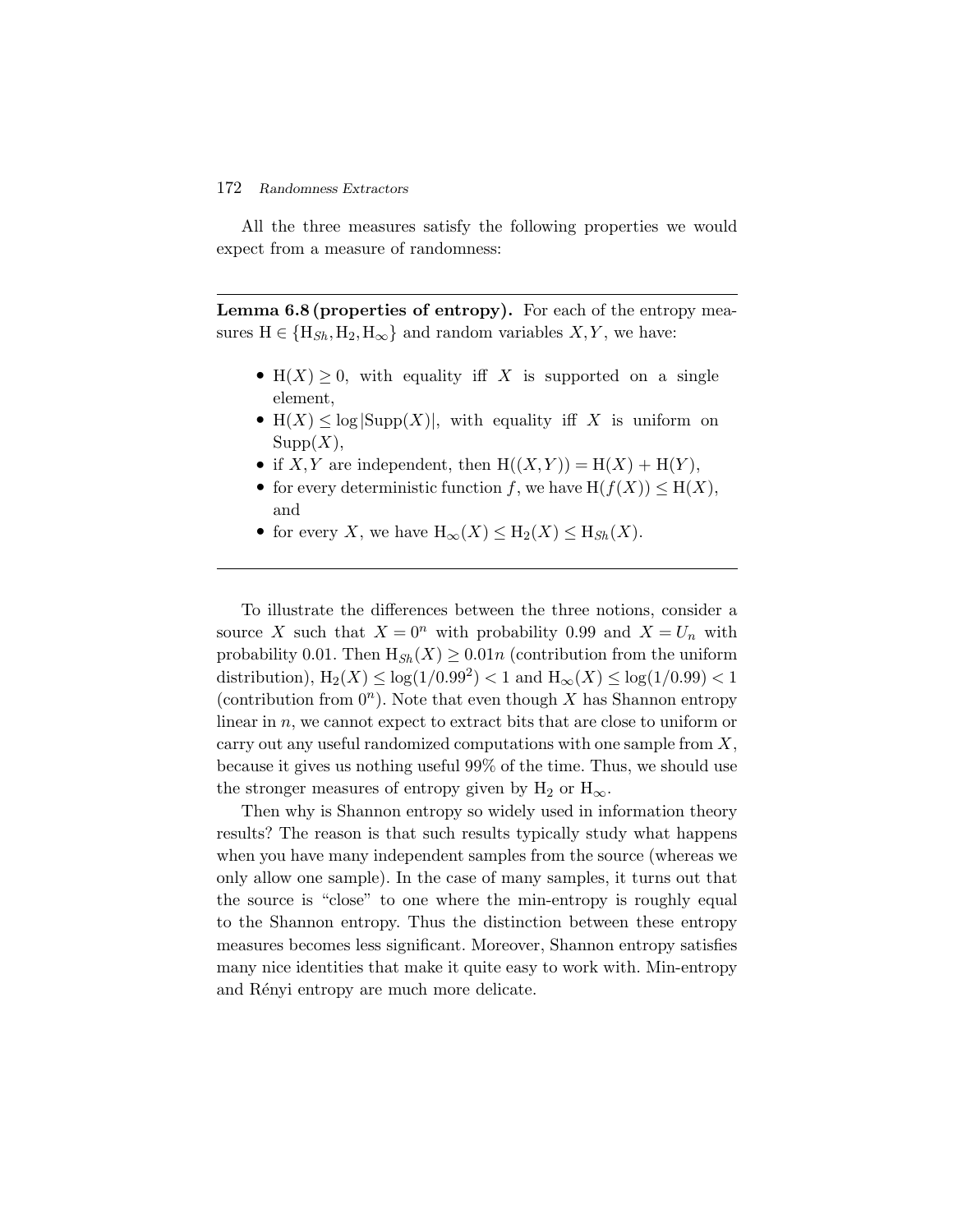We will consider the task of extracting randomness from sources where all we know is a lower bound on the min-entropy:

**Definition 6.9.** A random variable X is a k-source if  $H_{\infty}(X) \geq k$ , i.e., if  $Pr[X = x] < 2^{-k}$ .

A typical setting of parameters is  $k = \delta n$  for some fixed  $\delta$ , e.g., 0.01. We call  $\delta$  the *min-entropy rate*. Some different ranges that are commonly studied (and are useful for different applications):  $k =$ polylog(n),  $k = n^{\gamma}$  for a constant  $\gamma \in (0,1)$ ,  $k = \delta n$  for a constant  $\delta \in (0,1)$ , and  $k = n - O(1)$ . The middle two  $(k = n^{\gamma} \text{ and } k = \delta n)$  are the most natural for simulating randomized algorithms with weak random sources.

#### **Examples of** k**-sources:**

- k random and independent bits, together with  $n k$  fixed bits (in an arbitrary order). These are called *oblivious bitfixing* sources.
- k random and independent bits, and  $n k$  bits that depend arbitrarily on the first k bits. These are called *adaptive bitfixing sources*.
- Unpredictable-bit sources with bias parameter  $\delta$ . These are k-sources with  $k = \log(1/(1 - \delta)^n) = \Theta(\delta n)$ .
- Uniform distribution on a set  $S \subset \{0,1\}^n$  with  $|S| = 2^k$ . These are called *flat* k*-sources*.

It turns out that flat k-sources are really representative of general k-sources.

**Lemma 6.10.** Every  $k$ -source is a convex combination of flat  $k$ -sources (provided that  $2^k \in \mathbb{N}$ ), i.e.,  $X = \sum p_i X_i$  with  $0 \le p_i \le 1$ ,  $\sum p_i = 1$  and all the  $X_i$  are flat k-sources.

That is, we can think of any  $k$ -source as being obtained by first selecting a flat k-source  $X_i$  according to some distribution (given by the  $p_i$ s) and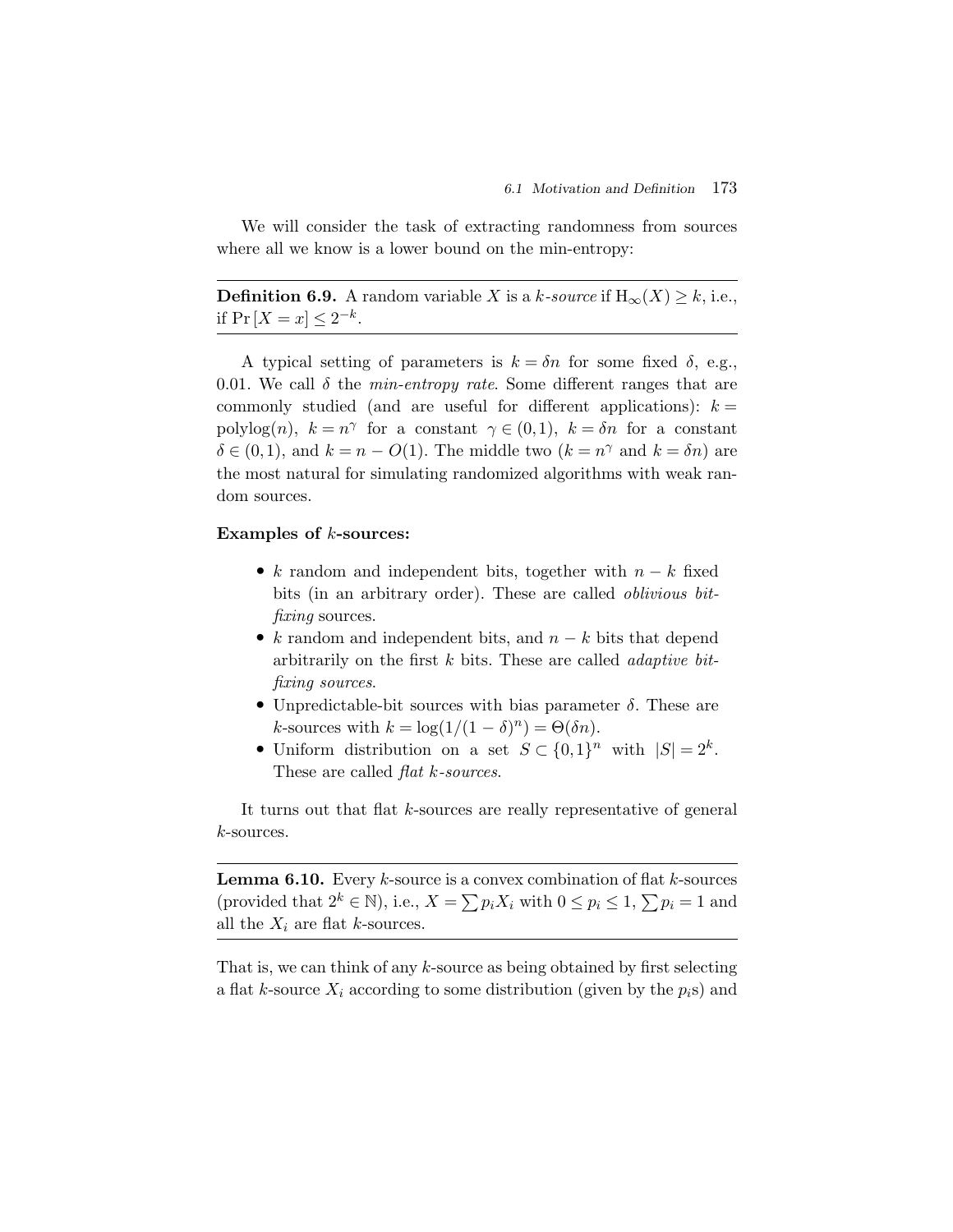then selecting a random sample from  $X_i$ . This means that if we can compile probabilistic algorithms to work with flat  $k$ -sources, then we can compile them to work with any k-source.

*Proof.* Let X be a k-source on [N]. We can view X as partitioning a circle of unit circumference into  $N$  (half-open) intervals, where the  $t$ th interval has length exactly  $Pr[X = t]$ . (If we associate the points on the circle with [0,1], then the tth interval is  $[\Pr[X < t], \Pr[X \le t])$ .) Now consider a set  $S$  of  $K$  points spaced evenly on the circle. Then since each interval is half-open and has length at most  $1/K$ , each interval contains at most one point from  $S$ , so the uniform distribution on the set  $T(S) = \{t : S \cap I_t \neq \emptyset\}$  is a flat k-source. Moreover, if we perform a uniformly random rotation of S on the circle to obtain a rotated set R and then choose a uniformly random element of  $T(R)$ , the probability that we output any value  $t \in [N]$  is exactly the length of  $I_t$ , which equals  $Pr[X$ uniformly random rotation of  $S$  on the circle to obtain a rotated set  $R$ and then choose a uniformly random element of  $T(R)$ , the probability that we output any value  $t \in [N]$  is exactly the length of  $I_t$ , which equals  $Pr[X = t]$ . Thus we have decomposed X as a convex combination of flat  $T \subseteq [N]$  of size K, and  $p_T = \Pr_R[T(R) = T]$ .)  $\Box$ 

We also sketch another proof of Lemma 6.10 that can be more easily generalized to other classes of sources. We can view a random variable X taking values in  $[N]$  as an N-dimensional vector, where  $X(i)$  is the probability mass of i. Then X is a k-source if and only if We also sketch another proof of Lemma 6.10 that can be more<br>easily generalized to other classes of sources. We can view a random<br>variable X taking values in  $[N]$  as an N-dimensional vector, where<br> $X(i)$  is the probability X satisfying these linear inequalities is a convex polytope in  $\mathbb{R}^N$ . By basic linear programming theory, all of the points in the polytope are convex combinations of its *vertices*, which are defined to be the points that make a maximal subset of the inequalities tight. By inspection, the vertices of the polytope of k-sources are those sources where  $X(i)=2^{-k}$ for  $2^k$  values of i and  $X(i) = 0$  for the remaining values of i; these are simply the flat  $k$ -sources.

#### **6.1.3 Seeded Extractors**

Proposition 6.6 tells us that it is impossible to have deterministic extractors for unpredictable sources. Here we consider k-sources, which are more general than unpredictable sources, and hence it is also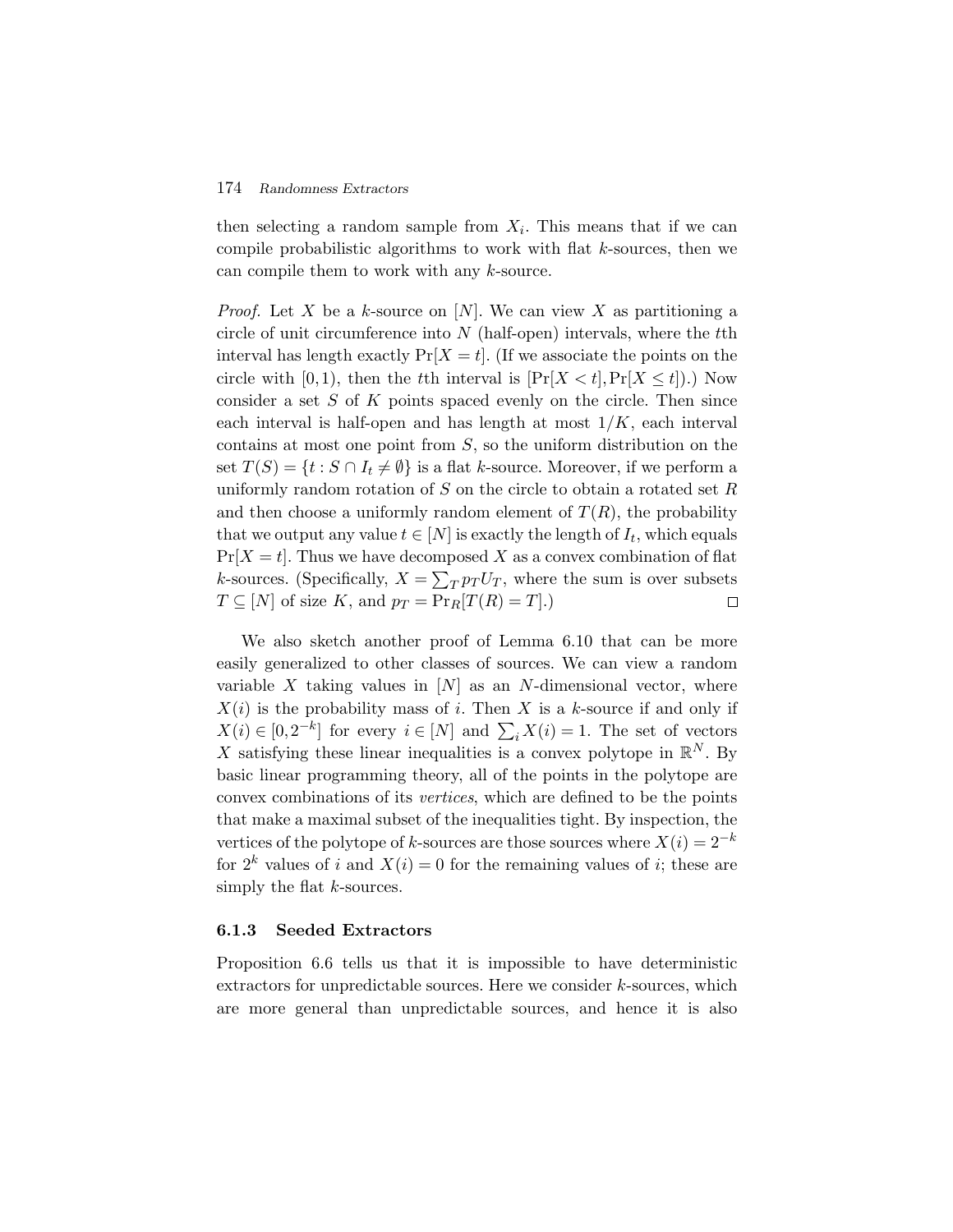impossible to have deterministic extractors for them. The impossibility result for k-sources is stronger and simpler to prove.

**Proposition 6.11.** For any Ext :  $\{0,1\}^n \rightarrow \{0,1\}$  there exists an  $(n-1)$ -source X so that Ext $(X)$  is constant.

*Proof.* There exists  $b \in \{0,1\}$  so that  $|\text{Ext}^{-1}(b)| \geq 2^n/2 = 2^{n-1}$ . Then let X be the uniform distribution on  $Ext^{-1}(b)$ .  $\Box$ 

On the other hand, if we reverse the order of quantifiers, allowing the extractor to depend on the source, it is easy to see that good extractors exist and in fact a randomly chosen function will be a good extractor with high probability.

**Proposition 6.12.** For every  $n, k, m \in \mathbb{N}$ , every  $\varepsilon > 0$ , and every flat k-source X, if we choose a random function  $Ext: \{0,1\}^n \to \{0,1\}^m$  with  $m = k - 2\log(1/\varepsilon) - O(1)$ , then Ext(X) will be  $\varepsilon$ -close to  $U_m$  with probability  $1 - 2^{-\Omega(K\varepsilon^2)}$ , where  $K = 2^k$ .

(In this section, we will make extensive use of the convention that capital variables are 2 raised to the power of the corresponding lowercase variable, such as  $K = 2^k$  above.)

*Proof.* Choose our extractor randomly. We want it to have following property: for all  $T \subset [M], |\Pr[\text{Ext}(X) \in T] - \Pr[U_m \in T]| \leq \varepsilon$ . Equivalently,  $|\{x \in \text{Supp}(X) : \text{Ext}(x) \in T\}|/K$  differs from the density  $\mu(T)$ by at most  $\varepsilon$ . For each point  $x \in \text{Supp}(X)$ , the probability that  $Ext(x) \in T$  is  $\mu(T)$ , and these events are independent. By the Chernoff Bound (Theorem 2.21) for each fixed  $T$ , this condition holds with probability at least  $1 - 2^{-\Omega(K\varepsilon^2)}$ . Then the probability that condition is violated for at least one T is at most  $2^M 2^{-\Omega(K\varepsilon^2)}$ , which is less than 1 for  $m = k - 2\log(1/\varepsilon) - O(1)$ .  $\Box$ 

Note that the failure probability is doubly-exponentially small in  $k$ . Naively, one might hope that we could get an extractor that's good for all flat  $k$ -sources by a union bound. But the number of flat  $k$ -sources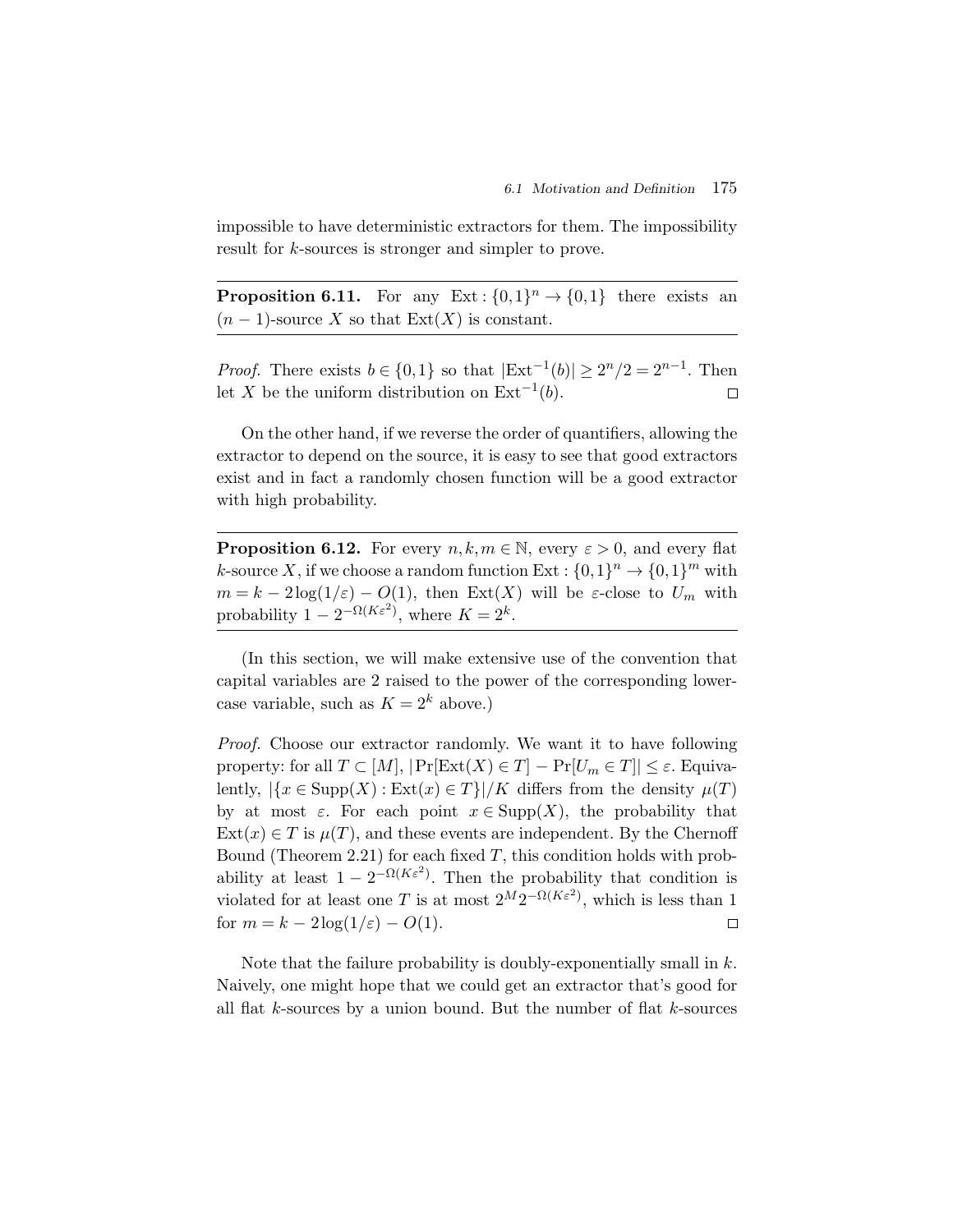176 Randomness Extractors<br>
is  $\binom{N}{K} \approx N^K$  (where  $N = 2^n$ ), which is unfortunately a larger doubleexponential in  $k$ . We can overcome this gap by allowing the extractor to be "slightly" probabilistic, i.e., allowing the extractor a *seed* consisting of a small number of truly random bits in addition to the weak random source. We can think of this seed of truly random bits as a random choice of an extractor from family of extractors. This leads to the following crucial definition:

**Definition 6.13 (seeded extractors).** A function  $Ext: \{0,1\}^n \times$  $\{0,1\}^d \to \{0,1\}^m$  is a  $(k,\varepsilon)$ -extractor if for every k-source X on  $\{0,1\}^n$ ,  $Ext(X, U_d)$  is  $\varepsilon$ -close to  $U_m$ .

(Sometimes we will refer to extractors  $Ext : [N] \times [D] \rightarrow [M]$  whose domain and range do not consist of bit-strings. These are defined in the natural way, requiring that  $Ext(X, U_{[D]})$  is  $\varepsilon$ -close to  $U_{[M]}$ .)

The goal is to construct extractors that minimize  $d$  and maximize  $m$ . We prove the following theorem.

**Theorem 6.14.** For every  $n \in \mathbb{N}$ ,  $k \in [0,n]$  and  $\varepsilon > 0$ , there exists a  $(k, \varepsilon)$ -extractor Ext :  $\{0,1\}^n \times \{0,1\}^d \to \{0,1\}^m$  with  $m = k + d$  $2\log(1/\varepsilon) - O(1)$  and  $d = \log(n - k) + 2\log(1/\varepsilon) + O(1)$ .

One setting of parameters to keep in mind (for our application of simulating randomized algorithms with a weak source) is  $k = \delta n$ , with  $\delta$ a fixed constant (e.g.,  $\delta = 0.01$ ), and  $\varepsilon$  a fixed constant (e.g.,  $\varepsilon = 0.01$ ).

*Proof.* We use the Probabilistic Method. By Lemma 6.10, it suffices for Ext to work for flat k-sources. Choose the extractor Ext at random. Then the probability that the extractor fails is at most the number of flat  $k$ -sources times the probability Ext fails for a fixed flat  $k$ -source. By the above proposition, the probability of failure for a fixed flat  $k$ source is at most  $2^{-\Omega(KD\varepsilon^2)}$ , since  $(X, U_d)$  is a flat  $(k + d)$ -source) and  $m = k + d - 2\log(\frac{1}{\varepsilon}) - O(1)$ . Thus the total failure probability is at most

$$
\binom{N}{K} \cdot 2^{-\Omega(KD\varepsilon^2)} \le \left(\frac{Ne}{K}\right)^K 2^{-\Omega(KD\varepsilon^2)}.
$$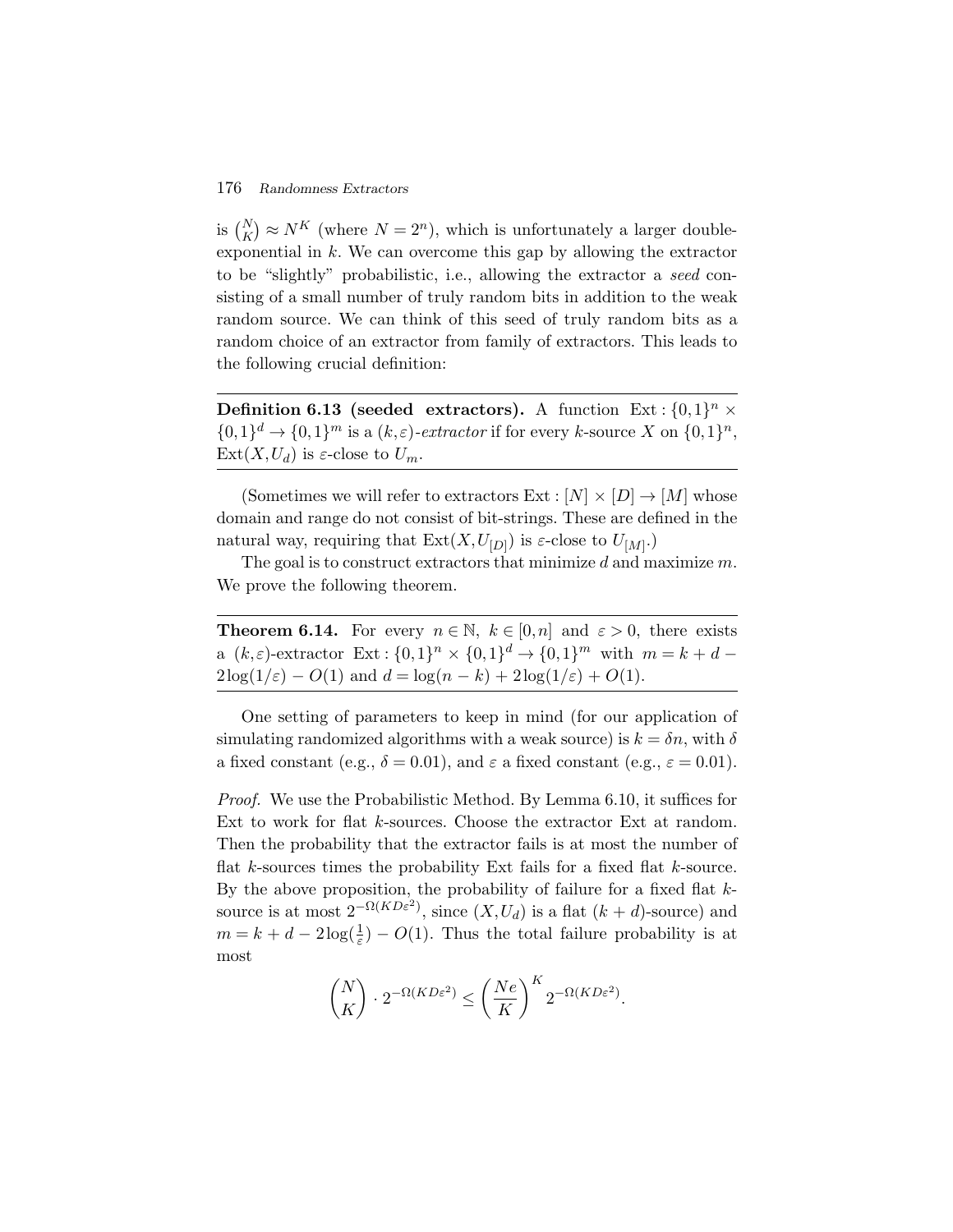The latter expression is less than 1 if  $D\varepsilon^2 \geq c \log(Ne/K) = c$  $(n - k) + c'$  for constants c, c'. This is equivalent to  $d \geq \log(n - k)$  +  $2\log(\frac{1}{\varepsilon})+O(1).$  $\Box$ 

It turns out that both bounds (on  $m$  and  $d$ ) are individually tight up to the  $O(1)$  terms.

Recall that our motivation for extractors was to simulate randomized algorithms given *only* a weak random source, so allowing a truly random seed may seem to defeat the purpose. However, if the seed is of logarithmic length as in Theorem 6.14, then instead of selecting it randomly, we can enumerate all possibilities for the seed and take a majority vote.

**Proposition 6.15.** Let  $A(w; r)$  be a randomized algorithm for computing a function f such that  $A(w;U_m)$  has error probability at most  $\gamma$  (i.e.,  $\Pr[A(w;U_m) \neq f(w)] \leq \gamma$ ), and let  $\operatorname{Ext} : \{0,1\}^n \times$  $\{0,1\}^d \rightarrow \{0,1\}^m$  be a  $(k,\varepsilon)$ -extractor. Define

$$
A'(w;x) = \max_{y \in \{0,1\}^d} \{ A(w; \text{Ext}(x,y)) \}.
$$

Then for every k-source X on  $\{0,1\}^n$ ,  $A'(w;X)$  has error probability at most  $2 \cdot (\gamma + \varepsilon)$ .

*Proof.* The probability that  $A(w; \text{Ext}(X, U_d))$  is incorrect is not more than the probability  $A(w;U_m)$  is incorrect plus  $\varepsilon$ , i.e.,  $\gamma + \varepsilon$ , by the definition of statistical difference. Then the probability that  $maj_y A(w, Ext(X, y))$  is incorrect is at most  $2 \cdot (\gamma + \varepsilon)$ , because each error of  $\text{maj}_y A(w; \text{Ext}(x, y))$  corresponds to  $A(w; \text{Ext}(x, U_d))$  erring with probability at least 1/2.  $\Box$ 

Note that the enumeration incurs a  $2^d$  factor slowdown in the simulation. Thus, to retain running time  $poly(m)$ , we want to construct extractors where (a)  $d = O(\log n)$ ; (b) Ext is computable in polynomial time; and (c)  $m = n^{\Omega(1)}$ .

We remark that the error probability in Proposition 6.15 can actually be made exponentially small by using an extractor that is designed for slightly lower min-entropy. (See Problem 6.2.)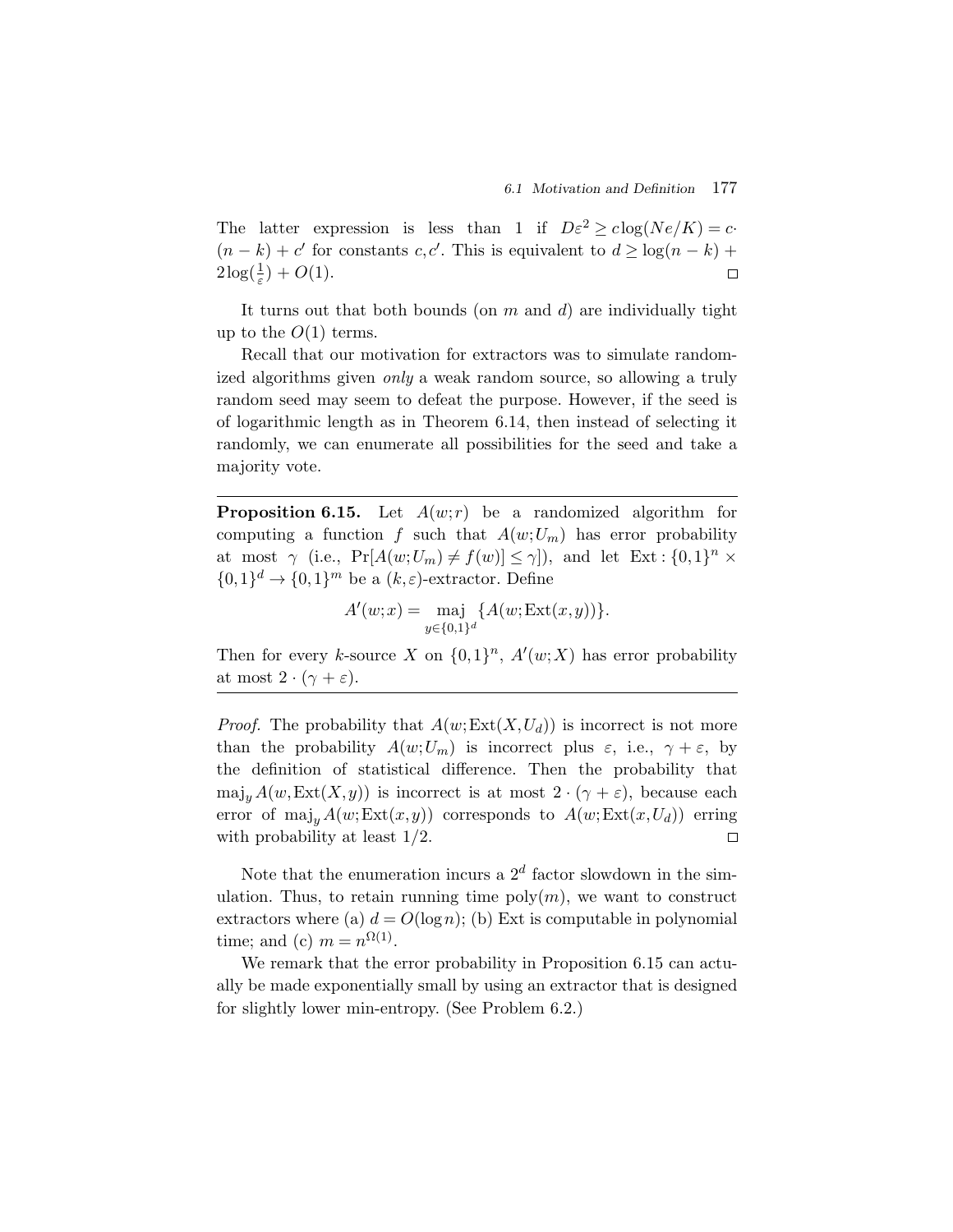We note that even though seeded extractors suffice for simulating randomized algorithms with only a weak source, they do not suffice for all applications of randomness in theoretical computer science. The trick of eliminating the random seed by enumeration does not work, for example, in cryptographic applications of randomness. Thus the study of deterministic extractors for restricted classes of sources remains a very interesting and active research direction. We, however, will focus on seeded extractors, due to their many applications and their connections to the other pseudorandom objects we are studying.

# **6.2 Connections to Other Pseudorandom Objects**

As mentioned earlier, extractors have played a unifying role in the theory of pseudorandomness, through their close connections with a variety of other pseudorandom objects. In this section, we will see two of these connections. Specifically, how by reinterpreting them appropriately, extractors can be viewed as providing families of hash functions, and as being a certain type of highly expanding graphs.

# **6.2.1 Extractors as Hash Functions**

Proposition 6.12 says that for any subset  $S \subset [N]$  of size K, if we choose a completely random hash function  $h : [N] \to [M]$  for  $M \ll K$ , then h will map the elements of S almost-uniformly to  $[M]$ . Equivalently, if we let H be distributed uniformly over all functions  $h : [N] \to [M]$  and X be uniform on the set S, then  $(H,H(X))$  is statistically close to  $(H, U_{M})$ , where we use the notation  $U_T$  to denote the uniform distribution on a set  $T$ . Can we use a smaller family of hash functions than the set of all functions  $h : [N] \to [M]$ ? This gives rise to the following variant of extractors.

**Definition 6.16 (strong extractors).** Extractor Ext:  $\{0,1\}^n$  ×  ${0,1}^d \rightarrow {0,1}^m$  is a *strong*  $(k,\varepsilon)$ -extractor if for every k-source X on  $\{0,1\}^n$ ,  $(U_d, \text{Ext}(X, U_d))$  is  $\varepsilon$ -close to  $(U_d, U_m)$ . Equivalently,  $\text{Ext}'(x,y) = (y, \text{Ext}(x,y))$  is a standard  $(k,\varepsilon)$ -extractor.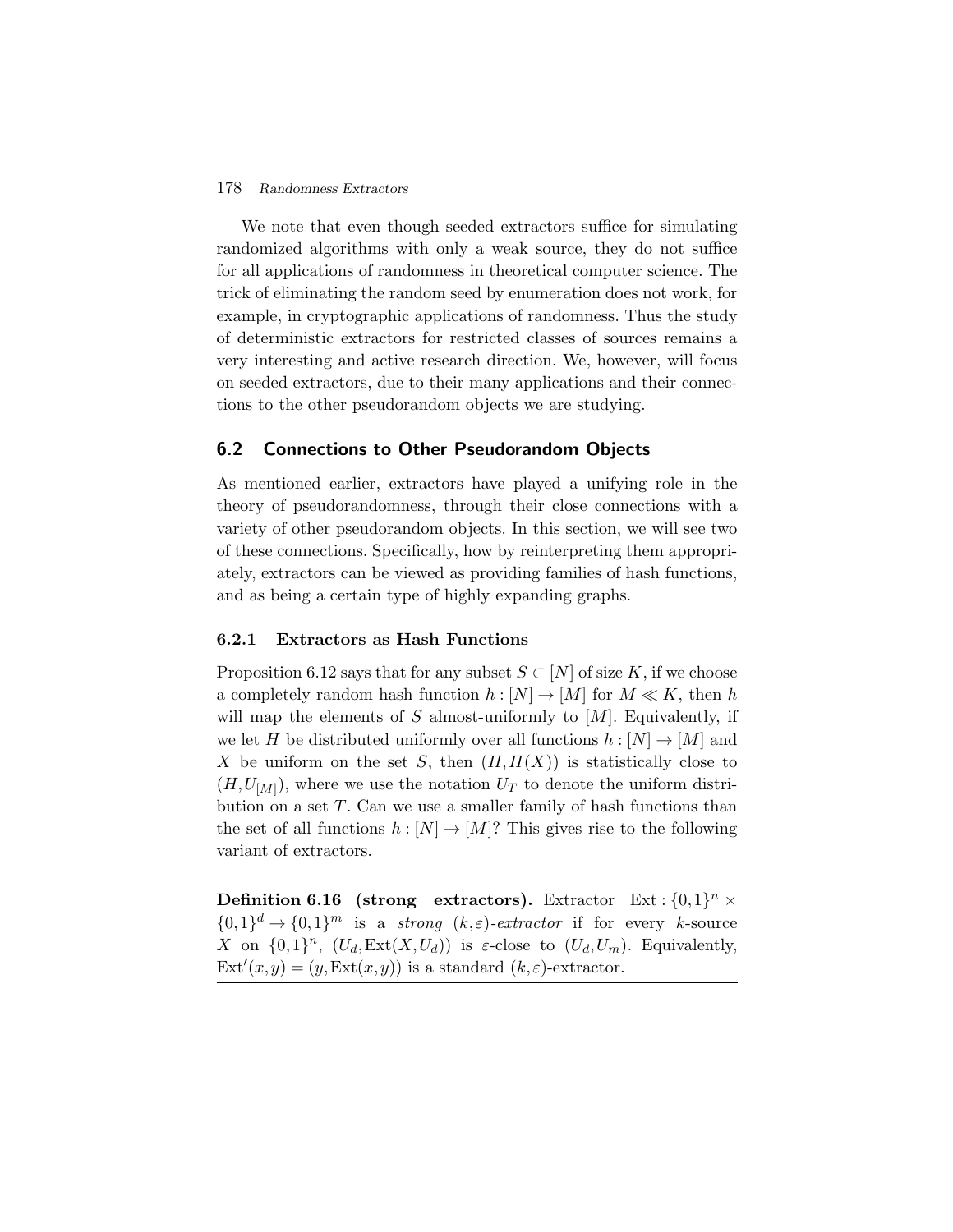The nonconstructive existence proof of Theorem 6.14 can be extended to establish the existence of very good strong extractors:

**Theorem 6.17.** For every  $n, k \in \mathbb{N}$  and  $\varepsilon > 0$  there exists a strong  $(k,\varepsilon)$ -extractor Ext :  $\{0,1\}^n \times \{0,1\}^d \rightarrow \{0,1\}^m$  with  $m = k 2\log(1/\varepsilon) - O(1)$  and  $d = \log(n - k) + 2\log(1/\varepsilon) + O(1)$ .

Note that the output length is  $m \approx k$  instead of  $m \approx k + d$ ; intuitively a strong extractor needs to extract randomness that is *independent* of the seed and thus can only get the k bits from the source.

We see that strong extractors can be viewed as very small families of hash functions having the almost-uniform mapping property mentioned above. Indeed, our first explicit construction of extractors is obtained by using pairwise independent hash functions.

**Theorem 6.18 (Leftover Hash Lemma).** If  $\mathcal{H} = \{h : \{0,1\}^n \to \mathcal{H}\}$  $\{0,1\}^m$  is a pairwise independent (or even 2-universal) family of hash functions where  $m = k - 2\log(1/\varepsilon)$ , then  $\text{Ext}(x, h) \stackrel{\text{def}}{=} h(x)$  is a strong  $(k, \varepsilon)$ -extractor. Equivalently,  $\text{Ext}(x, h) = (h, h(x))$  is a standard  $(k, \varepsilon)$ extractor.

Note that the seed length equals the number of random bits required to choose  $h \stackrel{\text{R}}{\leftarrow} \mathcal{H}$ , which is at least n by Problem 3.5.<sup>2</sup> This is far from optimal; for the purposes of simulating randomized algorithms we would like  $d = O(\log n)$ . However, the output length of the extractor is  $m = k - 2\log(1/\varepsilon)$ , which is optimal up to an additive constant.

*Proof.* Let X be an arbitrary k-source on  $\{0,1\}^n$ , H as above, and  $H \stackrel{\text{R}}{\leftarrow} \mathcal{H}$ . Let d be the seed length. We show that  $(H, H(X))$  is  $\varepsilon$ -close to  $U_d \times U_m$  in the following three steps:

(1) We show that the collision probability of  $(H, H(X))$  is close to that of  $U_d \times U_m$ .

<sup>2</sup> Problem 3.5 refers to pairwise independent families, but a similar argument shows that universal families require  $\Omega(n)$  random bits. (Instead of constructing orthogonal vectors, we construct vectors that have nonpositive dot product.)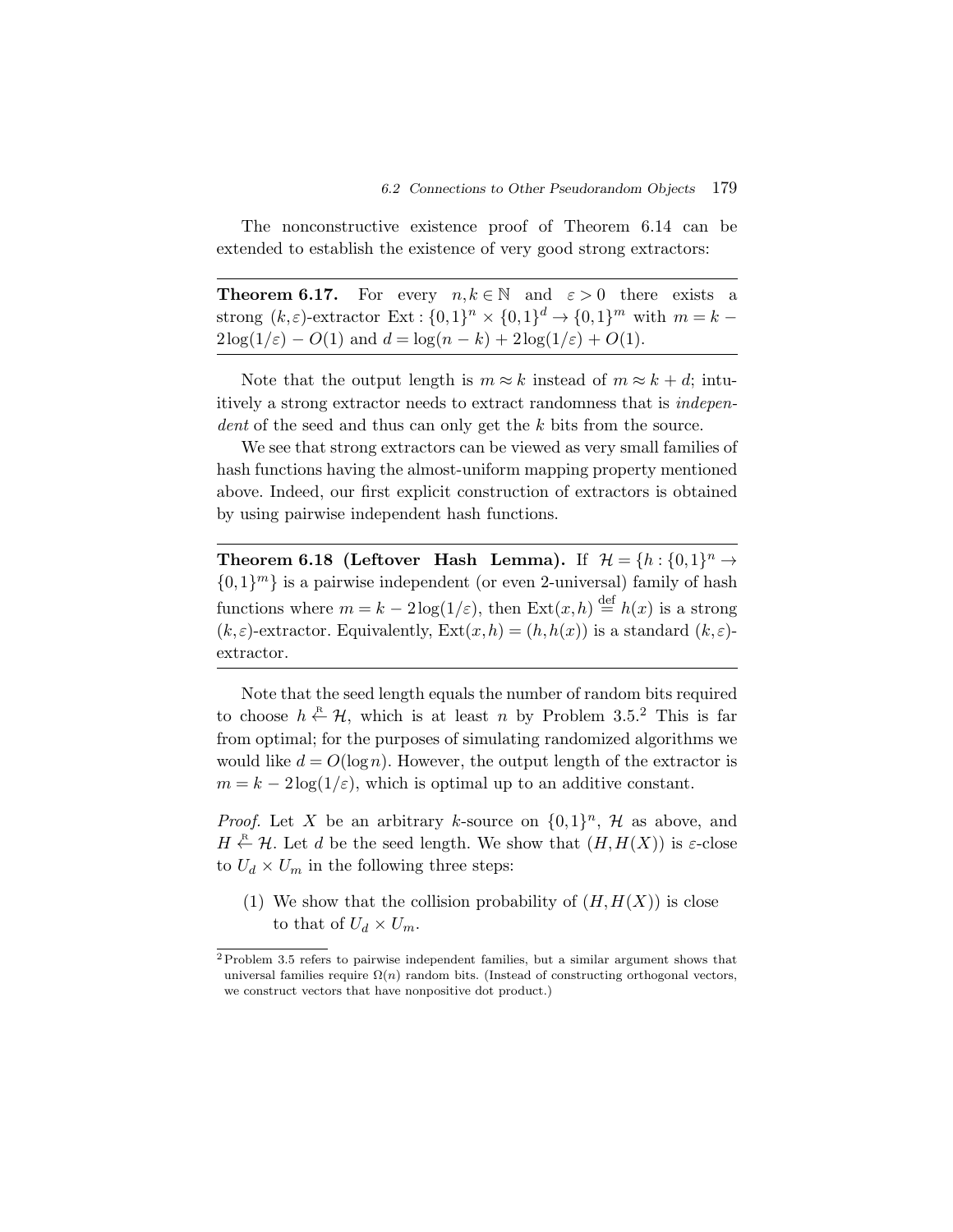- (2) We note that this is equivalent to saying that the  $\ell_2$  distance between  $(H, H(X))$  and  $U_d \times U_m$  is small.
- (3) Then we deduce that the statistical difference is small, by recalling that the statistical difference equals half of the  $\ell_1$ distance, which can be (loosely) bounded by the  $\ell_2$  distance.

*Proof of (1):* By definition,  $CP(H,H(X)) = Pr[(H,H(X))$  $(H', H'(X'))$ , where  $(H', X')$  is independent of and identically distributed to  $(H, X)$ . Note that  $(H, H(X)) = (H', H'(X))$  if and only if  $H = H'$  and either  $X = X'$  or  $X \neq X'$  but  $H(X) = H(X')$ . Thus

$$
CP(H, H(X)) = CP(H) \cdot (CP(X) + Pr[H(X) = H(X') | X \neq X'])
$$
  

$$
\leq \frac{1}{D} \cdot \left(\frac{1}{K} + \frac{1}{M}\right) \leq \frac{1 + \varepsilon^2}{DM}.
$$

To see the penultimate inequality, note that  $\mathbb{CP}(H)=1/D$  because there are D hash functions,  $\mathbb{CP}(X) \leq 1/K$  because  $H_{\infty}(X) \geq k$ , and  $Pr[H(X) = H(X')] | X \neq X' | \leq 1/M$  by 2-universality.

*Proof of (2):*

$$
||(H, H(X)) - U_d \times U_m||^2 = \text{CP}(H, H(X)) - \frac{1}{DM}
$$

$$
\leq \frac{1 + \varepsilon^2}{DM} - \frac{1}{DM} = \frac{\varepsilon^2}{DM}.
$$

*Proof of (3):* Recalling that the statistical difference between two random variables X and Y is equal to  $\frac{1}{2}|X - Y|_1$ , we have:

$$
\Delta((H, H(X)), U_d \times U_m) = \frac{1}{2} \cdot |(H, H(X)) - U_d \times U_m|_1
$$
  

$$
\leq \frac{\sqrt{DM}}{2} \cdot ||(H, H(X)) - U_d \times U_m||
$$
  

$$
\leq \frac{\sqrt{DM}}{2} \cdot \sqrt{\frac{\varepsilon^2}{DM}}
$$
  

$$
= \frac{\varepsilon}{2}.
$$

Thus, we have in fact obtained a strong  $(k, \varepsilon/2)$ -extractor.

 $\Box$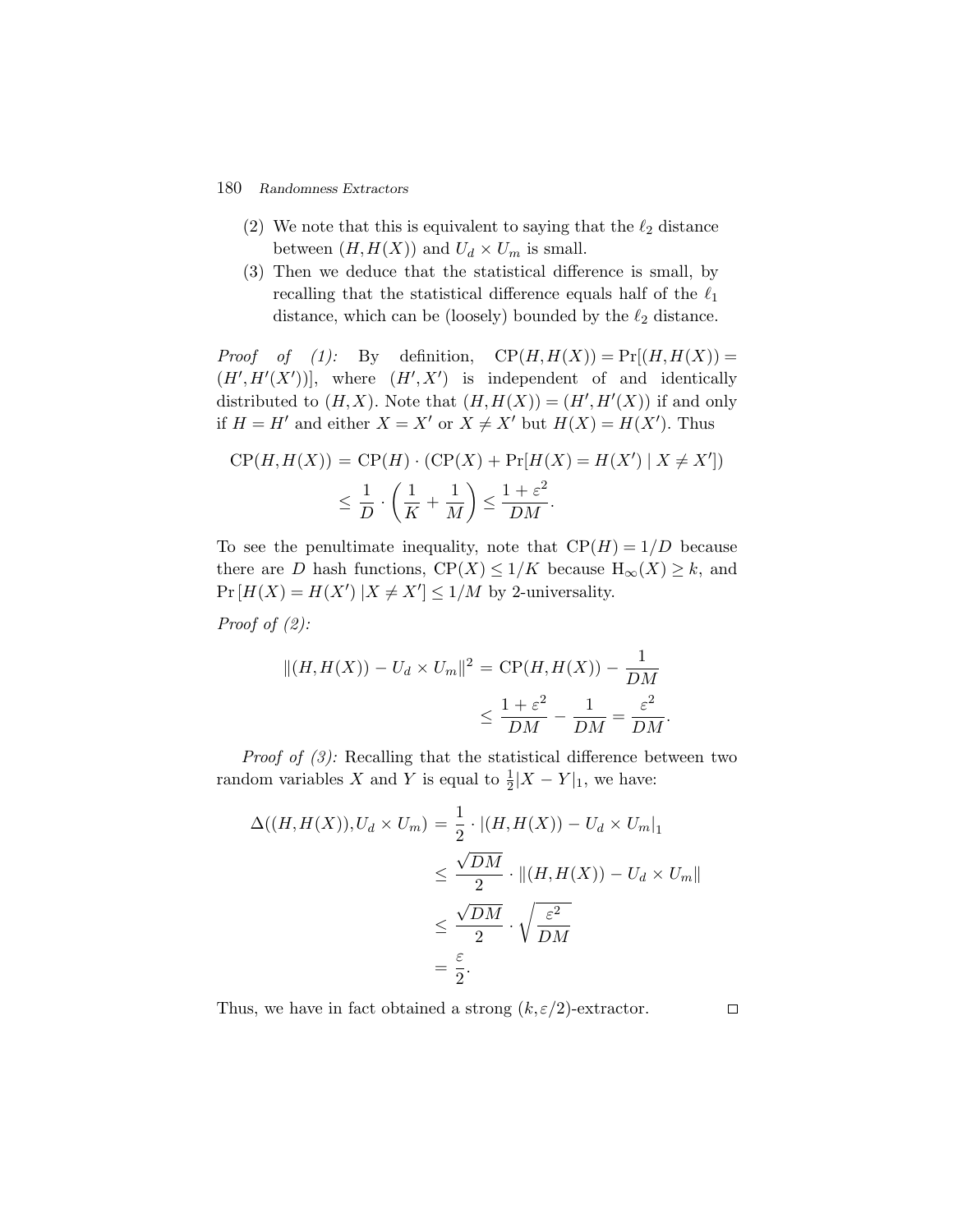The proof above actually shows that  $\text{Ext}(x,h) = h(x)$  extracts with respect to collision probability, or equivalently, with respect to the  $\ell_2$ -norm. This property may be expressed in terms of Rényi entropy  $\operatorname{H}_2(Z) \stackrel{\text{def}}{=} \log(1/\mathrm{CP}(Z)).$  Indeed, we can define Ext :  $\{0,1\}^n \times \{0,1\}^d \longrightarrow$  ${0,1}^m$  to be a  $(k,\varepsilon)$  *Rényi-entropy extractor* if  $H_2(X) \geq k$  implies  $H_2(Ext(X,U_d)) \geq m - \varepsilon$  (or  $H_2(U_d, Ext(X,U_d)) \geq m + d - \varepsilon$  for strong Rényi-entropy extractors). Then the above proof shows that pairwiseindependent hash functions yield strong Rényi-entropy extractors.

In general, it turns out that an extractor with respect to Rényi entropy must have seed length  $d \ge \min\{m/2, n - k\} - O(1)$  (as opposed to  $d = O(\log n)$ ; this explains why the seed length in the above extractor is large. (See Problem 6.4.)

# **6.2.2 Extractors versus Expanders**

Extractors have a natural interpretation as graphs. Specifically, we can interpret an extractor Ext :  $\{0,1\}^n \times \{0,1\}^d \longrightarrow \{0,1\}^m$  as the neighbor function of a bipartite multigraph  $G = ([N], [M], E)$  with  $N = 2<sup>n</sup>$ left-vertices,  $M = 2^m$  right-vertices, and left-degree  $D = 2^d$ , where the rth neighbor of left-vertex u is  $Ext(u,r)$ . Typically  $n \gg m$ , so the graph is very unbalanced. It turns out that the extraction property of Ext is related to various "expansion" properties of G. In this section, we explore this relationship.

Let  $\text{Ext}: \{0,1\}^n \times \{0,1\}^d \longrightarrow \{0,1\}^m$  be a  $(k,\varepsilon)$ -extractor and  $G = ([N], [M], E)$  the associated graph. Recall that it suffices to examine Ext with respect to *flat* k-sources: in this case, the extractor property says that given a subset S of size  $K = 2^k$  on the left, a random neighbor of a random element of S should be close to uniform on the right. In particular, if  $S \subset [N]$  is a subset on the left of size K, then  $|N(S)| \ge (1 - \varepsilon)M$ . This property is just like vertex expansion, except that it ensures expansion only for sets of size exactly K, not any size  $\leq K$ . Recall that we call such a graph an  $(= K, A)$  *vertex expander* (Definition 5.32). Indeed, this gives rise to the following weaker variant of extractors.

 $\overline{3}$ This connection is the reason we use d to denote the seed length of an extractor.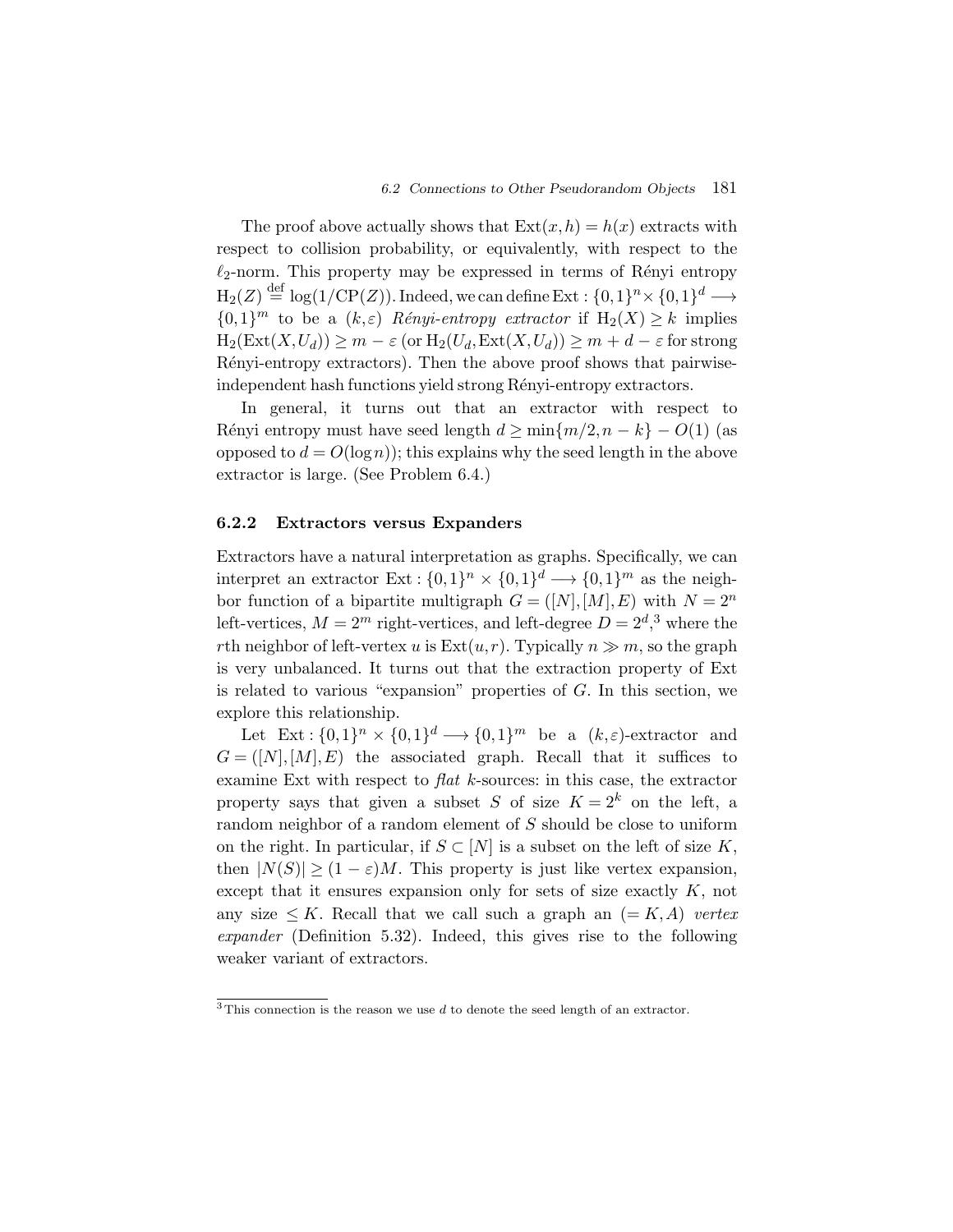**Definition 6.19 (dispersers).** A function Disp :  $\{0,1\}^n \times \{0,1\}^d \rightarrow$  $\{0,1\}^m$  is a  $(k,\varepsilon)$ -disperser if for every k-source X on  $\{0,1\}^n$ ,  $\text{Disp}(X, U_d)$  has a support of size at least  $(1 - \varepsilon) \cdot 2^m$ .

While extractors can be used to simulate **BPP** algorithms with a weak random source, dispersers can be used to simulate **RP** algorithms with a weak random source. (See Problem 6.2.)

Then, we have:

**Proposition 6.20.** Let  $n,m,d \in \mathbb{N}$ ,  $K = 2^k \in \mathbb{N}$ , and  $\varepsilon > 0$ . A function Disp :  $\{0,1\}^n \times \{0,1\}^d \rightarrow \{0,1\}^m$  is a  $(k,\varepsilon)$ -disperser iff the corresponding bipartite multigraph  $G = ([N], [M], E)$  with left-degree D is an  $(= K, A)$  vertex expander for  $A = (1 - \varepsilon) \cdot M/K$ .

Note that extractors and dispersers are interesting even when  $M \ll K$ , so the expansion parameter A may be less than 1. Indeed,  $A < 1$  is interesting for vertex "expanders" when the graph is highly imbalanced. Still, for an *optimal* extractor, we have  $M = \Theta(\varepsilon^2 K D)$ (because  $m = k + d - 2\log(1/\varepsilon) - \Theta(1)$ ), which corresponds to expansion factor  $A = \Theta(\varepsilon^2 D)$ . (An optimal disperser actually gives  $A = \Theta(D/\log(1/\varepsilon))$ .) Note this is smaller than the expansion factor of  $D/2$  in Ramanujan graphs and  $D - O(1)$  in random graphs; the reason is that those expansion factors are for "small" sets, whereas here we are asking for sets to expand to almost the entire right-hand side.

Now let's look for a graph-theoretic property that is *equivalent* to the extraction property. Ext is a  $(k,\varepsilon)$ -extractor iff for every set  $S \subset [N]$  of size K,

$$
\Delta(\text{Ext}(U_S, U_{[D]}), U_{[M]}) = \max_{T \subset [M]} |\Pr[\text{Ext}(U_S, U_{[D]}) \in T] - \Pr[U_{[M]} \in T]| \le \varepsilon,
$$

where  $U<sub>S</sub>$  denotes the uniform distribution on S. This inequality may be expressed in graph-theoretic terms as follows. For every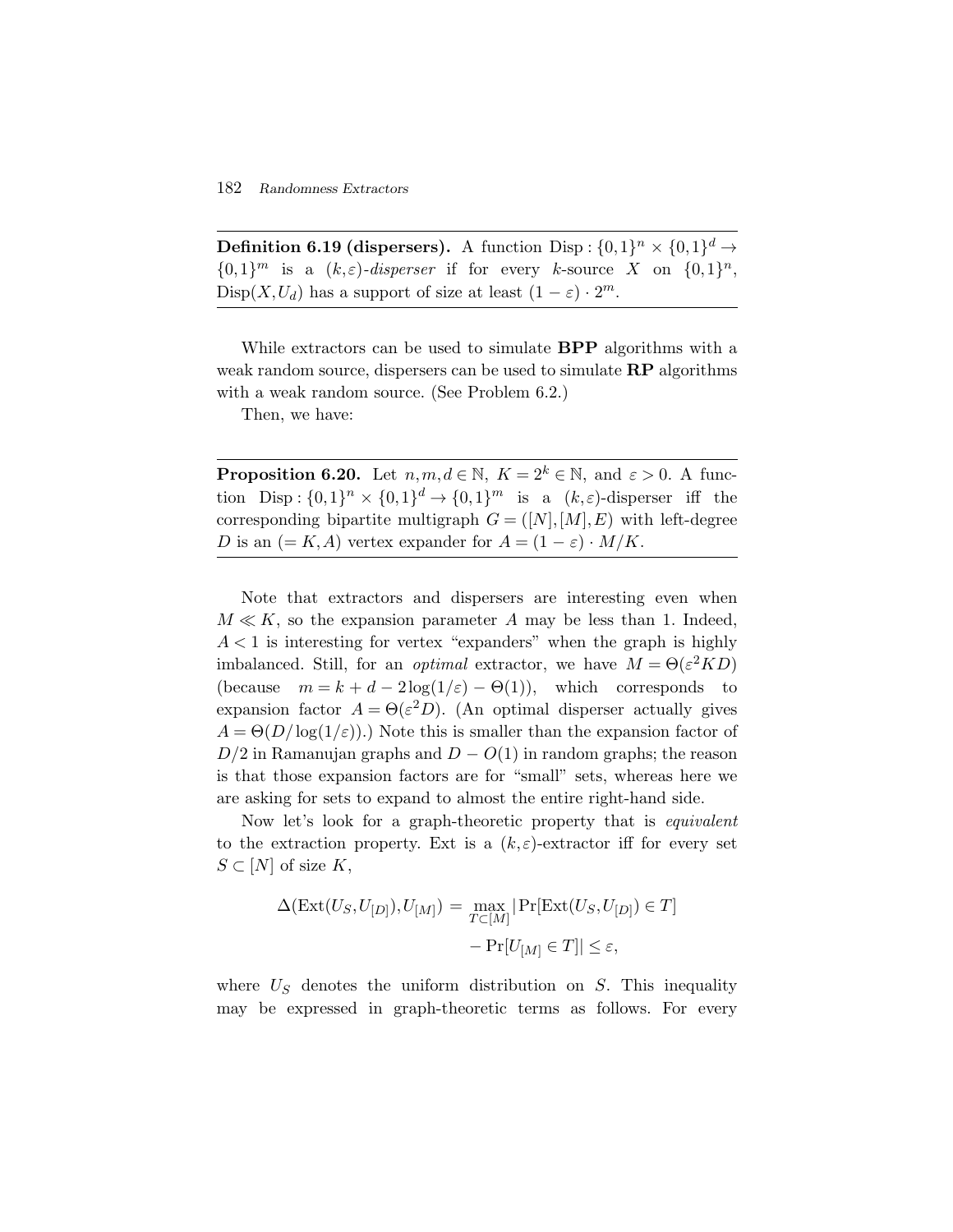set  $T \subset [M],$ 

6.2 Connections to Other Pseudorandom Object  
\n
$$
\left| \Pr \left[ \text{Ext}(U_S, U_{[D]}) \in T \right] - \Pr \left[ U_{[M]} \in T \right] \right| \leq \varepsilon
$$
\n
$$
\Leftrightarrow \left| \frac{e(S, T)}{|S|D} - \frac{|T|}{M} \right| \leq \varepsilon
$$
\n
$$
\Leftrightarrow \left| \frac{e(S, T)}{ND} - \mu(S)\mu(T) \right| \leq \varepsilon \mu(S),
$$

where  $e(S,T)$  is the number of edges from S to T (as in Definition 4.13). Thus, we have:

**Proposition 6.21.** A function Ext :  $\{0,1\}^n \times \{0,1\}^d \rightarrow \{0,1\}^m$  is a  $(k, \varepsilon)$ -extractor iff the corresponding bipartite multigraph  $G = ([N],$  $[M], E$ ) with left-degree D has the property that  $|e(S,T)/ND \mu(S)\mu(T)| \leq \varepsilon\mu(S)$  for every  $S \subset [N]$  of size  $K$  and every  $T \subset [M].$  $\overline{v}$   $\overline{v}$   $\overline{v}$   $\overline{v}$ 

Note that this is very similar to the Expander Mixing Lemma (Lemma 4.15), which states that if a graph G has spectral expansion  $\lambda$ , then for *all* sets  $S, T \subset [N]$  we have

$$
\left|\frac{e(S,T)}{ND} - \mu(S)\mu(T)\right| \le \lambda \sqrt{\mu(S)\mu(T)}.
$$

It follows that if  $\lambda \sqrt{\mu(S)\mu(T)} \leq \varepsilon \mu(S)$  for all  $S \subset [N]$  of size K and all  $T \subset [N]$ , then G gives rise to a  $(k, \varepsilon)$ -extractor (by turning G into a D-regular bipartite graph with  $N$  vertices on each side in the natural way). It suffices for  $\lambda \leq \varepsilon \cdot \sqrt{K/N}$  for this to work.

We can use this connection to turn our explicit construction of spectral expanders into an explicit construction of extractors. To achieve  $\lambda \leq \varepsilon \cdot \sqrt{K/N}$ , we can take an appropriate power of a constant-degree expander. Specifically, if  $G_0$  is a  $D_0$ -regular expander on N vertices with bounded second eigenvalue, we can consider the tth power of  $G_0, G =$  $G_0^t$ , where  $t = O(\log((1/\varepsilon)\sqrt{N/K})) = O(n - k + \log(1/\varepsilon))$ . The degree of G is  $D = D_0^t$ , so  $d = \log D = O(t)$ . This yields the following result:

**Theorem 6.22.** For every  $n, k \in \mathbb{N}$  and  $\varepsilon > 0$ , there is an explicit  $(k,\varepsilon)$ -extractor  $\operatorname{Ext} : \{0,1\}^n \times \{0,1\}^d \longrightarrow \{0,1\}^n$  with  $d = O(n - k + \log(1/\varepsilon)).$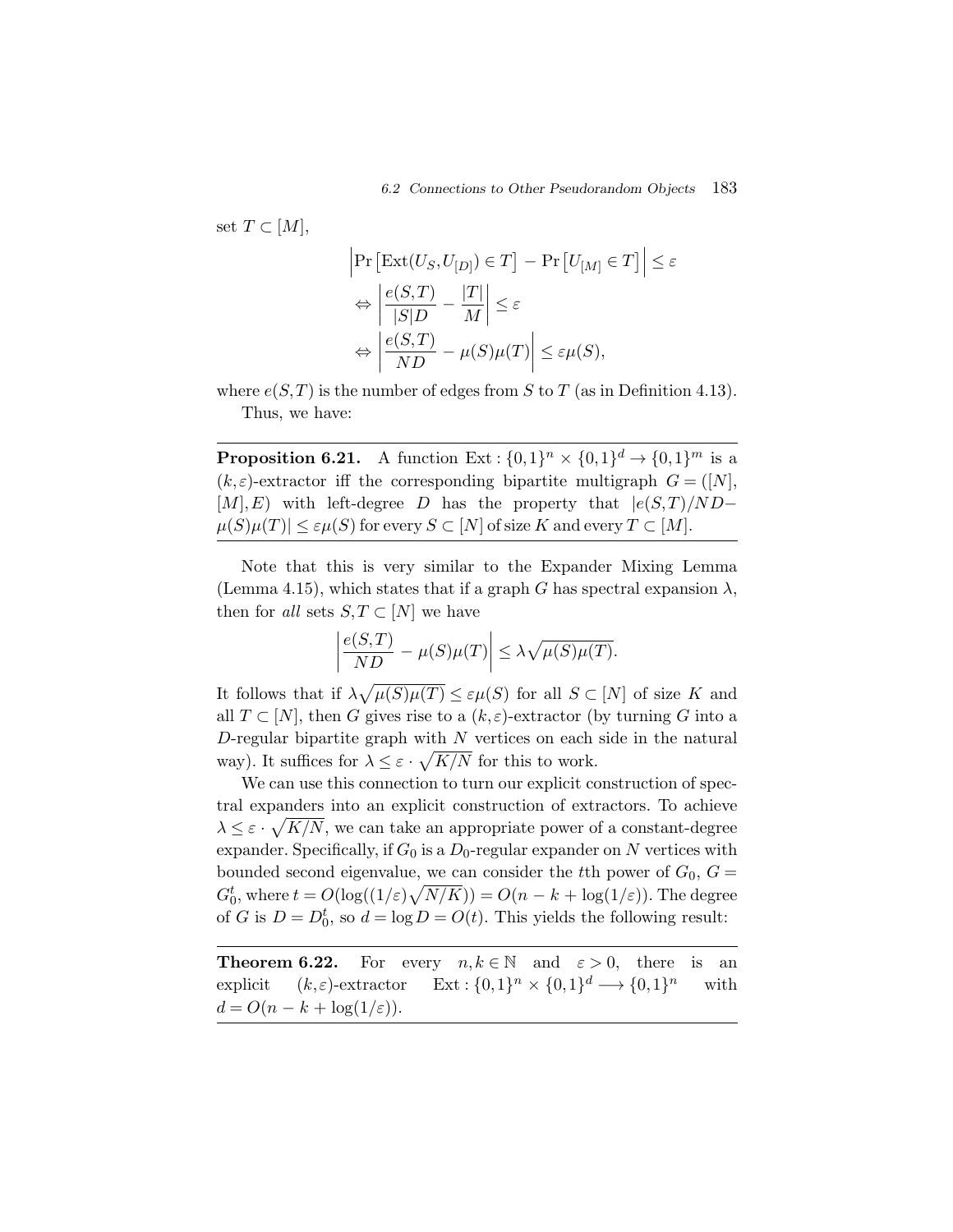Note that the seed length is significantly better than in the construction from pairwise-independent hashing when  $k$  is close to n, say  $k = n - O(n)$  (i.e.,  $K = N^{1-o(1)}$ ). The output length is n, which is much larger than the typical output length for extractors (usually  $m \ll n$ ). Using a Ramanujan graph (rather than an arbitrary constant-degree expander), the seed length can be improved to  $d = n - k + 2\log(1/\varepsilon) + O(1)$ , which yields an optimal output length  $n = k + d - 2\log(1/\varepsilon) - O(1).$ 

Another way of proving Theorem 6.22 is to use the fact that a random step on an expander decreases the  $\ell_2$  distance to uniform, like in the proof of the Leftover Hash Lemma. This analysis shows that we actually get a Rényi-entropy extractor; and thus explains the large seed length  $d \approx n - k$ .

The following table summarizes the main differences between "classic" expanders and extractors.

| Expanders                                   | Extractors                                                  |  |
|---------------------------------------------|-------------------------------------------------------------|--|
| Measured by vertex or spectral<br>expansion | Measured by min-entropy/<br>statistical difference          |  |
| Typically constant degree                   | Typically logarithmic or<br>poly-logarithmic degree         |  |
| All sets of size <i>at most K</i> expand    | All sets of size <i>exactly</i> (or at<br>least) $K$ expand |  |
| Typically balanced                          | Typically unbalanced, bipartite<br>graphs                   |  |

Table 6.1. Differences between "classic" expanders and extractors.

#### **6.2.3 List Decoding View of Extractors**

In this section, we cast extractors into the same list-decoding framework that we used to capture list-decodable codes, samplers, and expanders (in Section 5.3). Recall that all of these objects could be syntactically described as functions  $\Gamma : [N] \times [D] \rightarrow [M]$ , and their properties could be captured by bounding the sizes of sets of the form  $LIST_\Gamma(T, \varepsilon) \stackrel{\text{def}}{=} \{x : \text{Pr}_y[\Gamma(x, y) \in T] > \varepsilon\}$  for  $T \subset [M]$ . We also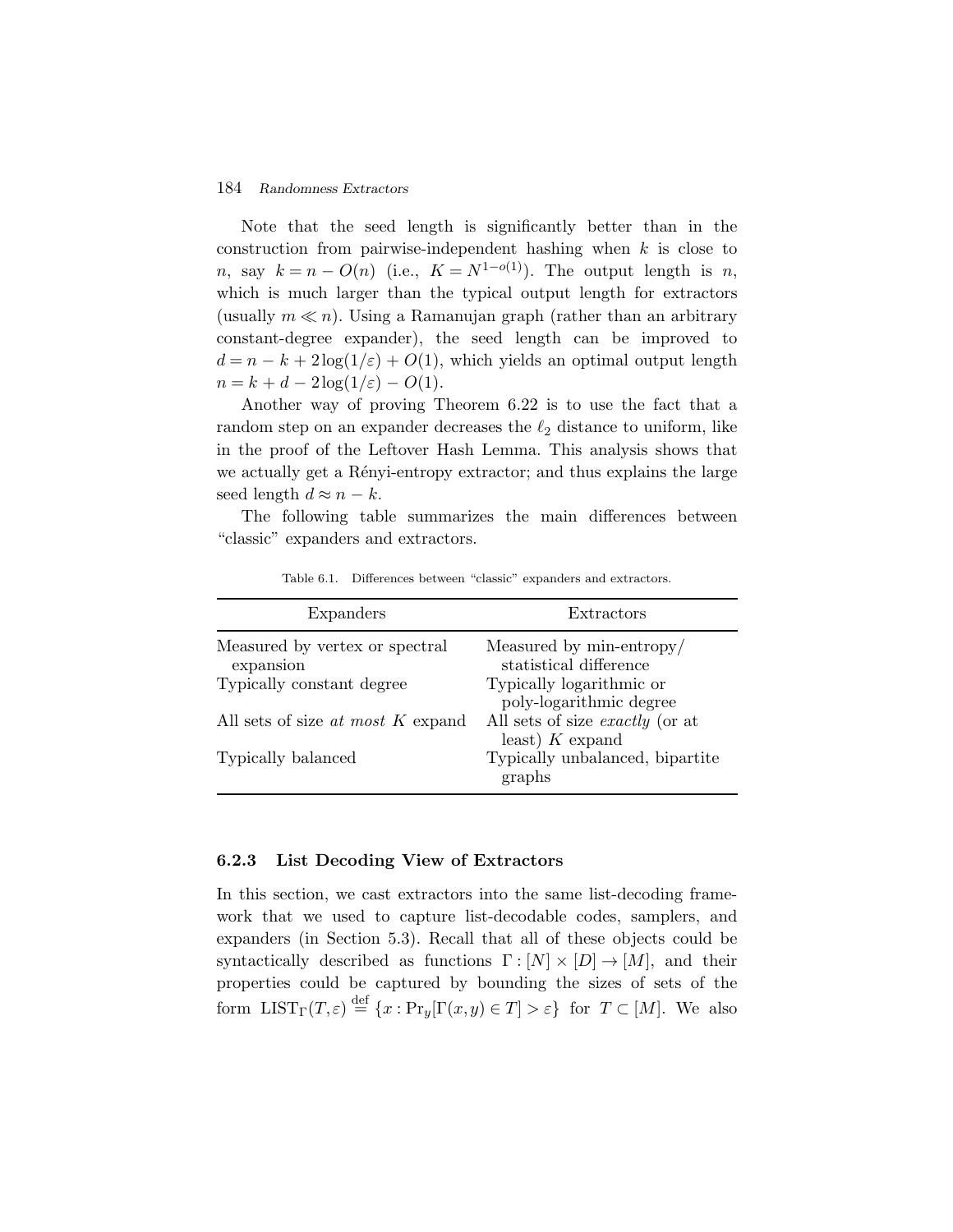considered a generalization to functions  $f : [M] \to [0,1]$  where we defined  $\text{LIST}_{\Gamma}(f, \varepsilon) \stackrel{\text{def}}{=} \text{LIST}_{\Gamma}(f, \varepsilon) = \{x : \text{E}_y[f(\Gamma(x, y))] > \varepsilon\}.$ 

Conveniently, an extractor Ext :  $\{0,1\}^n \times \{0,1\}^d \rightarrow \{0,1\}^m$  already meets the syntax of a function  $\Gamma : [N] \times [D] \to [M]$  (matching our convention that  $N = 2^n$ ,  $D = 2^d$ ,  $M = 2^m$ ). The extraction property can be described in the list-decoding framework as follows:

**Proposition 6.23.** Let  $\Gamma = \text{Ext}: [N] \times [D] \to [M]$ , let  $K = 2^k \in \mathbb{N}$ , and  $\varepsilon \in [0,1]$ .

(1) If Ext is a  $(k, \varepsilon)$  extractor, then for every  $f : [M] \to [0, 1]$ , we have

$$
|\text{LIST}_{\Gamma}(f, \mu(f) + \varepsilon)| < K.
$$

(2) Suppose that for every  $T \subset [M]$ , we have

 $|LIST_\Gamma(T,\mu(T)+\varepsilon)| \leq K.$ 

Then Ext is a  $(k + \log(1/\varepsilon), 2\varepsilon)$  extractor.

#### *Proof.*

(1) Suppose for contradiction that  $|LIST_\Gamma(f, \mu(f) + \varepsilon)| \geq K$ . Let X be uniformly distributed over  $LIST_\Gamma(f, \mu(f) + \varepsilon)$ . Then  $X$  is a  $k$ -source, and

$$
E[f(\text{Ext}(X, U_{[D]}))] = \underset{x \stackrel{R}{\leftarrow} X}{\text{E}} [f(\text{Ext}(x, U_{[D]}))]
$$

$$
> \mu(f) + \varepsilon
$$

$$
= E[f(U_{[M]})] + \varepsilon.
$$

By Problem 6.1, this implies that  $Ext(X, U_{[D]})$  and  $U_{[M]}$ are  $\varepsilon$ -far, contradicting the hypothesis that Ext is a  $(k,\varepsilon)$ extractor.

(2) Let X be any  $(k + \log(1/\varepsilon))$ -source. We need to show that  $Ext(X, U_{[D]})$  is 2 $\varepsilon$ -close to  $U_{[M]}$ . That is, we need to show that for every  $T \subset [M]$ ,  $\Pr[\text{Ext}(X, U_{D}) \in T] \leq \mu(T) + 2\varepsilon$ .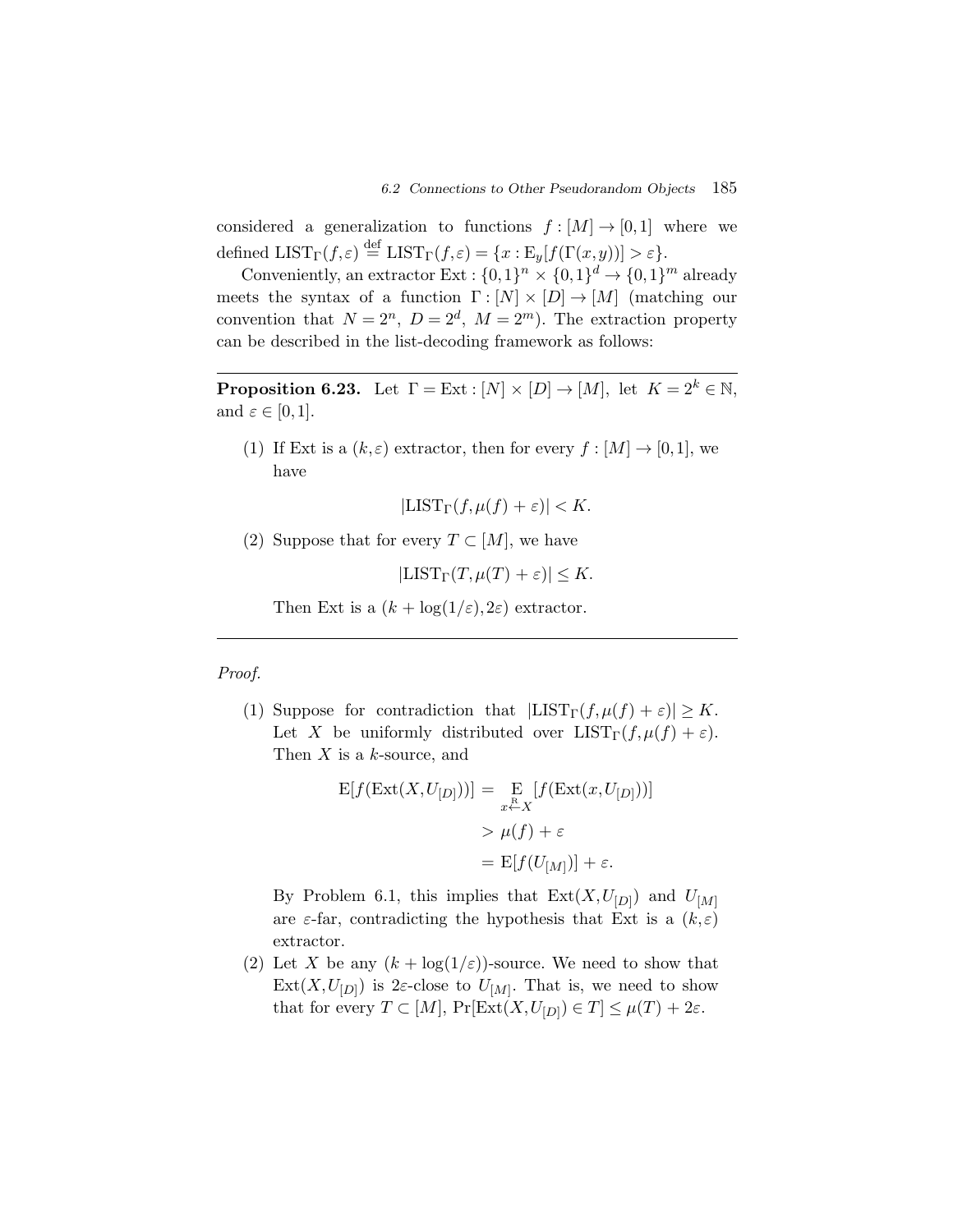So let  $T$  be any subset of  $[M]$ . Then

$$
\Pr[\text{Ext}(X, U_{[D]}) \in T] \n\leq \Pr[X \in \text{LIST}(T, \mu(T) + \varepsilon)] \n+ \Pr[\text{Ext}(X, U_{[D]}) \in T | X \notin \text{LIST}(T, \mu(T) + \varepsilon)] \n\leq |\text{LIST}(T, \mu(T) + \varepsilon)| \cdot 2^{-(k + \log(1/\varepsilon))} + (\mu(T) + \varepsilon) \n\leq K \cdot 2^{-(k + \log(1/\varepsilon))} + \mu(T) + \varepsilon \n= \mu(T) + 2\varepsilon.
$$

The proposition does not give an *exact* list-decoding characterization of extractors, as the two parts are not exactly converses of each other. One difference is the extra  $log(1/\varepsilon)$  bits of entropy and the factor of 2 in  $\varepsilon$  appearing in Part 6.23. These are typically insignificant differences for extractors; indeed even an optimal extractor loses  $\Theta(\log(1/\varepsilon))$  bits of entropy (cf. Theorem 6.14). A second difference is that Part 6.23 shows that extractors imply bounds on  $|LIST(f, \mu(f) + \varepsilon)|$  even for fractional functions  $f$ , whereas Part 6.23 only requires bounds on  $|LIST(T, \mu(T) + \varepsilon)|$  to deduce the extractor property. This only makes the result stronger, and indeed we will utilize this below.

Notice that the conditions characterizing extractors here are *identical* to the ones characterizing averaging samplers in Proposition 5.30. Actually, the condition in Part 6.23 is the one characterizing averaging samplers, whereas the condition in Part 6.23 is the one characterizing boolean averaging samplers. Thus we have:

**Corollary 6.24.** Let  $Ext : [N] \times [D] \rightarrow [M]$  and  $Samp : [N] \rightarrow [M]$ <sup>D</sup> be such that  $\text{Ext}(x,y) = \text{Samp}(x)_y$ . Then:

- (1) If Ext is a  $(k, \varepsilon)$  extractor, then Samp is a  $(K/N, \varepsilon)$  averaging sampler, where  $K = 2^k$ .
- (2) If Samp is a  $(K/N, \varepsilon)$  boolean averaging sampler, then Ext is a  $(k + \log(1/\varepsilon), 2\varepsilon)$  extractor.
- (3) If Samp is a  $(\delta, \varepsilon)$  boolean averaging sampler, then Samp is a  $(\delta/\varepsilon, 2\varepsilon)$  averaging sampler.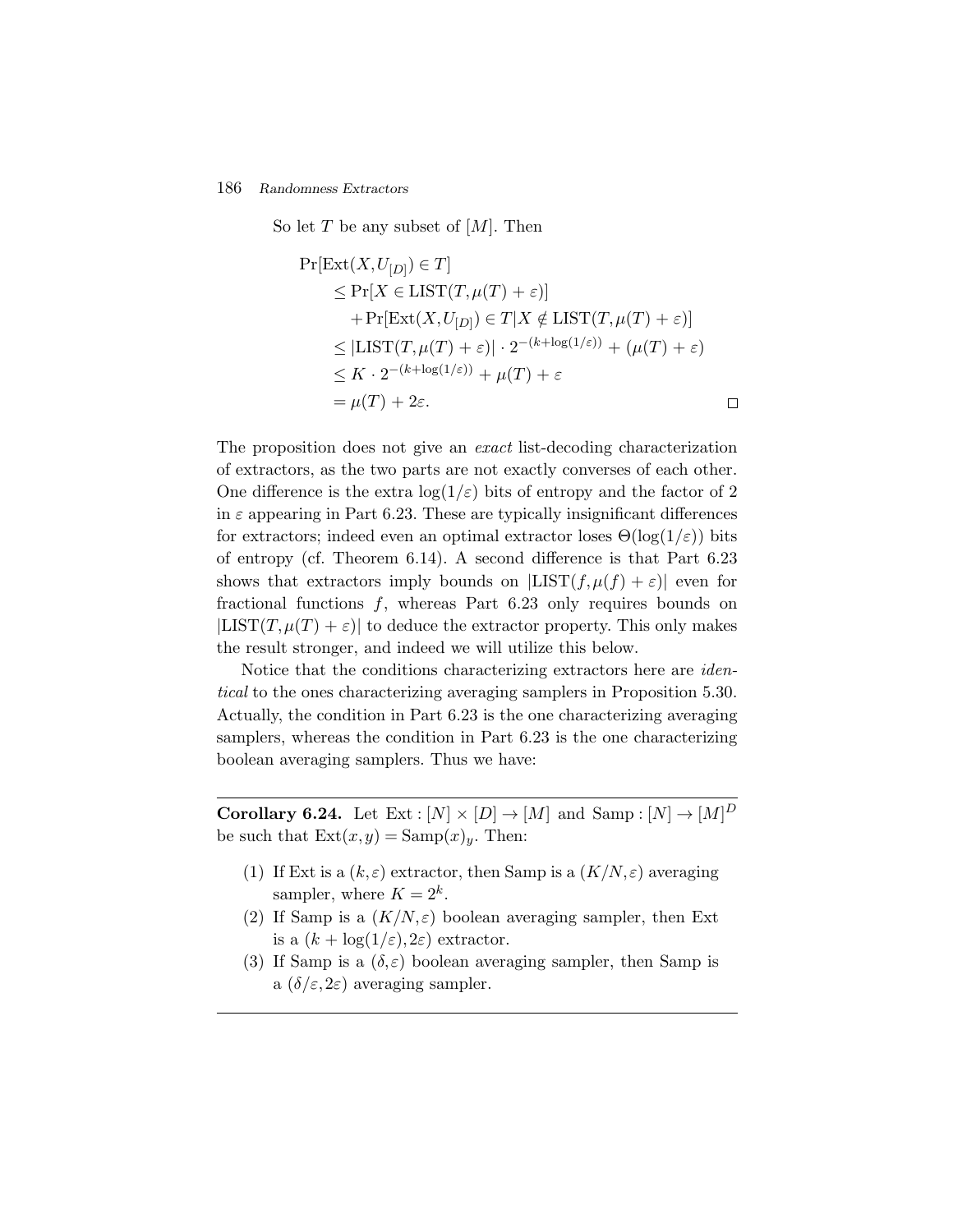Thus, the only real difference between extractors and averaging samplers is one of perspective, and both perspectives can be useful. For example, in samplers, we measure the error probability  $\delta = K/N =$  $2^{k}/2^{n}$ , whereas in extractors we measure the min-entropy threshold k on its own. Thus, the sampler perspective can be more natural when  $\delta$  is relatively large compared to  $1/N$ , and the extractor perspective when  $\delta$  becomes quite close to  $1/N$ . Indeed, an extractor for minentropy  $k = o(n)$  corresponds to a sampler with error probability  $\delta =$  $1/2^{(1-o(1))n}$ , which means that each of the *n* bits of randomness used by the sampler reduces the error probability by almost a factor of 2!

We can now also describe the close connection between strong extractors and list-decodable codes when the alphabet size/output length is small.

**Proposition 6.25.** Let  $Ext : [N] \times [D] \rightarrow [M]$  and  $Enc : [N] \rightarrow [M]$ <sup>D</sup> be such that  $\text{Ext}(x,y) = \text{Enc}(x)_y$ , and let  $K = 2^k \in \mathbb{N}$ .

- (1) If Ext is a strong  $(k,\varepsilon)$  extractor, then Enc is  $(1 - 1/M - \varepsilon, K)$  list-decodable.
- (2) If Enc is  $(1 1/M \varepsilon, K)$  list-decodable, then Ext is a  $(k + \log(1/\varepsilon), M \cdot \varepsilon)$  strong extractor.

# *Proof.*

- (1) Follows from Corollaries 5.31 and 6.24.
- (2) Let X be a  $(k + \log(1/\varepsilon))$ -source and  $Y = U_{[D]}$ . Then the statistical difference between  $(Y, \text{Ext}(X, Y))$  and  $Y \times U_{M}$ equals

$$
\Delta((Y, \text{Ext}(X, Y)), Y \times U_{[M]})
$$
\n
$$
= \mathop{\mathbb{E}}_{y \stackrel{R}{\leftarrow} Y} [\Delta(\text{Ext}(X, y), U_{[M]})]
$$
\n
$$
= \mathop{\mathbb{E}}_{y \stackrel{R}{\leftarrow} Y} [\Delta(\text{Enc}(X)_y, U_{[M]})]
$$
\n
$$
\leq \frac{M}{2} \mathop{\mathbb{E}}_{y \stackrel{R}{\leftarrow} Y} [\max \Pr[\text{Enc}(X)_y = z] - 1/M],
$$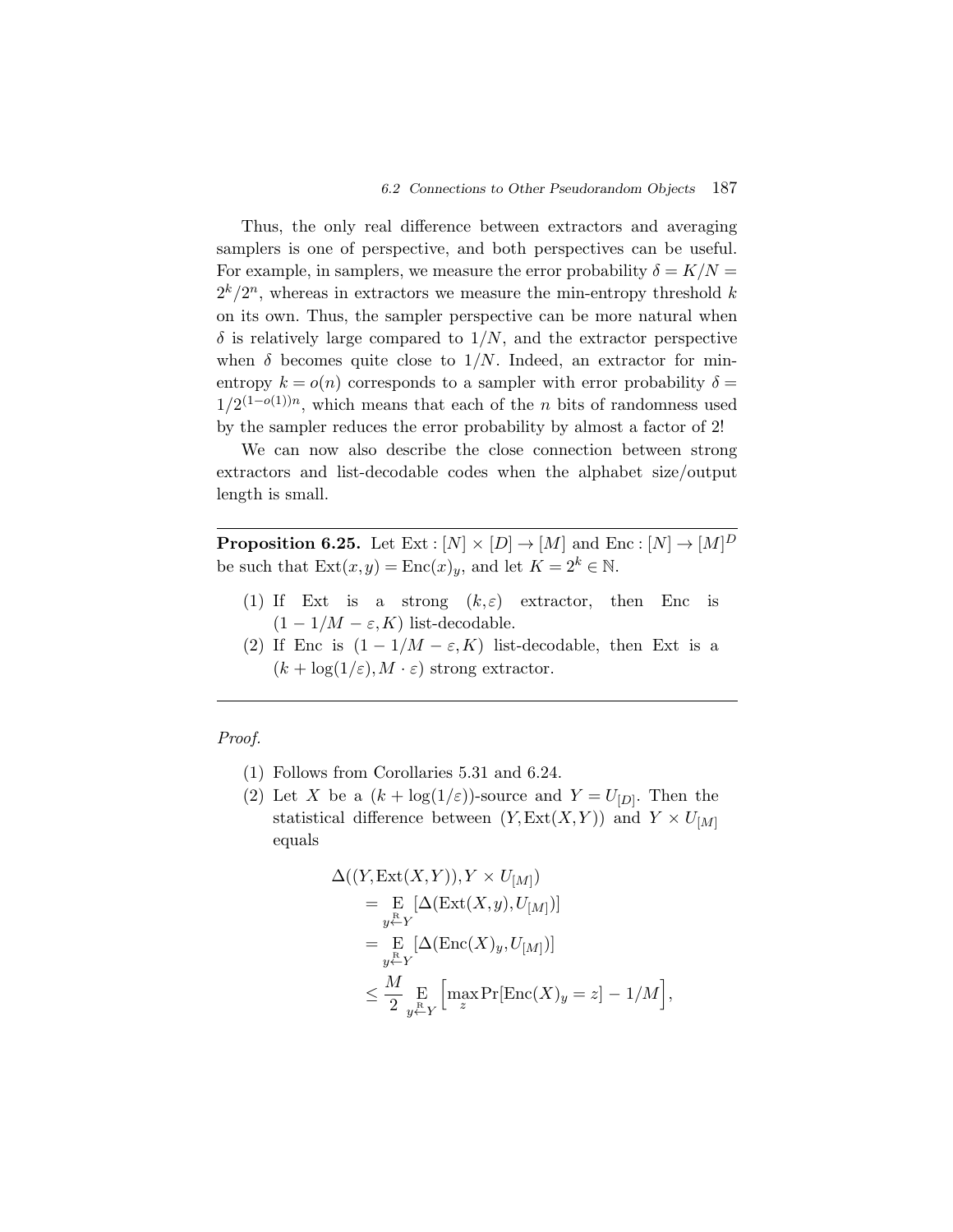where the last inequality follows from the  $\ell_1$  formulation of statistical difference.

So if we define  $r \in [M]^D$  by setting  $r_y$  to be the value z maximizing  $Pr[Enc(X)_y = z] - 1/M$ , we have:

$$
\Delta((Y, \text{Ext}(X, Y)), Y \times U_{[M]})
$$
\n
$$
\leq \frac{M}{2} \cdot (\Pr[(Y, \text{Enc}(X)_Y) \in T_r] - 1/M),
$$
\n
$$
\leq \frac{M}{2} \cdot (\Pr[X \in \text{LIST}(T_r, 1/M + \varepsilon)] + \varepsilon)
$$
\n
$$
\leq \frac{M}{2} \cdot (2^{-(k + \log(1/\varepsilon))} \cdot K + \varepsilon)
$$
\n
$$
\leq M \cdot \varepsilon.
$$

Note that the quantitative relationship between extractors and list-decodable codes given by Proposition 6.25 deteriorates extremely fast as the output length/alphabet size increases. Nevertheless, the list-decoding view of extractors as given in Proposition 6.23 turns out to be quite useful.

# **6.3 Constructing Extractors**

In the previous sections, we have seen that very good extractors exist — extracting almost all of the min-entropy from a source with only a logarithmic seed length. But the explicit constructions we have seen (via universal hashing and spectral expanders) are still quite far from optimal in seed length, and in particular cannot be used to give a polynomial-time simulation of **BPP** with a weak random source.

Fortunately, much better extractor constructions are known ones that extract any constant fraction of the min-entropy using a logarithmic seed length, or extract all of the min-entropy using a polylogarithmic seed length. In this section, we will see how to construct such extractors.

#### **6.3.1 Block Sources**

We introduce a useful model of sources that has more structure than an arbitrary k-source: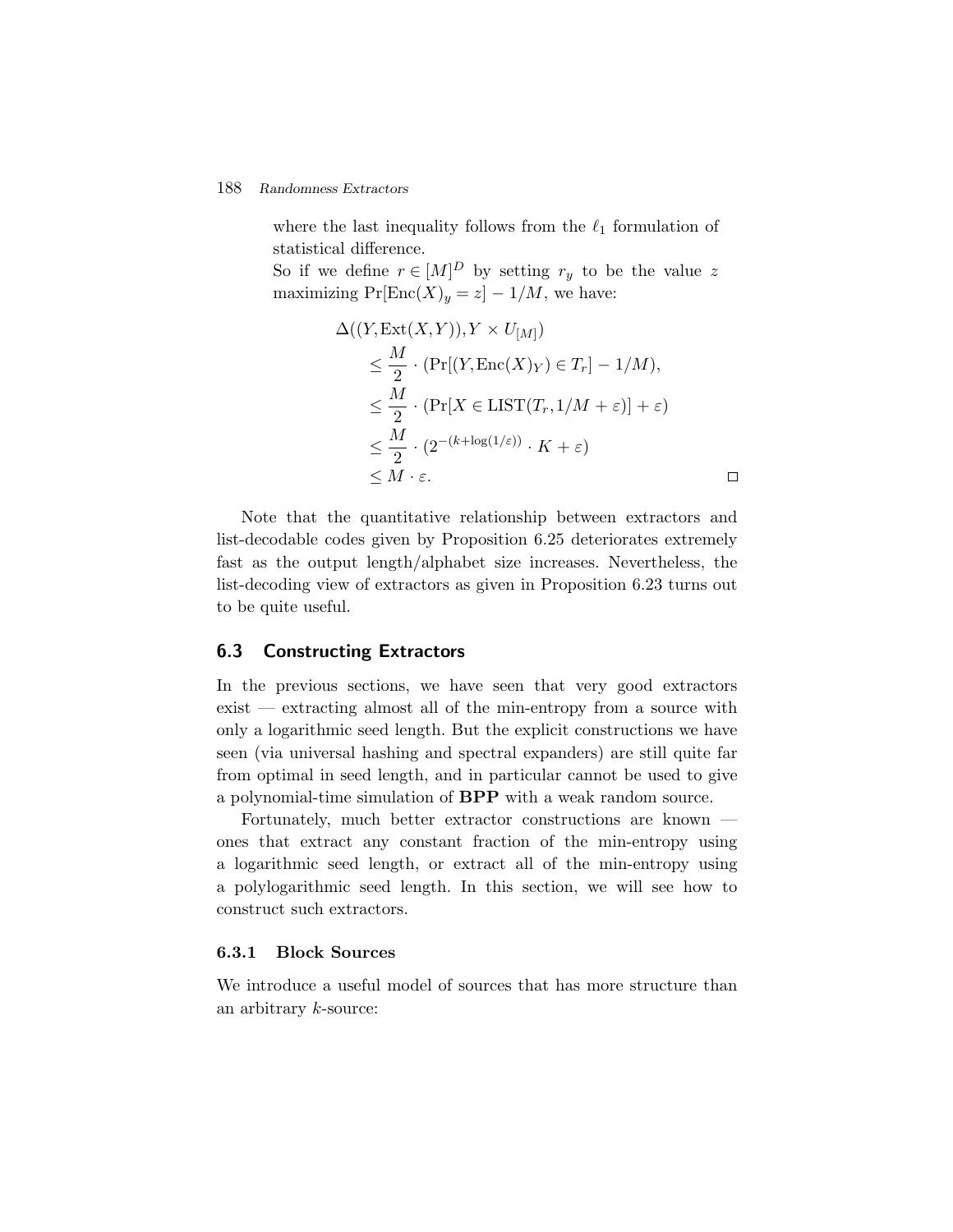**Definition 6.26.** A random variable  $X = (X_1, X_2, ..., X_t)$  is a  $(k_1, k_2, ...)$ ...,k<sub>t</sub>) *block source* if for every  $x_1, ..., x_{i-1}$ ,  $X_i|_{X_1=x_1,...,X_{i-1}=x_{i-1}}$  is a  $k_i$ -source. If  $k_1 = k_2 = \cdots = k_t = k$ , then we call X a  $t \times k$  *block source*.

Note that a  $(k_1, k_2, \ldots, k_t)$  block source is also a  $(k_1 + \cdots + k_t)$ source, but it comes with additional structure — each block is guaranteed to contribute some min-entropy. Thus, extracting randomness from block sources is an easier task than extracting from general sources.

The study of block sources has a couple of motivations.

- They are a natural and plausible model of sources in their own right. Indeed, they are more general than unpredictablebit sources of Section 6.1.1: if  $X \in \text{UnpredBits}_{n,\delta}$  is broken into t blocks of length  $\ell = n/t$ , then the result is a  $t \times \delta' \ell$ block source, where  $\delta' = \log(1/(1-\delta)).$
- We can construct extractors for general weak sources by converting a general weak source into a block source. We will see how to do this later in the section.

We now illustrate how extracting from block sources is easier than from general sources. The idea is that we can extract almost-uniform bits from later blocks that are essentially independent of earlier blocks, and hence use these as a seed to extract more bits from the earlier blocks. Specifically, for the case of two blocks we have the following:

**Lemma 6.27.** Let  $Ext_1: \{0,1\}^{n_1} \times \{0,1\}^{d_1} \rightarrow \{0,1\}^{m_1}$  be a  $(k_1,\varepsilon_1)$ extractor, and  $\text{Ext}_2: \{0,1\}^{n_2} \times \{0,1\}^{d_2} \to \{0,1\}^{m_2}$  be a  $(k_2,\varepsilon_2)$ extractor with  $m_2 \ge d_1$ . Define  $\text{Ext}'((x_1, x_2), y_2) = (\text{Ext}_1(x_1, y_1), z_2),$ where  $(y_1, z_2)$  is obtained by partitioning  $\text{Ext}_2(x_2, y_2)$  into a prefix  $y_1$ of length  $d_1$  and a suffix  $z_2$  of length  $m_2 - d_1$ .

Then for every  $(k_1, k_2)$  block source  $X = (X_1, X_2)$  taking values in  $\{0,1\}^{n_1} \times \{0,1\}^{n_2}$ , it holds that  $\text{Ext}'(X, U_{d_2})$  is  $(\varepsilon_1 + \varepsilon_2)$ -close to  $U_{m_1}\times U_{\underline{m_2-d_1}}.$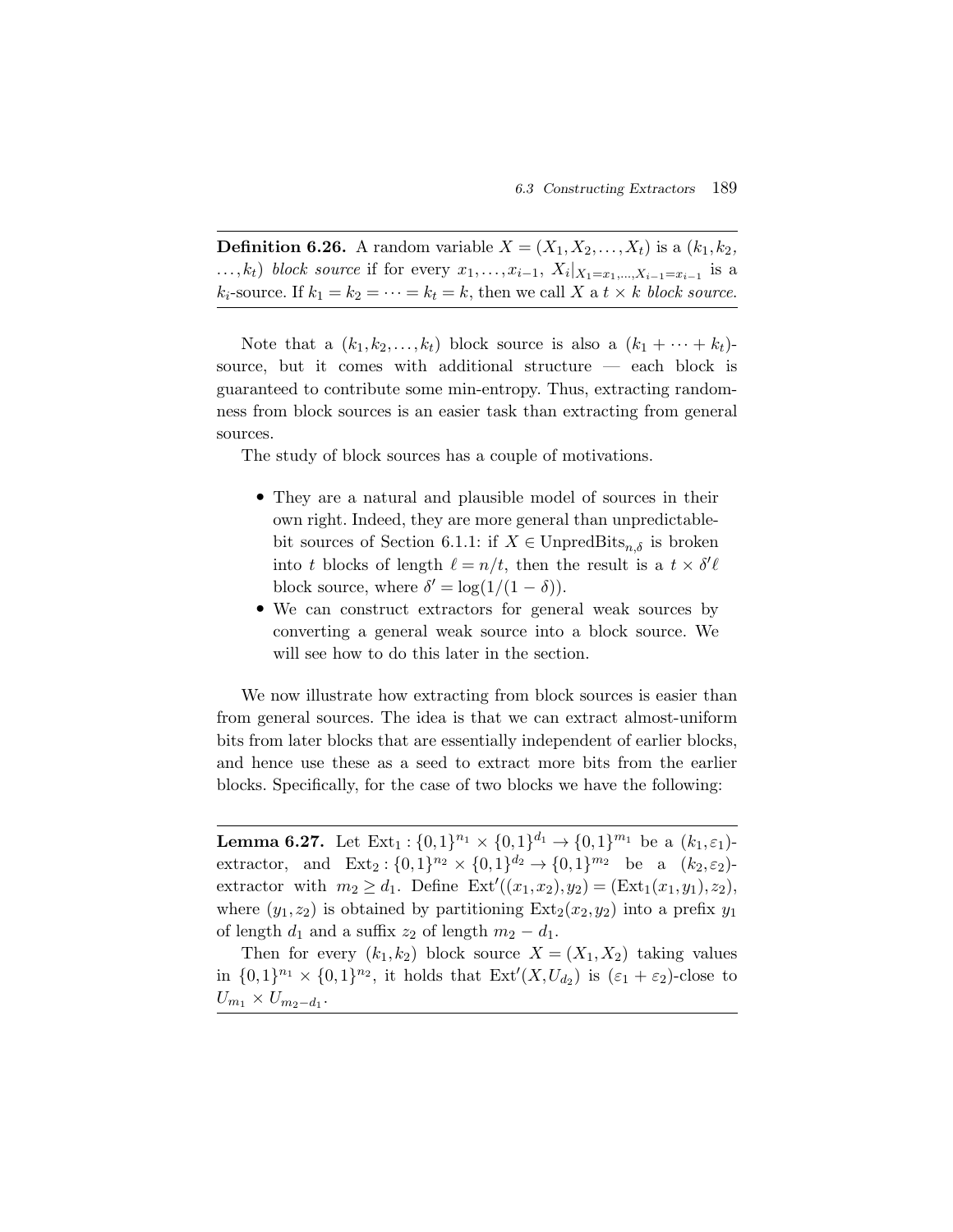*Proof.* Since  $X_2$  is a  $k_2$ -source conditioned on any value of  $X_1$  and  $Ext_2$ is a  $(k_2, \varepsilon_2)$ -extractor, it follows that  $(X_1, Y_1, Z_2)=(X_1, \text{Ext}_2(X_2, U_{d_2}))$ is  $\varepsilon_2$ -close to  $(X_1, U_{m_2})=(X_1, U_{d_1}, U_{m_2-d_1}).$ 

Thus,  $(\text{Ext}_1(X_1,Y_1),Z_2)$  is  $\varepsilon_2$ -close to  $(\text{Ext}_1(X_1,U_{d_1}),U_{m_2-d_1}),$ which is  $\varepsilon_1$ -close to  $(U_{m_1}, U_{m_2-d_1})$  because  $X_1$  is a  $k_1$ -source and Ext<sub>1</sub> is a  $(k_1, \varepsilon_1)$ -extractor.

By the triangle inequality,  $Ext'(X, U_{d_2}) = (Ext_1(X_1, Y_1), Z_2)$  is  $(\varepsilon_1 + \varepsilon_2)$ -close to  $(U_{m_1}, U_{m_2-d_1})$ .  $\Box$ 

The benefit of this composition is that the seed length of  $Ext'$ depends only one of the extractors (namely  $Ext_2$ ) rather than being the sum of the seed lengths. (If this is reminiscent of the zig–zag product, it is because they are closely related — see Section 6.3.5). Thus, we get to extract from multiple blocks at the "price of one." Moreover, since we can take  $d_1 = m_2$ , which is typically much larger than  $d_2$ , the seed length of Ext' can even be smaller than that of Ext<sub>1</sub>.

The lemma extends naturally to extracting from many blocks:

**Lemma 6.28.** For  $i = 1, ..., t$ , let  $\text{Ext}_i : \{0,1\}^{n_i} \times \{0,1\}^{d_i} \rightarrow \{0,1\}^{m_i}$ be a  $(k_i, \varepsilon_i)$ -extractor, and suppose that  $m_i \geq d_{i-1}$  for every  $i = 1, \ldots, t$ , where we define  $d_0 = 0$ . Define  $\text{Ext}'((x_1,\ldots,x_t),y_t) = (z_1,\ldots,z_t)$ , where for  $i = t, \ldots, 1$ , we inductively define  $(y_{i-1}, z_i)$  to be a partition of Ext<sub>i</sub> $(x_i, y_i)$  into a  $d_{i-1}$ -bit prefix and a  $(m_i - d_{i-1})$ -bit suffix.

Then for every  $(k_1,...,k_t)$  block source  $X = (X_1,...,X_t)$  taking values in  $\{0,1\}^{n_1} \times \cdots \{0,1\}^{n_t}$ , it holds that  $\text{Ext}'(X, U_{d_t})$  is  $\varepsilon$ -close to for  $i = t, ..., 1$ , we inductively define  $(y_{i-1}, z_i)$ <br>
Ext<sub>i</sub> $(x_i, y_i)$  into a  $d_{i-1}$ -bit prefix and a  $(m_i - c$ <br>
Then for every  $(k_1, ..., k_t)$  block source  $\lambda$ <br>
values in  $\{0,1\}^{n_1} \times \cdots \{0,1\}^{n_t}$ , it holds that E<br>  $U_m$  for  $\v$ 

We remark that this composition preserves "strongness." If each of the  $Ext_i$ s correspond to strong extractors in the sense that their seeds are prefixes of their outputs, then  $Ext'$  will also correspond to a strong extractor. If in addition  $d_1 = d_2 = \cdots = d_t$ , then this construction can be seen as simply using the same seed to extract from all blocks.

Already with this simple composition, we can simulate **BPP** with an unpredictable-bit source (even though deterministic extraction from such sources is impossible by Proposition 6.6). As noted above, by breaking an unpredictable-bit source X with parameter  $\delta$  into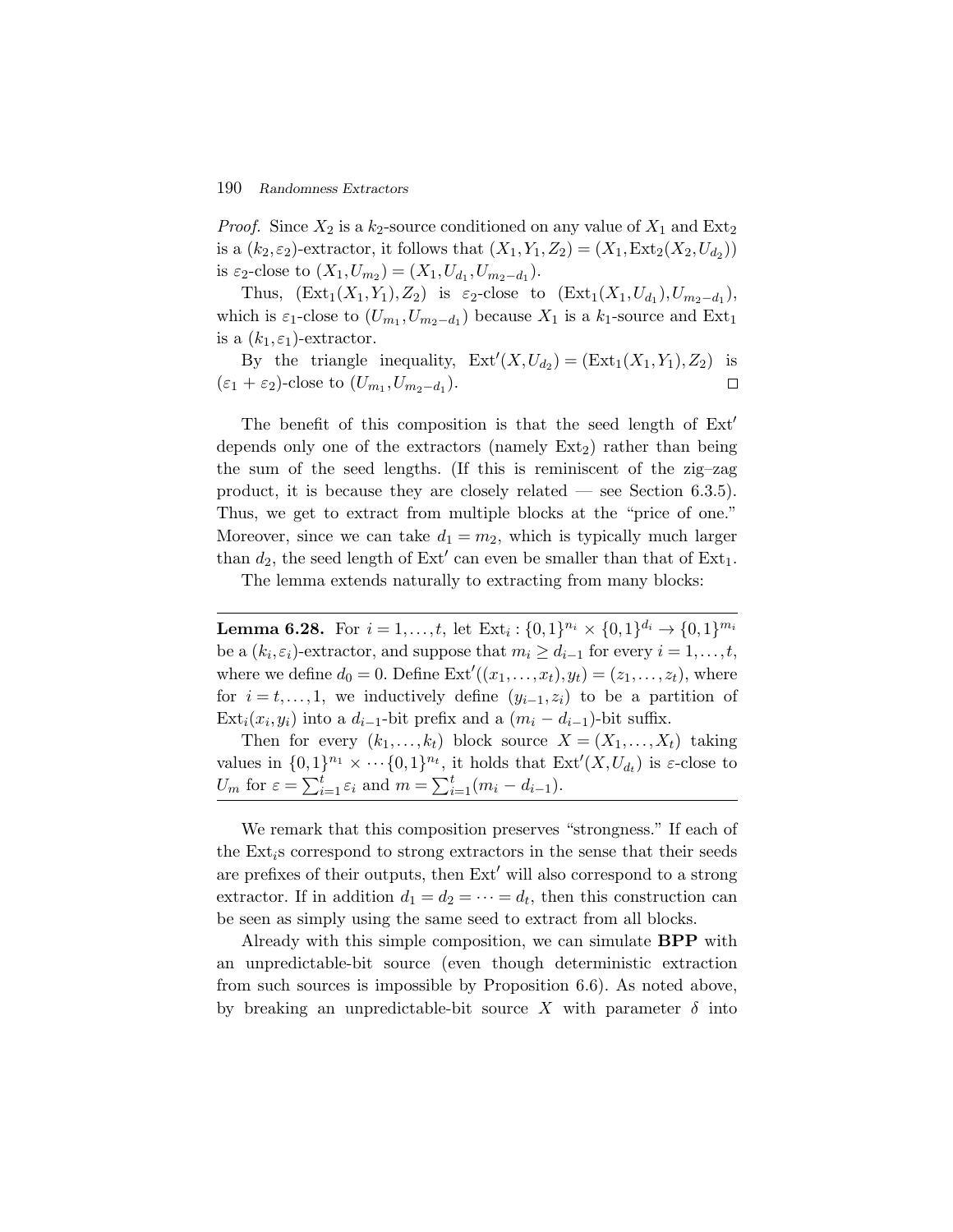blocks of length  $\ell$ , we obtain a  $t \times k$  block source for  $t = n/\ell$ ,  $k = \delta'\ell$ , and  $\delta' = \log(1/(1-\delta)).$ 

Suppose that  $\delta$  is a constant. Set  $\ell = (10/\delta') \log n$ , so that X is a  $t \times k$  block source for  $k = 10 \log n$ , and define  $\varepsilon = n^{-2}$ . Letting Ext :  $\{0,1\}^{\ell} \times \{0,1\}^d \to \{0,1\}^{d+m}$  be the  $(k,\varepsilon)$  extractor using universal hash functions (Theorem 6.18), we have:

$$
d = O(\ell) = O(\log n)
$$
 and  

$$
m = k - 2\log \frac{1}{\varepsilon} - O(1) > k/2
$$

Composing Ext with itself  $t$  times as in Lemma 6.27, we obtain  $\mathrm{Ext}' : \{0,1\}^{t \cdot \ell} \times \{0,1\}^{d} \to \{0,1\}^{d+t \cdot m}$  such that  $\mathrm{Ext}'(X, U_d)$  is  $\varepsilon'$ close to uniform, for  $\varepsilon' = 1/n$ . (Specifically,  $\text{Ext}'((x_1,...,x_t), h) =$  $(h, h(x_1),...,h(x_t))$ .) This tells us that Ext' essentially extracts half of the min-entropy from  $X$ , given a random seed of logarithmic length. Plugging this extractor into the construction of Proposition 6.15 gives us the following result.

**Theorem 6.29.** For every constant  $\delta > 0$ , we can simulate **BPP** with an unpredictable-bit source of parameter  $\delta$ . More precisely, for every  $L \in \mathbf{BPP}$  and every constant  $\delta > 0$ , there is a polynomial-time algorithm A and a polynomial q such that for every  $w \in \{0,1\}^*$  and every source  $X \in \text{UnpredBits}_{q(|w|),\delta}$ , the probability that  $A(w;X)$  errs is at most  $1/|w|$ .

#### **6.3.2 Reducing General Sources to Block Sources**

Given the results of the previous section, a common approach to constructing extractors for general k-sources is to reduce the case of general k-sources to that of block sources.

One approach to doing this is as follows. Given a  $k$ -source  $X$  of length n, where  $k = \delta n$ , pick a (pseudo)random subset S of the bits of X, and let  $W = X|_S$  be the bits of X in those positions. If the set S is of size  $\ell$ , then we expect that W will have at least roughly  $\delta\ell$  bits of min-entropy (with high probability over the choice of  $S$ ). Moreover, W reveals at most  $\ell$  bits of information, so if  $\ell < \delta n$ , intuitively there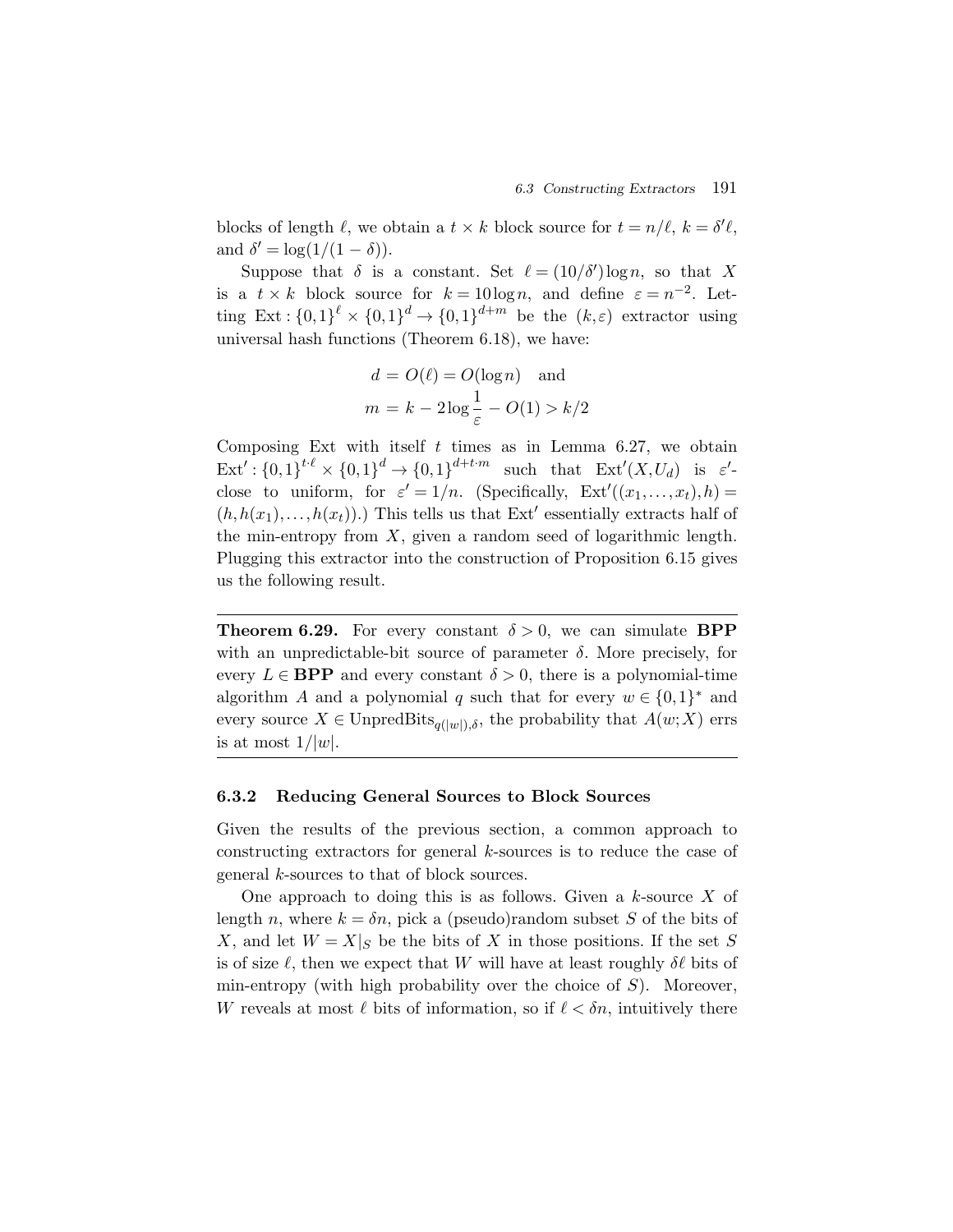should still be min-entropy left in  $X$ . (This is justified by Lemma 6.30) below.) Thus, the pair  $(W, X)$  should be a block source. This approach can be shown to work for appropriate ways of sampling the set S, and recursive applications of it formed the original approach to constructing good extractors (and is still useful in various contexts today). The fact mentioned above, that conditioning on a string of length  $\ell$  reduces min-entropy by at most  $\ell$  bits, is given by the following lemma (which is very useful when working with min-entropy).

**Lemma 6.30 (chain rule for min-entropy).** If  $(W, X)$  are two jointly distributed random variables, where  $(W, X)$  is a k-source and  $|\text{Supp}(W)| \leq 2^{\ell}$ , then for every  $\varepsilon > 0$ , it holds that with probability at least  $1 - \varepsilon$  over  $w \stackrel{\text{R}}{\leftarrow} W$ ,  $X|_{W=w}$  is a  $(k - \ell - \log(1/\varepsilon))$ -source.

The proof of this lemma is left as an exercise (Problem 6.1).

This is referred to as the "chain rule" for min-entropy by analogy with the chain rule for Shannon entropy, which states that  $H_{Sh}(X|W) = H_{Sh}(W,X) - H_{Sh}(W)$ , where the conditional Shannon entropy is defined to be  $H_{Sh}(X|W) = E_{w \stackrel{R}{\leftarrow} W} [H_{Sh}(X|W_{=w})].$ Thus, if  $H_{Sh}(W,X) \geq k$  and W is of length at most  $\ell$ , we have  $H_{\text{Sh}}(X|W) \geq k - \ell$ . The chain rule for min-entropy is not quite as clean; we need to assume that  $W$  has small support (rather than just small min-entropy) and we lose  $log(1/\varepsilon)$  bits of additional min-entropy. (The  $\log(1/\varepsilon)$  bits of entropy can be saved by using an appropriate notion of conditional min-entropy; see Problems 6.7 and 6.8.)

Another approach, which we will follow, is based on the observation that every source of high min-entropy rate (namely, greater than  $1/2$ ) is (close to) a block source, as shown by the lemma below. Thus, we will try to convert arbitrary sources into ones of high min-entropy rate.

**Lemma 6.31.** If X is an  $(n - \Delta)$ -source of length n, and  $X = (X_1, X_2)$ is a partition of X into blocks of lengths  $n_1$  and  $n_2$ , then for every  $\varepsilon > 0$ ,  $(X_1, X_2)$  is  $\varepsilon$ -close to some  $(n_1 - \Delta, n_2 - \Delta - \log(1/\varepsilon))$  block source.

Consider  $\Delta = \alpha n$  for a constant  $\alpha < 1/2$ , and  $n_1 = n_2 = n/2$ . Then each block contributes min-entropy at least  $(1/2 - \alpha)n$ . The proofs of Lemmas 6.30 and 6.31 are left as exercises (Problem 6.1).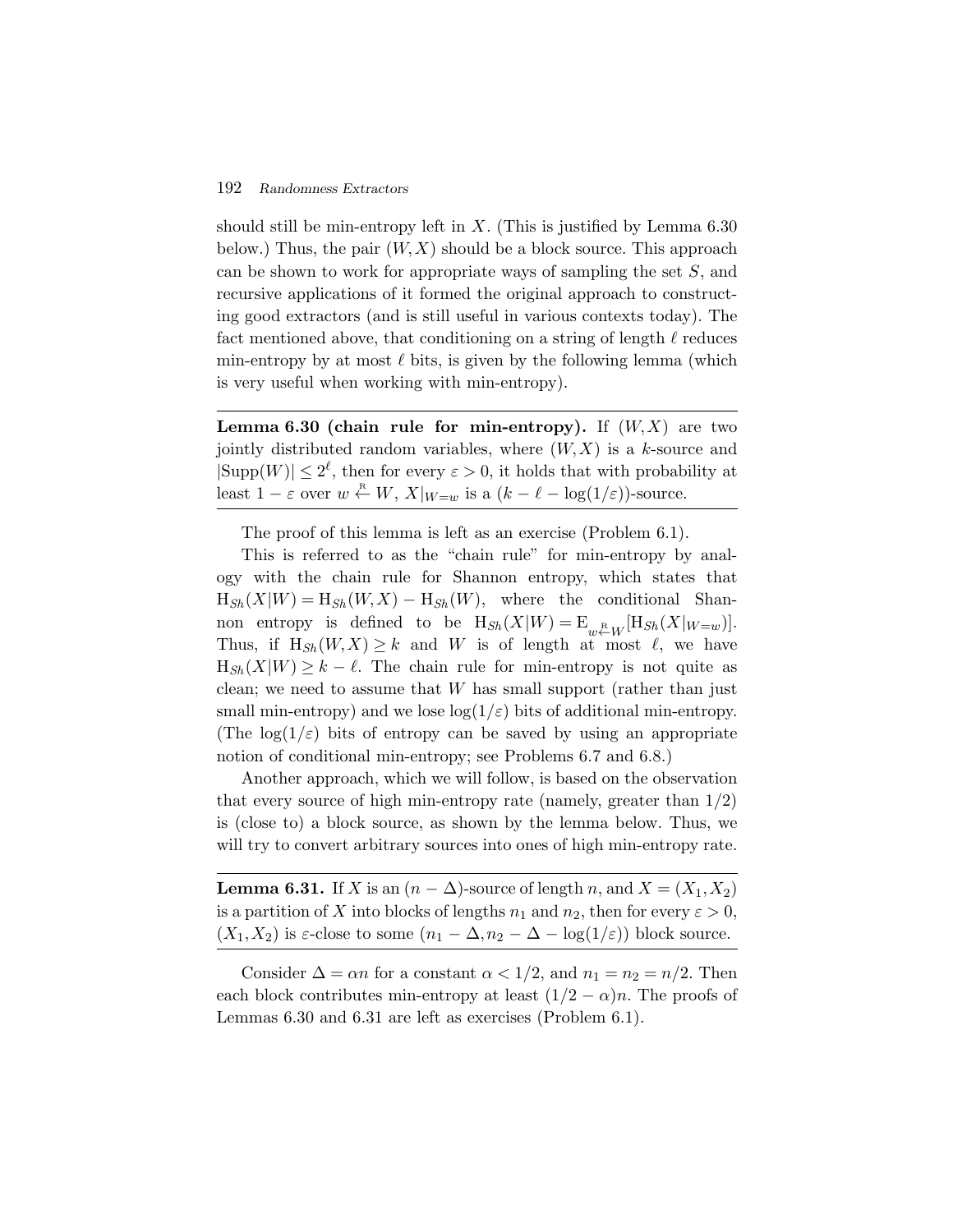# **6.3.3 Condensers**

The previous section left us with the problem of converting a general k-source into one of high min-entropy rate. We will do this via the following kind of object:

**Definition 6.32.** A function Con :  $\{0,1\}^n \times \{0,1\}^d \rightarrow \{0,1\}^m$  is a  $k \rightarrow_{\varepsilon} k'$  *condenser* if for every k-source X on  $\{0,1\}^n$ , Con $(X, U_d)$  is  $\varepsilon$ -close to some k'-source. Con is *lossless* if  $k' = k + d$ .

If  $k'/m > k/n$ , then the condenser increases the min-entropy rate, intuitively making extraction an easier task. Indeed, condensers with  $k' = m$  are simply extractors themselves.

Like extractors, it is often useful to view condensers graphtheoretically. Specifically, we think of Con as the neighbor function of a bipartite multigraph G with  $N = 2^n$  left vertices, left degree  $D = 2^d$ , and  $M = 2^m$  right vertices.

The *lossless* condensing property of Con turns out to be equivalent to G having vertex expansion close to the degree:

**Proposition 6.33.** Let  $n, d, m \in \mathbb{N}$ ,  $K = 2^k \in \mathbb{N}$ , and  $\varepsilon > 0$ . A function Con :  $\{0,1\}^n \times \{0,1\}^d \rightarrow \{0,1\}^m$  is a  $k \rightarrow_{\varepsilon} k + d$  lossless condenser if and only if the corresponding bipartite multigraph  $G = ([N], [M], E)$ of left degree D is an  $(= K,(1-\varepsilon)D)$  vertex expander.

*Proof.*  $\Rightarrow$ : Let  $S \subset [N]$  be any set of size K. Then  $U_S$  is a k-source, so  $Con(U_S, U_d)$  is  $\varepsilon$ -close to a  $(k+d)$ -source. This implies that  $|\text{Supp}(\text{Con}(U_S, U_d))| \geq (1 - \varepsilon) \cdot 2^{k+d}$ . Noting that  $Supp(Con(U_S, U_d)) = N(S)$  completes the proof.

 $\Leftarrow$ : By Lemma 6.10, it suffices to prove that for every subset  $S \subset [N]$  of size K, it holds that  $Con(U_S, U_d)$  is  $\varepsilon$ -close to a  $(k+d)$ source. By expansion, we know that  $|N(S)| \geq (1 - \varepsilon) \cdot KD$ . Since there are only KD edges leaving S, by redirecting  $\epsilon$ KD of the edges, we can ensure that they all go to  $KD$  distinct vertices in  $[M]$ . The uniform distribution on these KD vertices is a  $(k + d)$ -source that is  $\varepsilon$ -close to Con $(U_S, U_d)$ .  $\Box$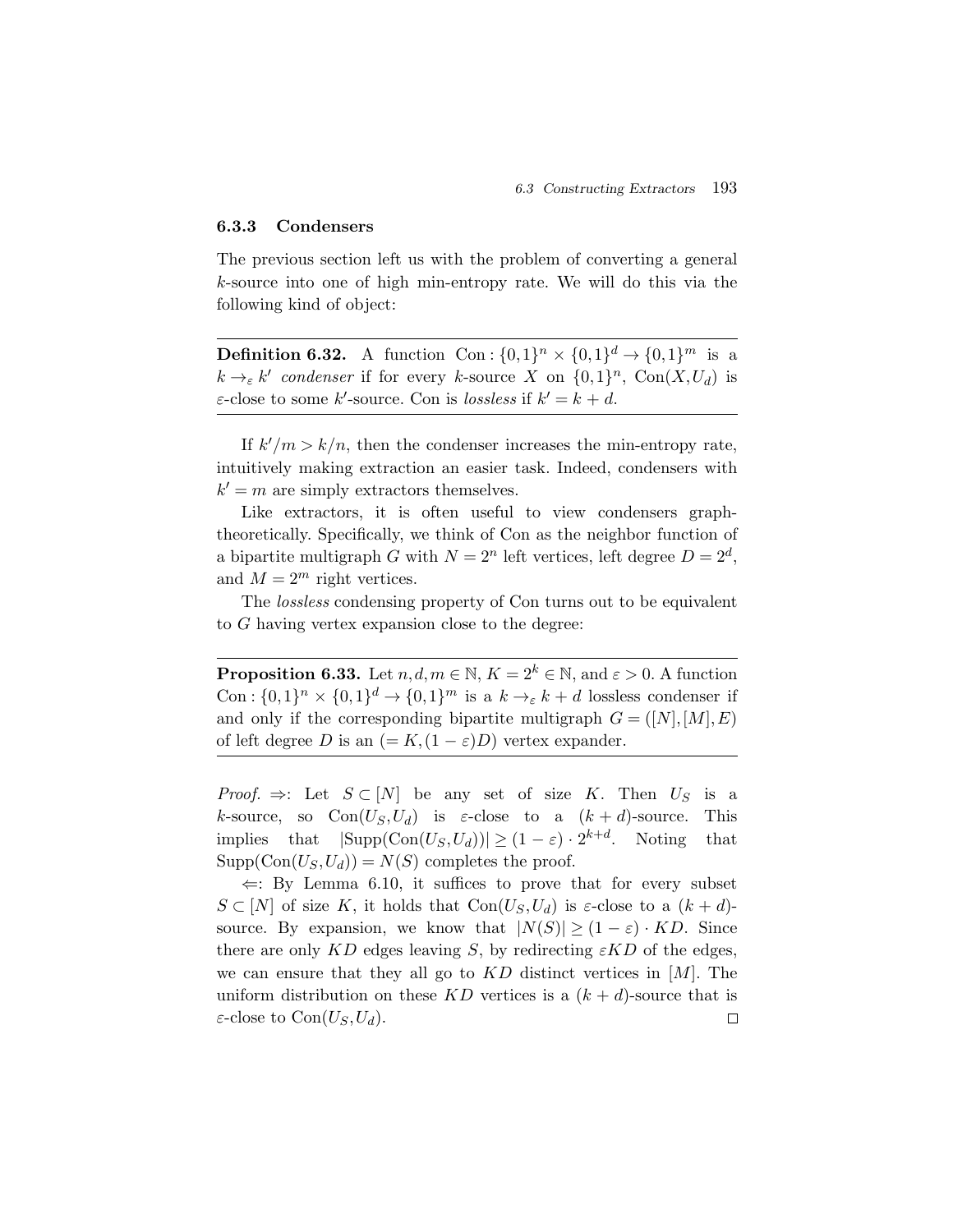Recall that vertex expansion normally corresponds to the *disperser* property (see Proposition 6.20), which is weaker than extraction and condensing. Indeed, vertex expansion generally does not guarantee much about the distribution induced on a random neighbor of a set S, except that its support is large. However, in case the expansion is very close to the degree  $(A = (1 - \varepsilon) \cdot D)$ , then the distribution must be nearly flat (as noted in the above proof).

By applying Proposition 6.33 to the expanders based on Parvaresh– Vardy codes (Theorem 5.35), we get the following lossless condenser:

**Theorem 6.34.** For every constant  $\alpha > 0$ , for all positive integers  $n \geq k$  and all  $\varepsilon > 0$ , there is an explicit

```
k \rightarrow_{\varepsilon} k + d
```
lossless condenser  $Con: \{0,1\}^n \times \{0,1\}^d \rightarrow \{0,1\}^m$  with  $d =$  $O(\log n + \log(1/\varepsilon))$  and  $m = (1 + \alpha)k + O(\log(n/\varepsilon)).$ 

Note that setting  $\alpha$  to be a small constant, we obtain an output min-entropy rate arbitrarily close to 1.

Problem 6.5 gives a simple extractor Ext for high min-entropy rate when the error parameter  $\varepsilon$  is constant. Applying that extractor to the output of the above condenser, we obtain extractors with a seed length of  $d = O(\log n)$  that extract  $\Omega(k)$  almost-uniform bits (with constant error  $\varepsilon$ ) from sources of any desired min-entropy k. In the next section, we will use the above condenser to give an efficient construction of extractors for arbitrary values of  $\varepsilon$ .

We remark that the fact that having output min-entropy rate bounded away from 1 is not inherent for lossless condensers. Nonconstructively, there exist lossless condensers with output length  $m =$  $k + d + \log(1/\varepsilon) + O(1)$ , and Open Problem 5.36 about expanders can be restated in the language of lossless condensers as follows:

**Open Problem 6.35.** Give an explicit construction of a  $k \rightarrow_{\varepsilon} k + d$ lossless condenser Con :  $\{0,1\}^n \times \{0,1\}^d \rightarrow \{0,1\}^m$  with  $d = O(\log n)$ ,  $m = k + d + O(1)$ , and  $\varepsilon = 0.01$ .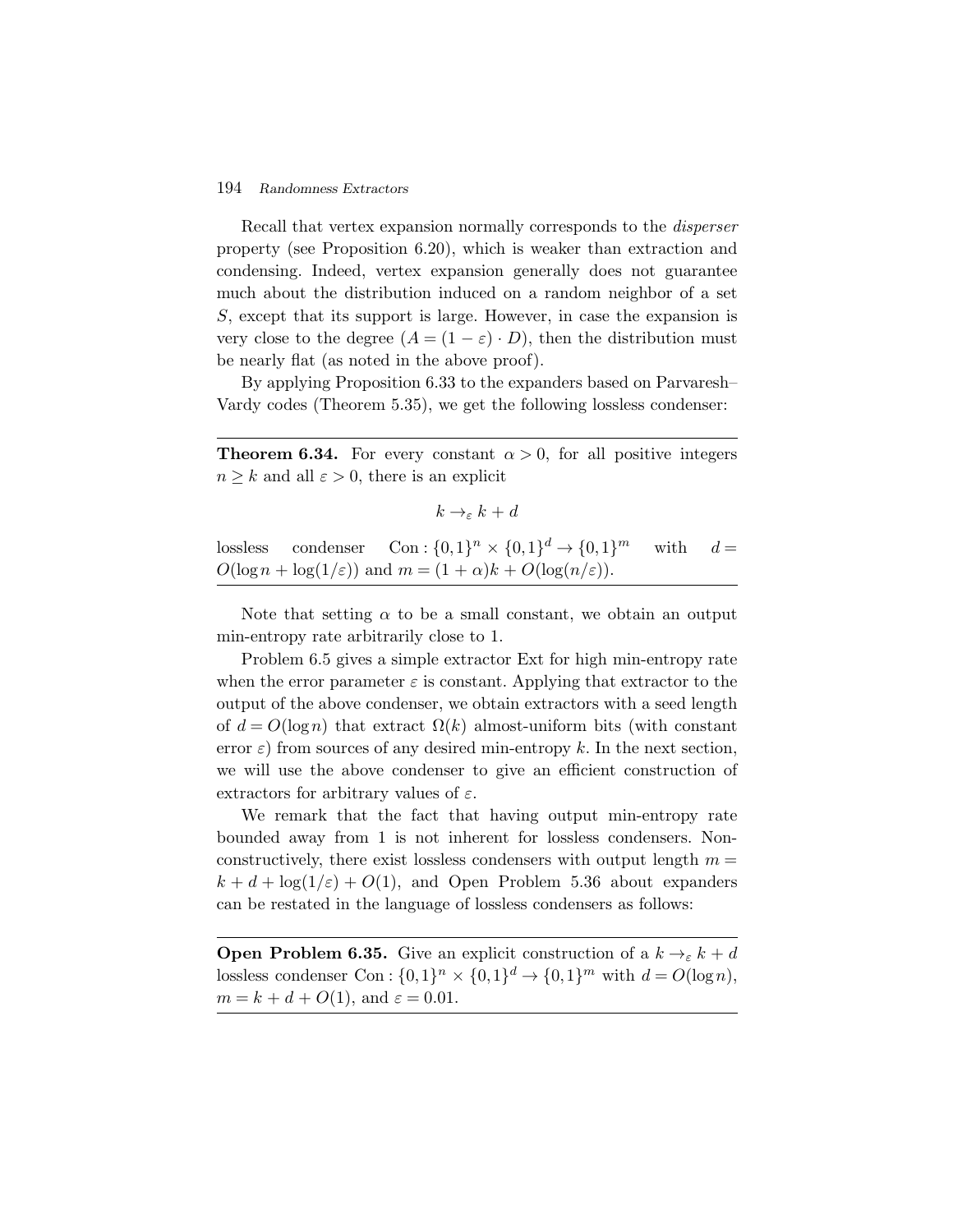If we had such a condenser, then we could get extractors that extract *all* but  $O(1)$  bits of the min-entropy by then applying extractors based on spectral expanders (Theorem 6.22).

# **6.3.4 The Extractor**

In this section, we will use the ideas outlined in the previous section namely condensing and block-source extraction — to construct an extractor that is optimal up to constant factors.

**Theorem 6.36.** For all positive integers  $n \geq k$  and all  $\varepsilon > 0$ , there is an explicit  $(k,\varepsilon)$  extractor  $\text{Ext} : \{0,1\}^n \times \{0,1\}^d \to \{0,1\}^m$  with  $m \geq k/2$  and  $d = O(\log(n/\varepsilon)).$ 

We will use the following building block, constructed in Problem 6.9.

**Lemma 6.37.** For every *constant*  $t > 0$  and all positive integers  $n \geq k$  and all  $\varepsilon > 0$ , there is an explicit  $(k, \varepsilon)$  extractor Ext:  $\{0,1\}^n \times \{0,1\}^d \to \{0,1\}^m$  with  $m \ge k/2$  and  $d = k/t + O(\log(n/\varepsilon)).$ 

The point is that this extractor has a seed length that is an arbitrarily large constant factor (approximately  $t/2$ ) smaller than its output length. Thus, if we use it as  $Ext_2$  in the block-source extraction of Lemma 6.27, the resulting seed length will be smaller than that of  $Ext_1$  by an arbitrarily large constant factor. (The seed length of the composed extractor  $Ext'$  in Lemma 6.27 is the same of that as  $Ext_2$ , which will be a constant factor smaller than its output length  $m_2$ , which we can take to be equal to the seed length  $d_1$  of  $Ext_1$ .)

**Overview of the Construction.** Note that for small minentropies k, namely  $k = O(\log(n/\varepsilon))$ , the extractor we want is already given by Lemma  $6.37$  with seed length d smaller than the output length m by any constant factor. (If we allow  $d \geq m$ , then extraction is trivial — just output the seed.) Thus, our goal will be to recursively construct extractors for large min-entropies using extractors for smaller min-entropies. Of course, if Ext :  $\{0,1\}^n \times \{0,1\}^d \rightarrow \{0,1\}^m$  is a  $(k_0,\varepsilon)$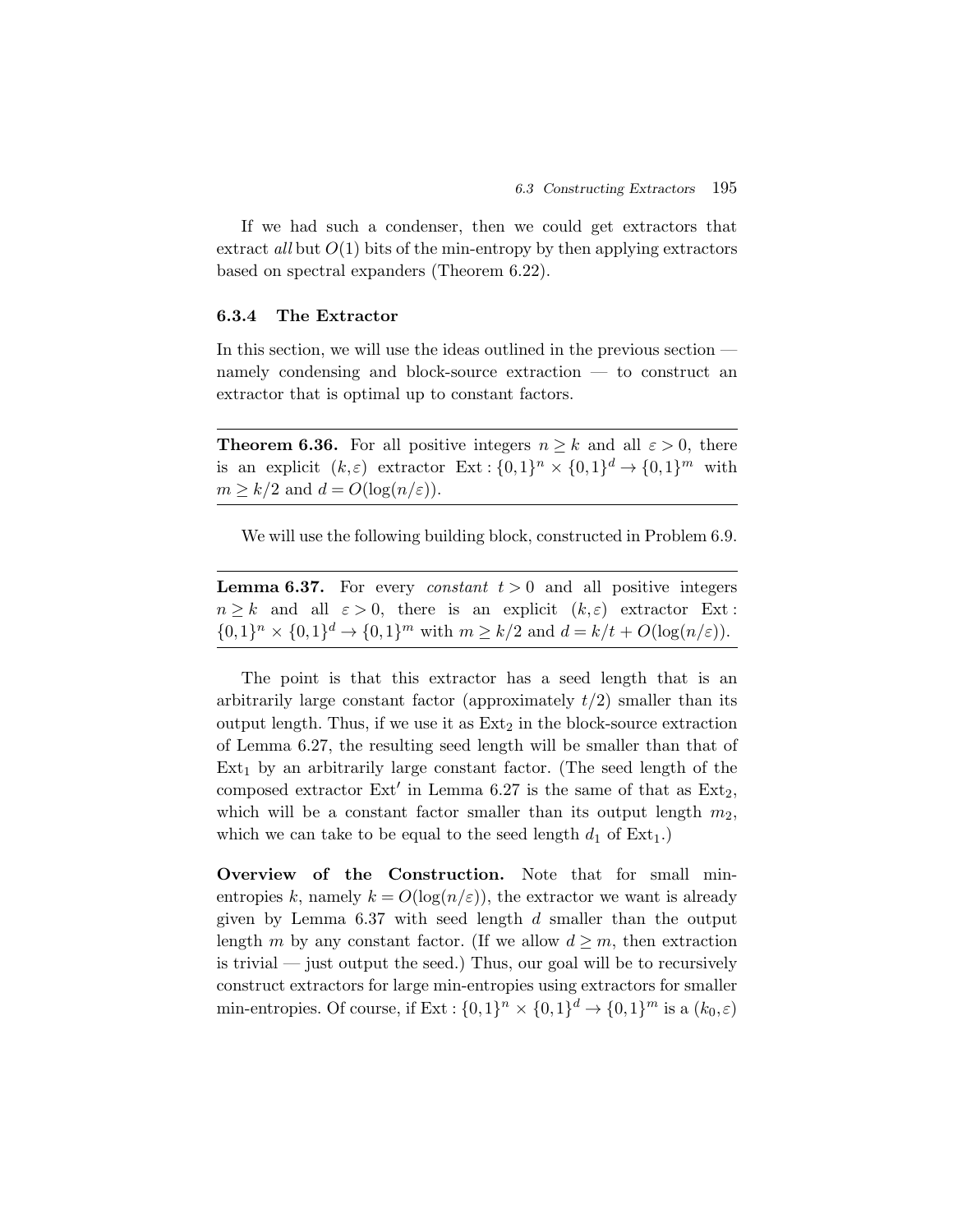extractor, say with  $m = k_0/2$ , then it is also a  $(k, \varepsilon)$  extractor for every  $k \geq k_0$ . The problem is that the output length is only  $k_0/2$  rather than  $k/2$ . Thus, we need to increase the output length. This can be achieved by simply applying extractors for smaller min-entropies several times:

**Lemma 6.38.** Suppose  $Ext_1$ :  $\{0,1\}^n \times \{0,1\}^{d_1} \rightarrow \{0,1\}^{m_1}$  is a  $(k_1,\varepsilon_1)$ extractor and  $\text{Ext}_2: \{0,1\}^n \times \{0,1\}^{d_2} \to \{0,1\}^{m_2}$  is a  $(k_2,\varepsilon_2)$  extractor for  $k_2 = k_1 - m_1 - \log(1/\varepsilon_3)$ . Then  $\text{Ext}' : \{0,1\}^n \times \{0,1\}^{d_1 + d_2} \rightarrow$  ${0,1}^{m_1+m_2}$  defined by  $\text{Ext}'(x,(y_1,y_2)) = (\text{Ext}_1(x,y_1),\text{Ext}_2(x,y_2))$  is a  $(k_1, \varepsilon_1 + \varepsilon_2 + \varepsilon_3)$  extractor.

The proof of this lemma follows from Lemma 6.30. After conditioning a  $k_1$ -source X on  $W = \text{Ext}_1(X, U_{d_1}), X$  still has min-entropy at least  $k_1 - m_1 - \log(1/\varepsilon_3) = k_2$  (except with probability  $\varepsilon_3$ ), and thus  $Ext_2(X, U_{d_2})$  can extract an additional  $m_2$  almost-uniform bits.

To see how we might apply this, consider setting  $k_1 = 0.8k$  and  $m_1 = k_1/2, \quad \varepsilon_1 = \varepsilon_2 = \varepsilon_3 = \varepsilon \ge 2^{-0.1k}, \quad k_2 = k_1 - m_1 - \log(1/\varepsilon_3) \in$ [0.3k,0.4k], and  $m_2 = k_2/2$ . Then we obtain a  $(k,3\varepsilon)$  extractor Ext' with output length  $m = m_1 + m_2 > k/2$  from two extractors for min-entropies  $k_1, k_2$  that are smaller than k by a constant factor, and we can hope to construct the latter two extractors recursively via the same construction.

Now, however, the problem is that the seed length grows by a constant factor in each level of recursion (e.g., if  $d_1 = d_2 = d$  in Lemma 6.38, we get seed length  $2d$  rather than d). Fortunately, block source extraction using the extractor of Lemma 6.37 gives us a method to reduce the seed length by a constant factor. (The seed length of the composed extractor  $Ext'$  in Lemma 6.27 is the same of that as  $Ext_2$ , which will be a constant factor smaller than its output length  $m_2$ , which we can take to be equal to the seed length  $d_1$  of Ext<sub>1</sub>. Thus, the seed length of  $Ext'$  will be a constant factor smaller than that of  $Ext_1$ .) In order to apply block source extraction, we first need to convert our source to a block source; by Lemma 6.31, we can do this by using the condenser of Theorem 6.34 to make its entropy rate close to 1.

One remaining issue is that the error  $\varepsilon$  still grows by a constant factor in each level of recursion. However, we can start with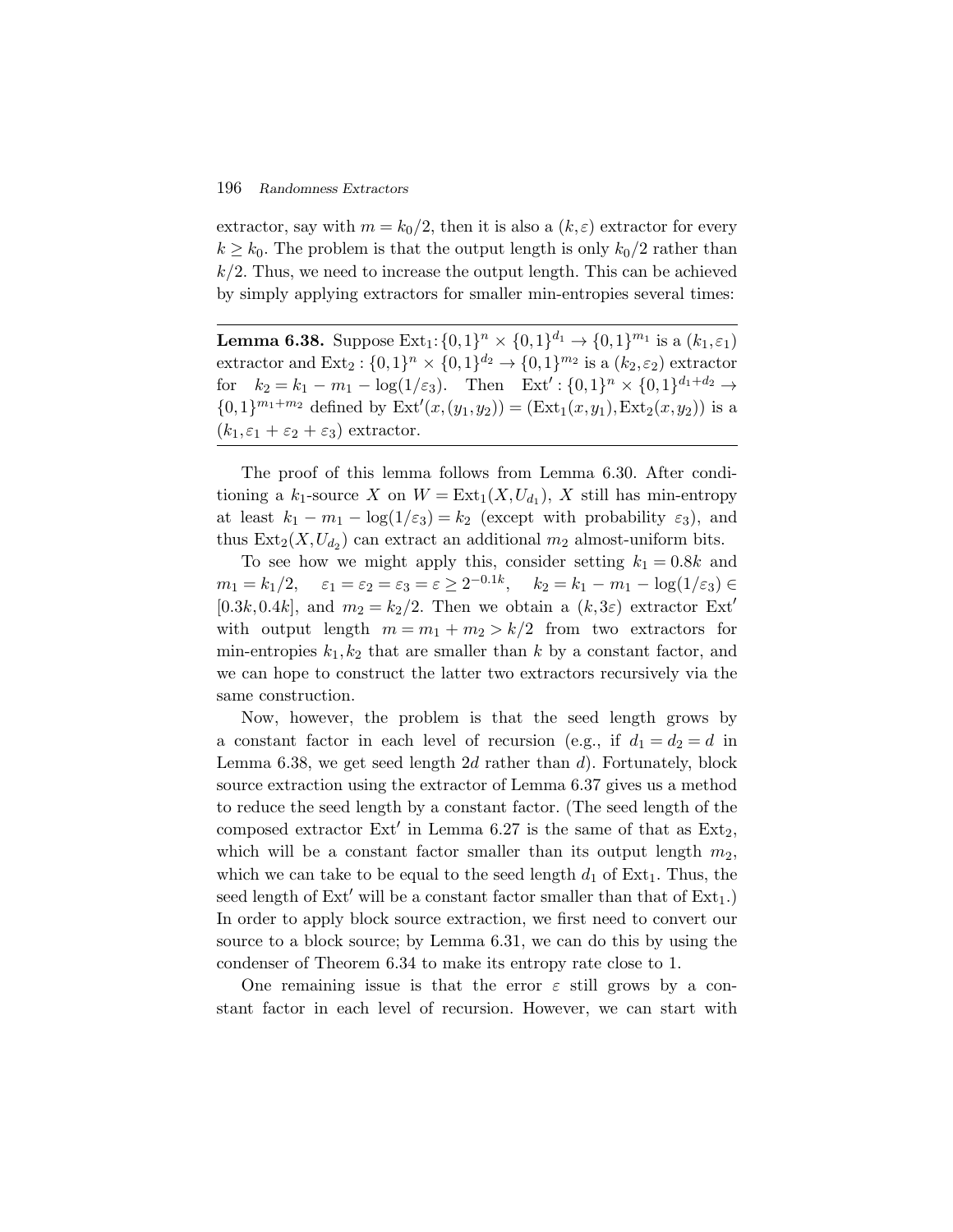polynomially small error at the base of the recursion and there are only logarithmically many levels of recursion, so we can afford this blow-up.

We now proceed with the proof details. It will be notationally convenient to do the steps in the reverse order from the description above  $-$  first we will reduce the seed length by a constant factor via block-source extraction, and then apply Lemma 6.38 to increase the output length.

**Proof of Theorem 6.36.** Fix  $n \in \mathbb{N}$  and  $\varepsilon_0 > 0$ . Set  $d = c \log(n/\varepsilon_0)$ for an error parameter  $\varepsilon_0$  and a sufficiently large constant c to be determined in the proof below. (To avoid ambiguity, we will keep the dependence on  $c$  explicit throughout the proof, and all big-Oh notation hides universal constants independent of c.) For  $k \in [0,n]$ , let  $i(k)$  be the smallest nonnegative integer i such that  $k \leq 2^i \cdot 8d$ . This will be the level of recursion in which we handle min-entropy  $k$ ; note that  $i(k) \leq \log k \leq \log n$ .

For every  $k \in [0,n]$ , we will construct an explicit  $\text{Ext}_k$ :  $\{0,1\}^n \times \{0,1\}^d \to \{0,1\}^{k/2}$  that is a  $(k,\varepsilon_{i(k)})$  extractor, for an appropriate sequence  $\varepsilon_0 \leq \varepsilon_1 \leq \varepsilon_2 \cdots$ . Note that we require the seed length to remain  $d$  and the fraction of min-entropy extracted to remain  $1/2$  for all values of k. The construction will be by induction on  $i(k)$ .

**Base Case:**  $i(k) = 0$ , i.e.,  $k \leq 8d$ . The construction of  $\text{Ext}_k$  follows from Lemma 6.37, setting  $t = 9$  and taking c to be a sufficiently large constant.

**Inductive Case:** We construct  $\text{Ext}_k$  for  $i(k) \geq 1$  from extractors  $\text{Ext}_{k'}$  with  $i(k') < i(k)$  as follows. Given a k-source X of length n,  $Ext_k$  works as follows.

- (1) We apply the condenser of Theorem  $6.34$  to convert X into a source X' that is  $\varepsilon_0$ -close to a k-source of length  $(9/8)k$  +  $O(\log(n/\varepsilon_0))$ . This requires a seed of length  $O(\log(n/\varepsilon_0))$ .
- (2) We divide X' into two equal-sized halves  $(X_1, X_2)$ . By Lemma 6.31,  $(X_1, X_2)$  is  $2\varepsilon_0$ -close to a  $2 \times k'$  block source for

$$
k'=k/2-k/8-O(\log(n/\varepsilon_0)).
$$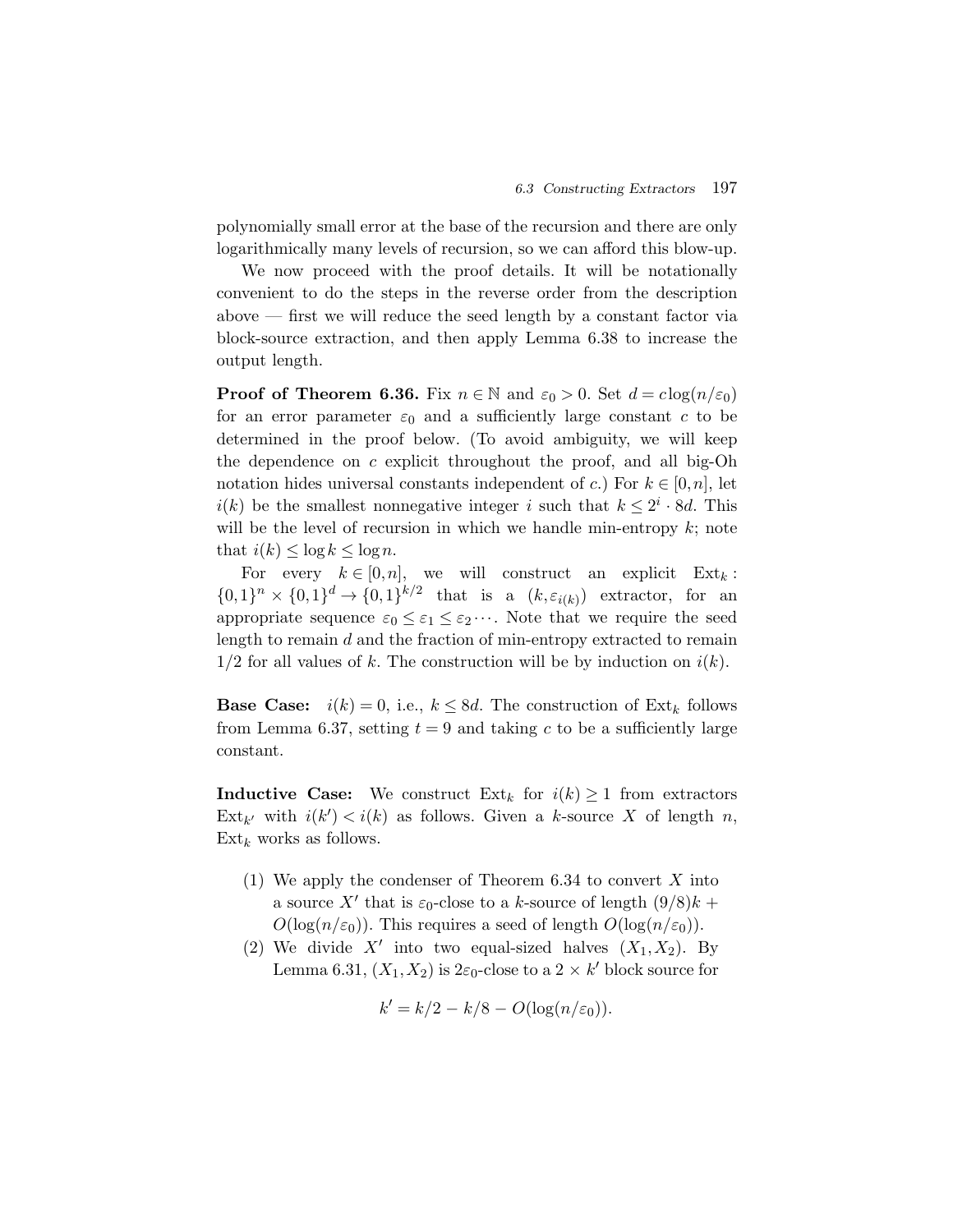Note that  $i(k') < i(k)$ . Since  $i(k) \geq 1$ , we also have  $k' \geq 3d - O(\log(n/\epsilon_0)) \geq 2d$ , for a sufficiently large choice of the constant c.

(3) Now we apply block-source extraction as in Lemma 6.27. We take Ext<sub>2</sub> to be a  $(2d,\varepsilon_0)$  extractor from Lemma 6.37 with parameter  $t = 16$ , which will give us  $m_2 = d$  output bits using a seed of length  $d_2 = (2d)/16 + O(\log(n/\varepsilon_0)).$ For  $Ext_1$ , we use our recursively constructed  $Ext_{k'}$ , which has seed length d, error  $\varepsilon_{i(k')}$ , and output length  $k'/2 \geq k/6$ (where the latter inequality holds for a sufficiently large choice of the constant c, because  $k > 8d > 8c \log(1/\varepsilon)$ .

All in all, our extractor so far has seed length at most  $d/8 + O(\log(n/\varepsilon_0))$ , error at most  $\varepsilon_{i(k)-1} + O(\varepsilon_0)$ , and output length at least  $k/6$ . This would be sufficient for our induction except that the output length is only  $k/6$  rather than  $k/2$ . We remedy this by applying Lemma 6.38.

With one application of the extractor above, we extract at least  $m_1 = k/6$  bits of the source min-entropy. Then with another application of the extractor above for min-entropy threshold  $k_2 = k - m_1 - \log(1/\varepsilon_0) = 5k/6 - \log(1/\varepsilon_0)$ , by Lemma 6.38, we extract another  $(5k/6 - \log(1/\varepsilon_0))/6$  bits and so on. After four applications, we have extracted all but  $(5/6)^4 \cdot k + O(\log(1/\varepsilon_0)) \leq k/2$  bits of the min-entropy. Our seed length is then  $4 \cdot (d/8 + O(\log(n/\varepsilon_0))) \leq d$ and the total error is  $\varepsilon_{i(k)} = O(\varepsilon_{i(k)-1}).$ 

Solving the recurrence for the error, we get  $\varepsilon_i = 2^{O(i)} \cdot \varepsilon_0 \leq$ poly $(n) \cdot \varepsilon_0$ , so we can obtain error  $\varepsilon$  by setting  $\varepsilon_0 = \varepsilon / \mathrm{poly}(n)$ . As far as explicitness, we note that computing  $Ext_k$  consists of four evaluations of our condenser from Theorem 6.34, four evaluations of  $\text{Ext}_{k'}$ for values of k' such that  $i(k') < (i(k) - 1)$ , four evaluations of the explicit extractor from Lemma 6.37, and simple string manipulations that can be done in time  $\text{poly}(n, d)$ . Thus, the total computation time is at most  $4^{i(k)} \cdot \text{poly}(n, d) = \text{poly}(n, d)$ .  $\Box$ 

Repeatedly applying Lemma 6.38 using extractors from Theorem 6.36, we can extract any constant fraction of the min-entropy using a logarithmic seed length, and all the min-entropy using a polylogarithmic seed length.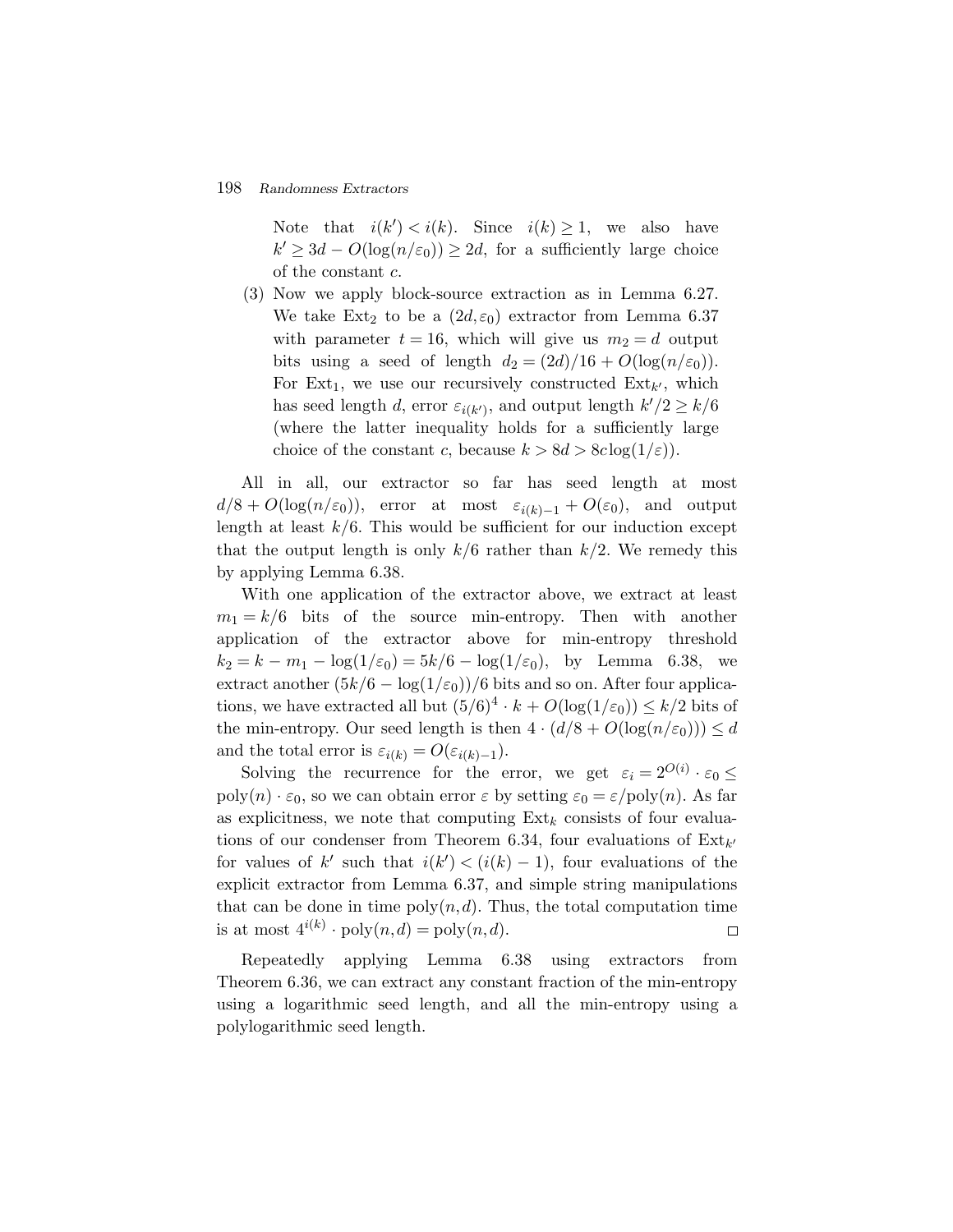**Corollary 6.39.** The following holds for every constant  $\alpha > 0$ . For every  $n \in \mathbb{N}$ ,  $k \in [0,n]$ , and  $\varepsilon > 0$ , there is an explicit  $(k,\varepsilon)$ extractor  $\text{Ext}: \{0,1\}^n \times \{0,1\}^d \to \{0,1\}^m$  with  $m \geq (1-\alpha)k$  and  $d = O(\log(n/\varepsilon)).$ 

**Corollary 6.40.** For every  $n \in \mathbb{N}$ ,  $k \in [0,n]$ , and  $\varepsilon > 0$ , there is an explicit  $(k,\varepsilon)$  extractor  $Ext: \{0,1\}^n \times \{0,1\}^d \rightarrow \{0,1\}^m$  with  $m = k - O(\log(1/\varepsilon))$  and  $d = O(\log k \cdot \log(n/\varepsilon)).$ 

We remark that the above construction can be modified to yield *strong* extractors achieving the same output lengths as above (so the entropy of the seed need not be lost in Corollary 6.40).

A summary of the extractor parameters we have seen is in the following table.

| Method                                                                    | Seed Length $d$  | Output Length $m$                           |
|---------------------------------------------------------------------------|------------------|---------------------------------------------|
| Optimal and Nonconstructive $log(n-k) + O(1)$<br>Necessary for <b>BPP</b> | $O(\log n)$      | $k + d - O(1)$<br>$k^{\Omega(1)}$           |
| Simulation<br>Spectral Expanders<br>Pairwise Independent                  | $O(n-k)$<br>O(n) | $\, n$<br>$k + d - O(1)$                    |
| Hashing<br>Corollary 6.39                                                 | $O(\log n)$      | $(1-\gamma)k,$<br>any constant $\gamma > 0$ |
| Corollary 6.40                                                            | $O(\log^2 n)$    | $k - O(1)$                                  |

Table 6.2. Parameters for some constructions of  $(k,0.01)$  extractors.

While Theorem 6.36 and Corollary 6.39 give extractors that are optimal up to constant factors in both the seed length and output length, it remains an important open problem to get one or both of these to be optimal to within an *additive* constants while keeping the other optimal to within a constant factor.

**Open Problem 6.41.** Give an explicit construction of  $(k,0.01)$  extractors Ext :  $\{0,1\}^n \times \{0,1\}^d \rightarrow \{0,1\}^m$  with seed length  $d = O(\log n)$ and output length  $m = k + d - O(1)$ .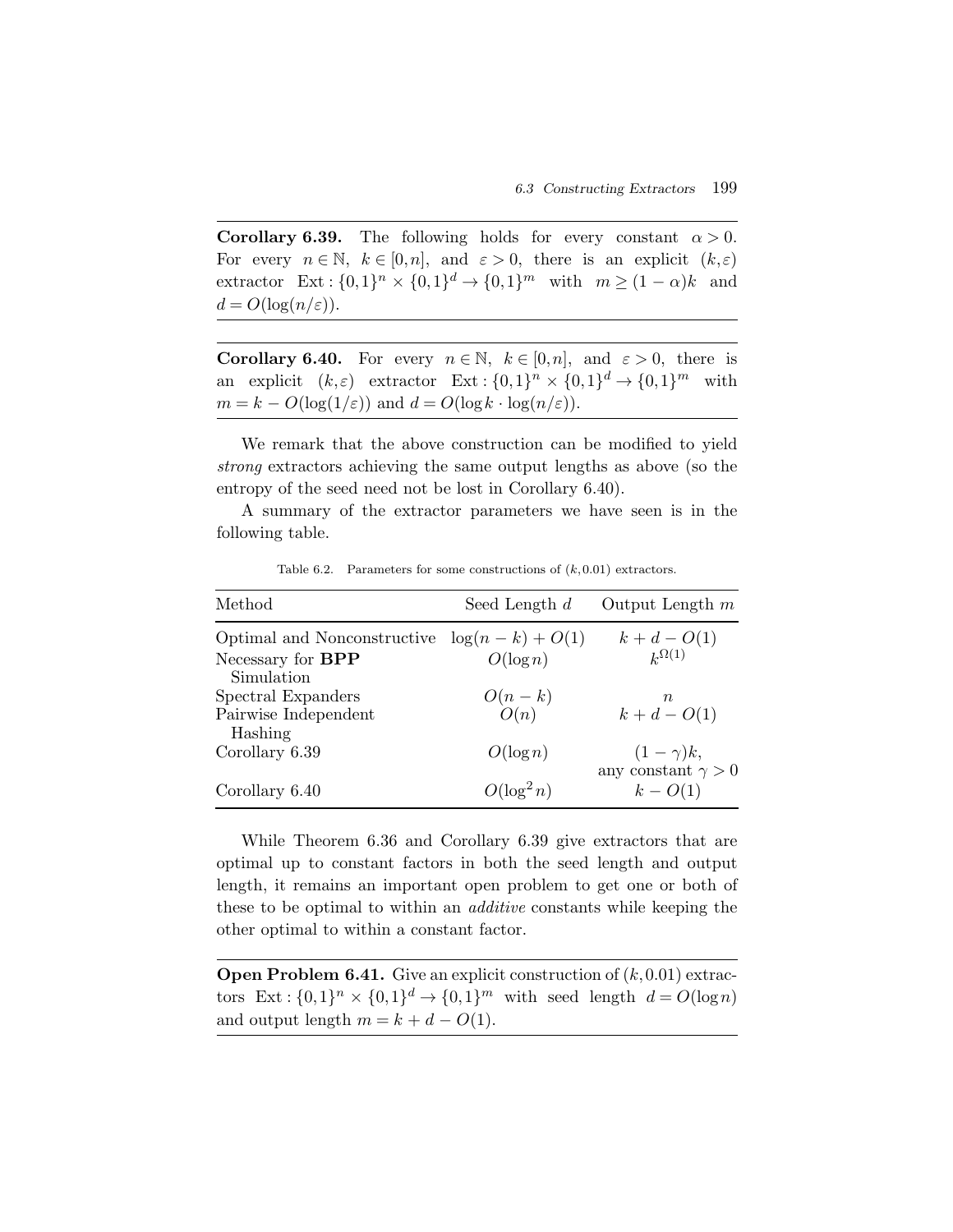By using the condenser of Theorem 6.34, it suffices to achieve the above for high min-entropy rate, e.g.,  $k = 0.99n$ . Alternatively, a better condenser construction would also resolve the problem. (See Open Problem 6.35.) We note that there is a recent construction of extractors with seed length  $d = O(\log n)$  and output length  $m = (1 - 1/\text{polylog}(n))k$  (improving the output length of  $m = \Omega(k)$  of Corollary 6.39, in the case of constant or slightly subconstant error).

**Open Problem 6.42.** Give an explicit construction of  $(k,0.01)$  extractors Ext :  $\{0,1\}^n \times \{0,1\}^d \rightarrow \{0,1\}^m$  with seed length  $d = \log n + O(1)$ and  $m = \Omega(k)$  (or even  $m = k^{\Omega(1)}$ ).

One of the reasons that these open problems are significant is that, in many applications of extractors, the resulting complexity depends *exponentially* on the seed length d and/or the entropy loss  $k + d - m$ . (An example is the simulation of **BPP** with weak random sources given by Proposition 6.15.) Thus, additive constants in these parameters corresponds to constant multiplicative factors in complexity.

Another open problem is more aesthetic in nature. The construction of Theorem 6.36 makes use of the condenser of Theorem 6.36, the Leftover Hash Lemma (Theorem 6.18) and the composition techniques of Lemmas 6.27 and 6.38 in a somewhat complex recursion. It is of interest to have a construction that is more direct. In addition to the aesthetic appeal, such a construction would likely be more practical to implement and provide more insight into extractors. In Chapter 7, we will see a very direct construction based on a connection between extractors and pseudorandom generators, but its parameters will be somewhat worse than Theorem 6.36. Thus the following remains open:

**Open Problem 6.43.** Give a "direct" construction of  $(k,\varepsilon)$  extractors Ext :  $\{0,1\}^n \times \{0,1\}^d \rightarrow \{0,1\}^m$  with seed length  $d = O(\log(n/\varepsilon))$  and  $m = \Omega(k)$ .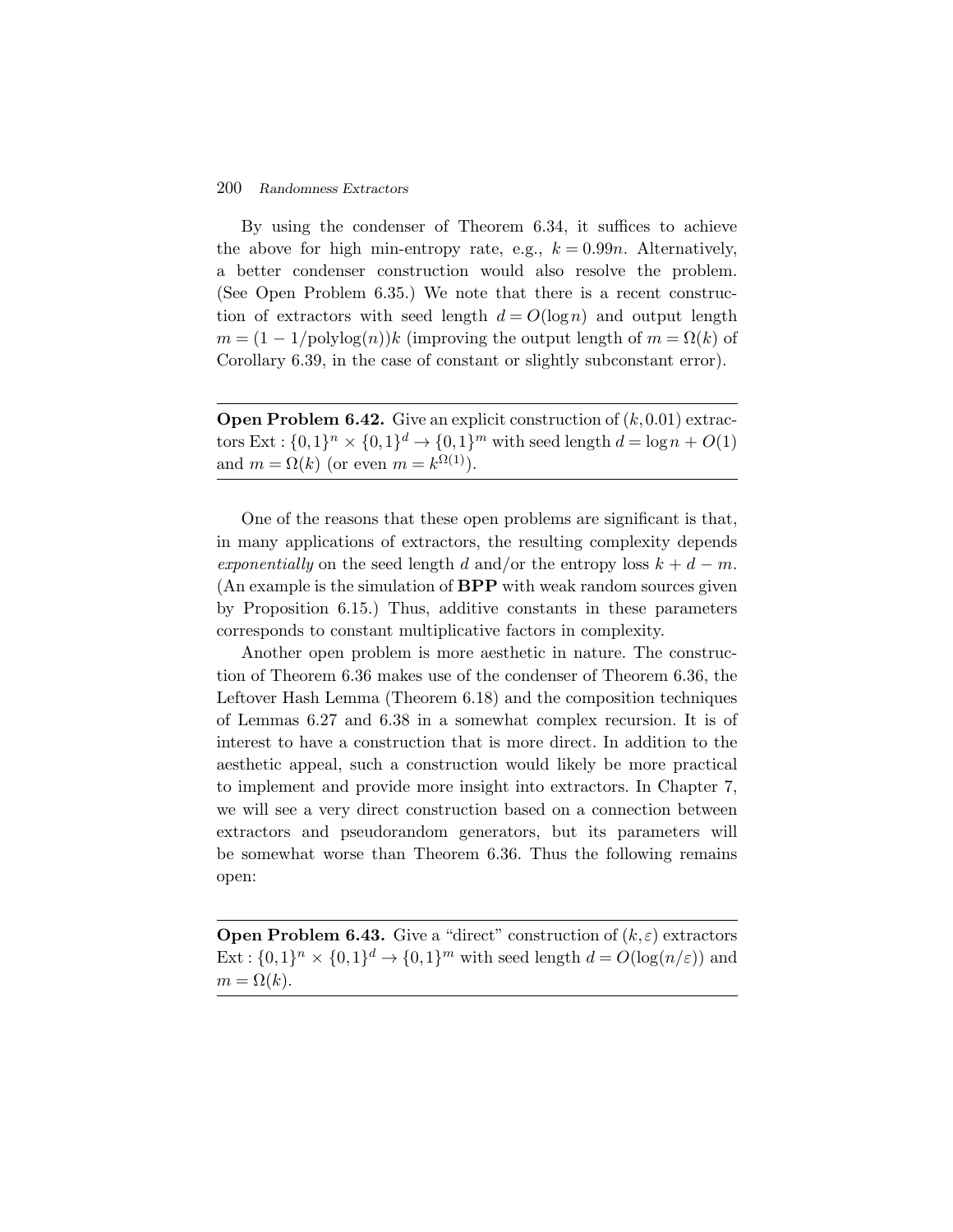# **6.3.5 Block-Source Extraction versus the Zig–Zag Product**

To further highlight the connections between extractors and expanders, here we describe how the block-source extraction method of Section 6.3.1 (which we used in the main extractor construction of Theorem 6.36) is closely related to the zig–zag graph product of Section 4.3.2.3 (which we used in the expander construction of Theorem 4.39).

Recall the block-source extraction method of Lemma 6.27: We define  $\text{Ext}' : \{0,1\}^{n_1+n_2} \times \{0,1\}^{d_2} \to \{0,1\}^{m_1}$  by  $\text{Ext}'((x_1,x_2),y_2) =$  $Ext_1(x_1, Ext_2(x_2,y_2))$ . (Here we consider the special case that  $m_2 = d_1$ .)

Viewing the extractors as bipartite graphs, the left-vertex set is  $[N_1] \times [N_2]$  and the left-degree is  $D_2$ . A random step from a vertex  $(x_1,x_2) \in [N_1] \times [N_2]$  corresponds to taking a random step from  $x_2$  in  $G_2$  to obtain a right-hand vertex  $y_1 \in \{0,1\}^{m_2}$ , which we view as an edge label y for  $G_1$ . We then move to the yth neighbor of  $x_1$ .

This is just like the first two steps of the zig–zag graph product. Why do we need a third step in the zig–zag product? It is because of the slightly different goals in the two settings. In a (spectral) expander, we consider an arbitrary initial distribution that does not have too much (Rényi) entropy, and need to add entropy to it. In a block-source extractor, our initial distribution is constrained to be a block source (so both blocks have a certain amount of min-entropy), and our goal is to produce an almost-uniform output (even if we end up with less bits than the initial entropy).

Thus, in the zig–zag setting, we must consider the following extreme cases (that are ruled out for block sources):

• The second block has no entropy given the first. Here, the step using  $G_2$  will add entropy, but not enough to make  $y_1$  close to uniform. Thus, we have no guarantees on the behavior of the  $G_1$ -step, and we may lose entropy with it. For this reason, we keep track of the edge used in the  $G_1$ -step — that is, we remember  $b_1$  such that  $x_1$  is the  $b_1$ th neighbor of  $z_1 = \text{Ext}(x_1, y_1)$ . This ensures that the (edgerotation) mapping  $(x_1,y_1) \mapsto (z_1,b_1)$  is a permutation and does not lose any entropy. We can think of  $b_1$  as a "buffer"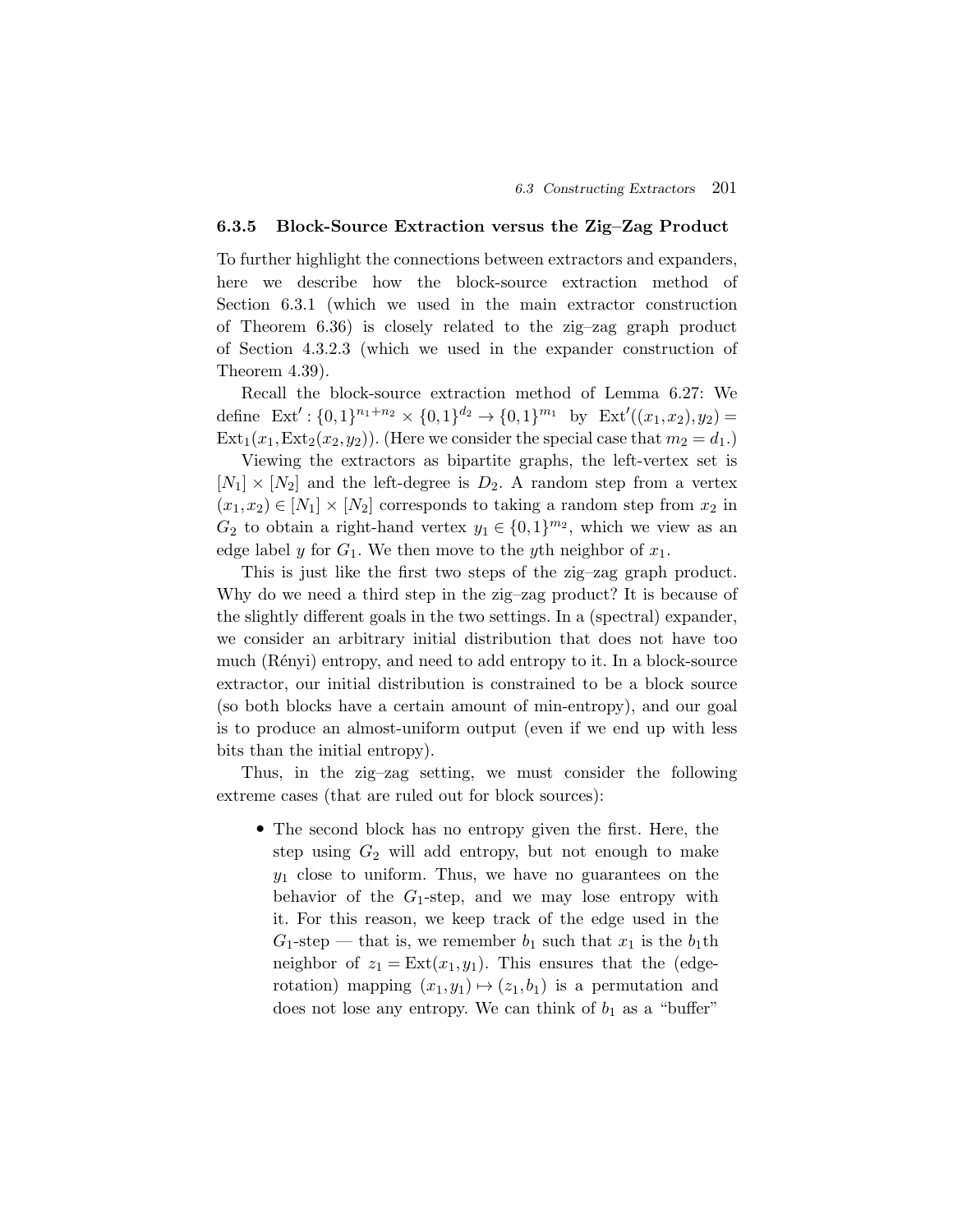that retains any extra entropy in  $(x_1,y_1)$  that did not get extracted into  $z_1$ . So a natural idea is to just do block source extraction, but output  $(z_1, b_1)$  rather than just  $z_1$ . However, this runs into trouble with the next case.

• The first block has no entropy but the second block is completely uniform given the first. In this case, the  $G_2$  step cannot add any entropy and the  $G_1$  step does not add any entropy because it is a permutation. However, the  $G_1$  step transfers entropy into  $z_1$ . So if we add another expander-step from  $b_1$  at the end, we can argue that it will add entropy. This gives rise to the 3-step definition of the zig–zag product.

While we analyzed the zig–zag product with respect to spectral expansion (i.e., Rényi entropy), it is also possible to analyze it in terms of a condenser-like definition (i.e., outputting distributions  $\varepsilon$ -close to having some min-entropy). It turns out that a variant of the zig–zag product for condensers leads to a construction of constant-degree bipartite expanders with expansion  $(1 - \varepsilon) \cdot D$  for the balanced  $(M = N)$  or nearly balanced (e.g.,  $M = \Omega(N)$ ) case. However, as mentioned in Open Problems 4.43, 4.44, and 5.36, there are still several significant open problems concerning the explicit construction of expanders with vertex expansion close to the degree, achieving expansion  $D - O(1)$  in the nonbipartite case, and achieving a near-optimal number of right-hand vertices.

# **6.4 Exercises**

#### **Problem 6.1 (Min-entropy and Statistical Difference).**

(1) Prove that for every two random variables  $X$  and  $Y$ ,

$$
\Delta(X,Y) = \max_{f} |E[f(X)] - E[f(Y)]| = \frac{1}{2} \cdot |X - Y|_1,
$$

where the maximum is over all  $[0,1]$ -valued functions f. (Hint: first identify the functions  $f$  that maximize  $|E[f(X)] - E[f(Y)]|$ .)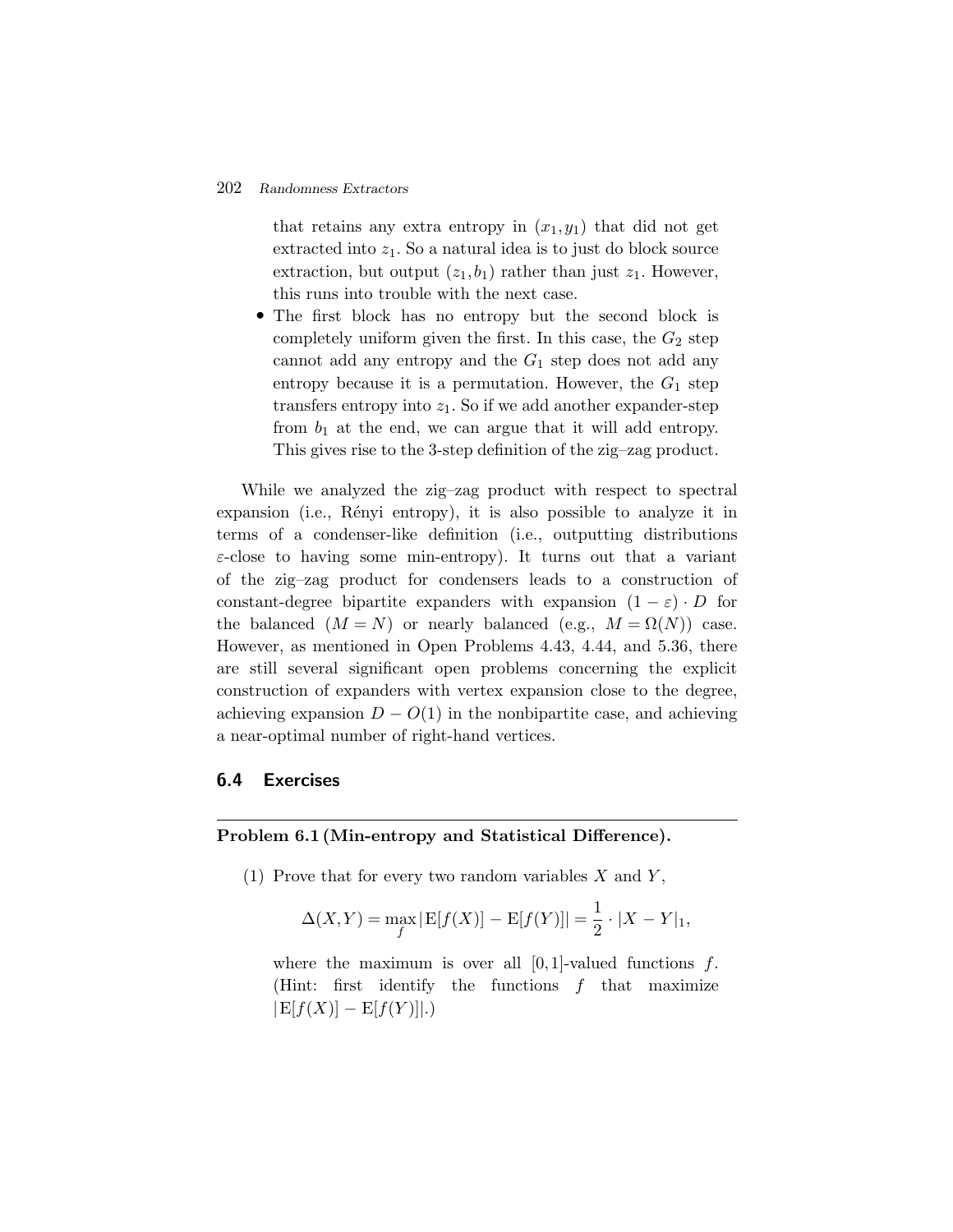- (2) Suppose that  $(W, X)$  are jointly distributed random variables where  $(W, X)$  is a k-source and  $|\text{Supp}(W)| \leq 2^{\ell}$ . Show that for every  $\varepsilon > 0$ , with probability at least  $1 - \varepsilon$  over  $w \stackrel{\text{R}}{\leftarrow} W$ , we have  $X|_{W=w}$  is a  $(k - \ell - \log(1/\varepsilon))$ -source.
- (3) Suppose that X is an  $(n \Delta)$ -source taking values in  $\{0,1\}^n$ , and we let  $X_1$  consist of the first  $n_1$  bits of X and  $X_2$  the remaining  $n_2 = n - n_1$  bits. Show that for every  $\varepsilon > 0$ ,  $(X_1, X_2)$  is  $\varepsilon$ -close to some  $(n_1 - \Delta, n_2 - \Delta - \log(1/\varepsilon))$ block source.

# **Problem 6.2 (Simulating Randomized Algorithms with Weak Sources).**

- (1) Let  $A(w;r)$  be a randomized algorithm for computing a function f using m random bits such that  $A(w;U_m)$ has error probability at most  $1/3$  (i.e., for every w,  $\Pr[A(w;U_m) \neq f(w)] \leq 1/3$  and let  $\operatorname{Ext}: \{0,1\}^n \times$  $\{0,1\}^d \to \{0,1\}^m$  be a  $(k,1/7)$ -extractor. Define  $A'(w;x) =$  $\text{maj}_{y \in \{0,1\}^d} \{A(w; \text{Ext}(x, y))\}$  (breaking ties arbitrarily). Show that for every  $(k + t)$ -source X,  $A'(w;X)$  has error probability at most  $2^{-t}$ .
- (2) Let  $A(w;r)$  be a randomized algorithm for deciding a language L using m random bits such that  $A(w;U_m)$  has one-sided error probability at most  $1/2$  (i.e., if  $w \in L$ , then  $Pr[A(w;U_m) = 1] \geq 1/2$  and if  $w \notin L$ , then  $Pr[A(w;U_m) =$ 1] = 0) and let Disp:  $\{0,1\}^n \times \{0,1\}^d \rightarrow \{0,1\}^m$  be a  $(k,1/3)$ disperser. Show how to decide  $L$  with one-sided error at most  $2^{-t}$  given a single sample from a  $(k + t)$ -source X (with no other randomness) and running  $A$  and Disp each  $2^d$  times.

**Problem 6.3 (Almost-Universal Hashing).** A family  $H$  of functions mapping domain [N] to [M] is said to have *collision probability*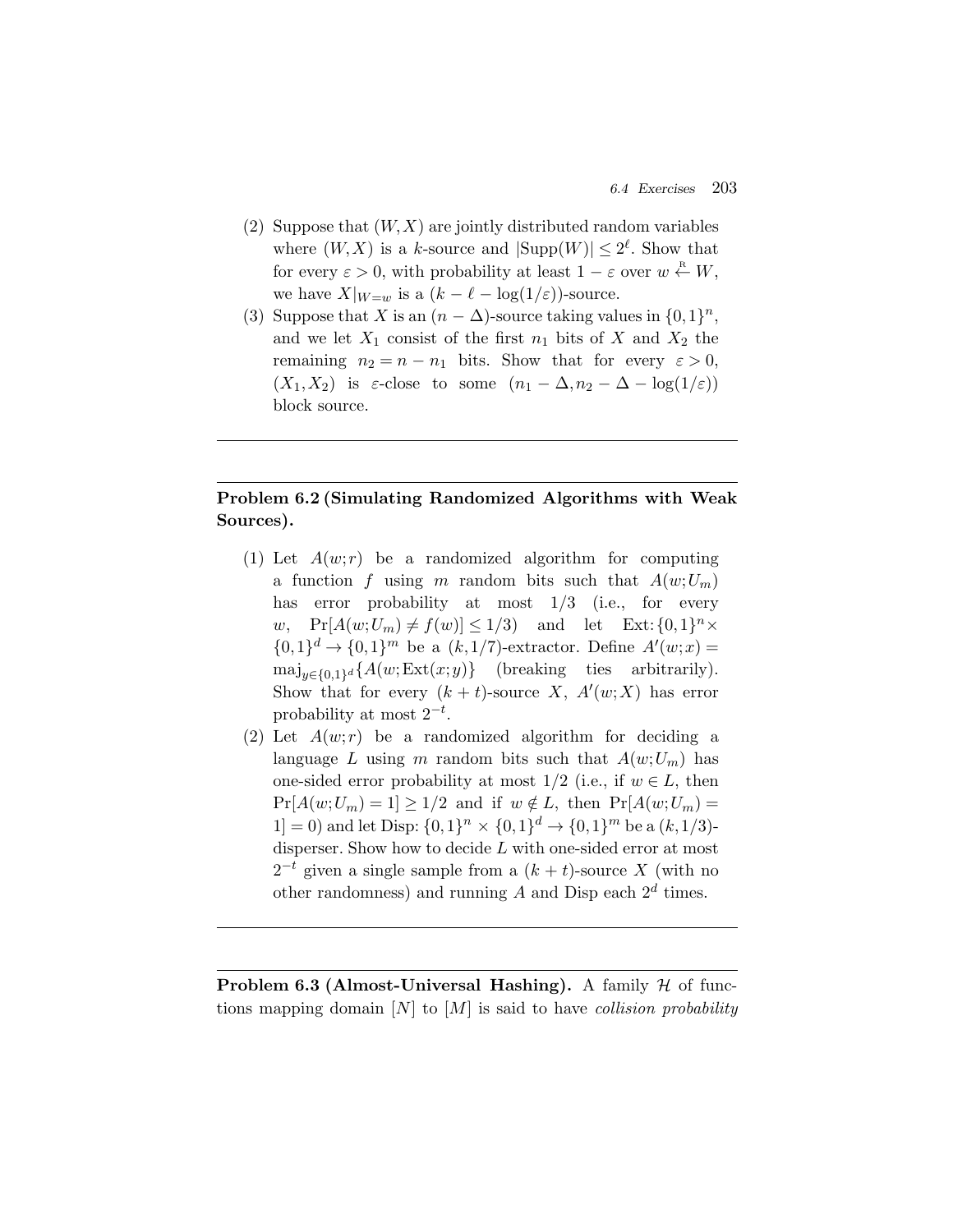at most  $\delta$  if for every  $x_1 \neq x_2 \in [N]$ , we have

$$
\Pr_{H \stackrel{\text{R}}{\leftarrow} \mathcal{H}} [H(x_1) = H(x_2)] \le \delta.
$$

H has is ε*-almost universal* if it has collision probability at most  $(1 + \varepsilon)/M$ . (Note that this is a relaxation of the notion of  $\varepsilon$ -almost pairwise independence from Problem 3.4.)

- (1) Show that if a family  $\mathcal{H} = \{h : [N] \to [M]\}$  is  $\varepsilon^2$ -almost universal,  $\text{Ext}(x,h) \stackrel{\text{def}}{=} h(x)$  is a  $(k,\varepsilon)$  strong extractor for  $k = m + 2\log(1/\varepsilon) + O(1)$ , where  $m = \log M$ .
- (2) Use Problem 3.4 to deduce that for every  $n \in \mathbb{N}$ ,  $k \leq n$ , and  $\varepsilon > 0$ , there is a  $(k,\varepsilon)$  strong extractor  $\text{Ext}: \{0,1\}^n \times \{0,1\}^d \to \{0,1\}^m \text{ with } d = O(k + \log(n/\varepsilon))$ and  $m = k - 2\log(1/\varepsilon) - O(1)$ .
- (3) Given a family  $\mathcal H$  of functions mapping  $[N]$  to  $[M]$ , we can obtain a code  $\text{Enc} : [N] \to [M]^{|\mathcal{H}|}$  by  $\text{Enc}(x)_h = h(x)$ , and conversely. Show that  $\mathcal H$  has collision probability at most  $\delta$ iff Enc has minimum distance at least  $1 - \delta$ .
- (4) Use the above connections and the list-decoding view of extractors (Proposition 6.23) to prove the Johnson Bound for small alphabets: if a code  $\text{Enc}: [N] \to [M]^{\hat{n}}$ has minimum distance at least  $1 - 1/M - \gamma/M$ , then it is  $(1 - 1/M - \sqrt{\gamma}, O(M/\gamma))$  list-decodable.

**Problem 6.4** (Rényi extractors). Call a function Ext:  $\{0,1\}^n \times \{0,1\}^d \rightarrow \{0,1\}^m$  a  $(k,\varepsilon)$  *Rényi extractor* if for every source X on  $\{0,1\}^n$  of Rényi entropy at least k, it holds that  $Ext(X, U_d)$  has Rényi entropy at least  $m - \varepsilon$ .

- (1) Prove that a  $(k,\varepsilon)$  Rényi extractor is also a  $(k, O(\sqrt{\varepsilon}))$ extractor.
- (2) Show that for every  $n, k, m \in \mathbb{N}$  with  $m \leq n$  and  $\varepsilon > 0$ , there exists a  $(k,\varepsilon)$  Rényi extractor Ext :  $\{0,1\}^n \times \{0,1\}^d \rightarrow$  ${0,1}^m$  with  $d = O(\min\{n-k+\log(1/\varepsilon), m/2+\log(n/\varepsilon)\}).$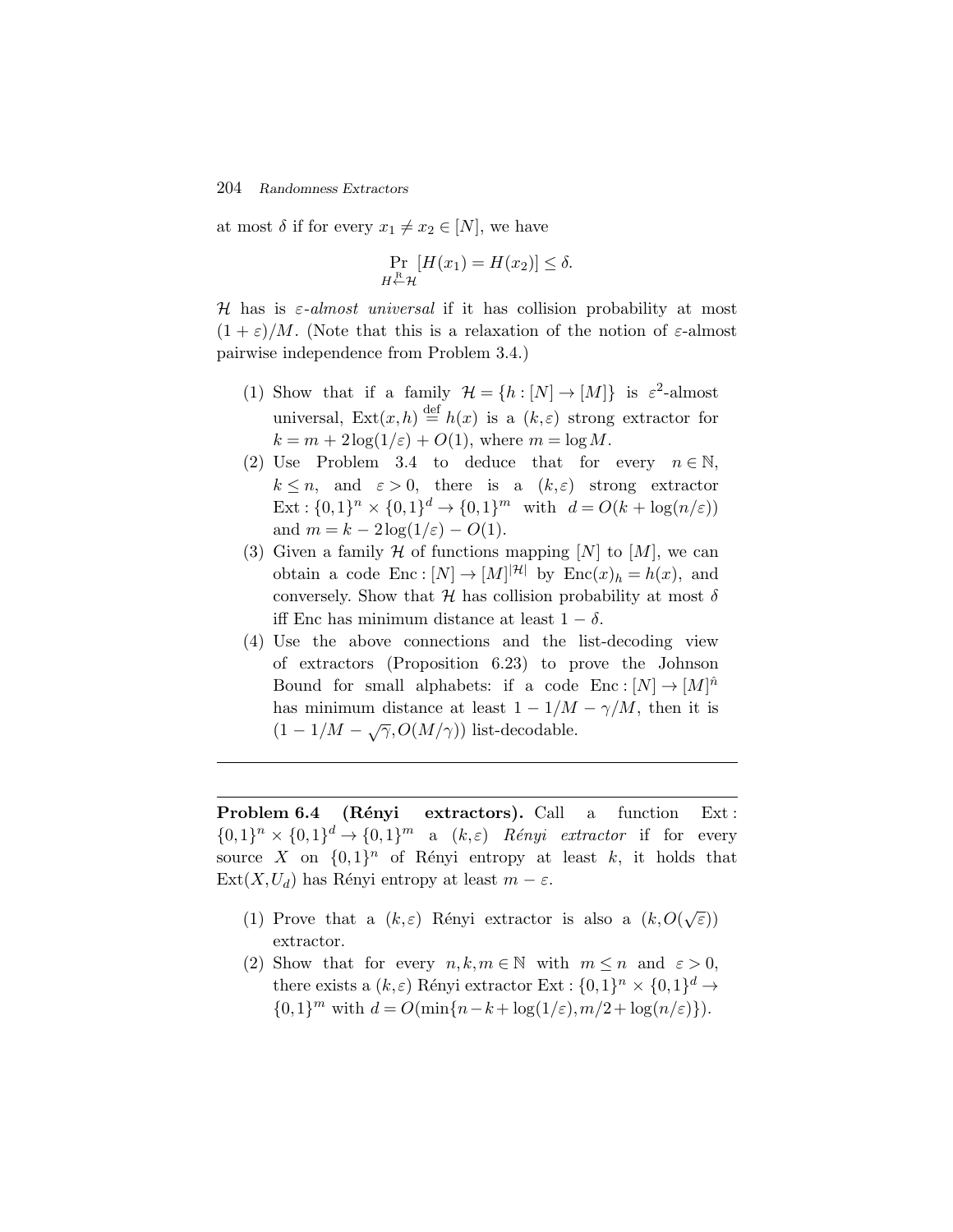*6.4 Exercises* 205

(3) Show that if  $Ext: \{0,1\}^n \times \{0,1\}^d \rightarrow \{0,1\}^m$  is a  $(k,1)$ Rényi extractor, then  $d \ge \min\{n - k, m/2\} - O(1)$ . (Hint: consider a k-source that is uniform over  $\{x : \exists y \in \mathbb{X} \mid x, y) \in T\}$ for an appropriately chosen set  $T$ .)

**Problem 6.5 (Extractors versus Samplers).** Use the connection between extractors and averaging samplers to do the following:

- (1) Prove that for all constants  $\varepsilon, \alpha > 0$ , there is a constant  $\beta < 1$ such that for all n, there is an explicit  $(\beta n, \varepsilon)$  extractor Ext:  $\{0,1\}^n \times \{0,1\}^d \to \{0,1\}^m$  with  $d \leq \log n$  and  $m \geq (1 - \alpha)n$ .
- (2) Prove that for every  $m \in \mathbb{N}$ ,  $\varepsilon, \delta > 0$ , there exists a (nonconstructive)  $(\delta, \varepsilon)$  averaging sampler Samp :  $\{0, 1\}^n \rightarrow$  $({0,1})^m$ <sup>t</sup> using  $n = m + 2\log(1/\varepsilon) + \log(1/\delta) + O(1)$ random bits and  $t = O((1/\varepsilon^2) \cdot \log(1/\delta))$  samples.
- (1) Suppose we are given a constant-error **BPP** algorithm that uses  $r = r(n)$  random bits on inputs of length n. Show how, using the explicit extractor of Theorem 6.36, we can reduce its error probability to  $2^{-\ell}$  using  $O(r) + \ell$  random bits, for any polynomial  $\ell = \ell(n)$ . (Note that this improves the  $r + O(\ell)$  given by expander walks for  $\ell \gg r$ .) Conclude that every problem in **BPP** has a randomized polynomial-time algorithm that only errs for  $2^{q^{0.01}}$  choices of its  $q = q(n)$ random bits.

# **Problem 6.6 (Extracting from Unpredictable-Bit Sources).**

- (1) Let X be a source taking values in  $\{0,1\}^n$  such that for all  $x,y$ ,  $Pr[X = x]/Pr[X = y] \le (1 - \delta)/\delta$ . Show that  $X \in \text{UnpredBits}_{n,\delta}.$
- (2) Prove that for every function Ext:  $\{0,1\}^n \rightarrow \{0,1\}$  and every  $\delta > 0$ , there exists a source  $X \in \text{UnpredBits}_{n,\delta}$ with parameter  $\delta$  such that  $Pr[Ext(X) = 1] \leq \delta$  or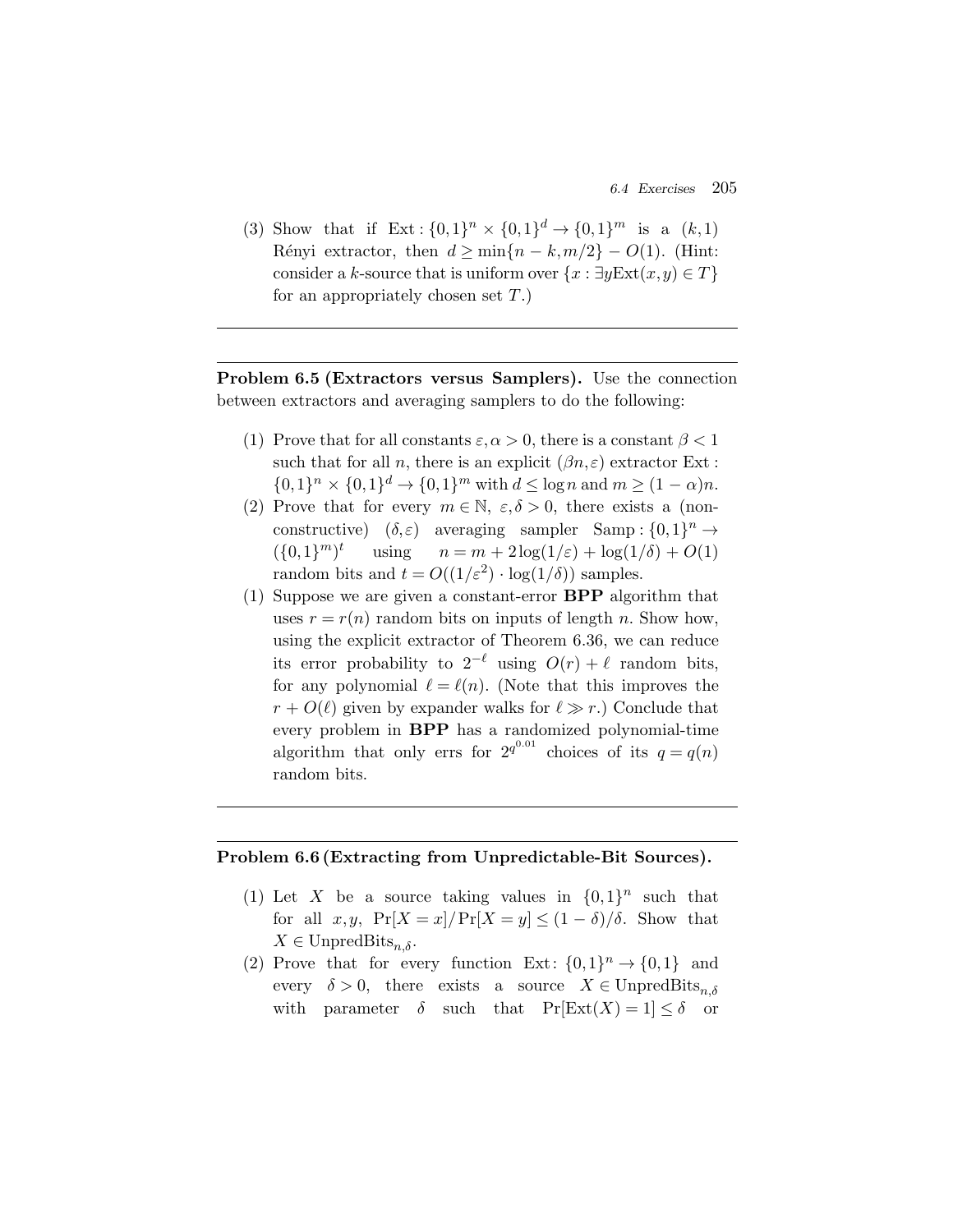$Pr[Ext(X) = 0] \ge 1 - \delta$ . (Hint: for  $b \in \{0,1\}$ , consider X that is uniform on  $\text{Ext}^{-1}(b)$  with probability  $1 - \delta$  and is uniform on  $\text{Ext}^{-1}(\overline{b})$  with probability  $\delta$ .)

(3) (\*) Show how to extract from sources in UnpredBits<sub>n,δ</sub> using a seeded extractor with a seed of *constant* length. That is, the seed length should not depend on the length n of the source, but only on the bias parameter  $\delta$  and the statistical difference  $\varepsilon$  from uniform desired. The number of bits extracted should be  $\Omega(\delta n)$ .

**Problem 6.7 (Average Min-Entropy).** While there is no single "correct" definition of conditional min-entropy, in this problem you will explore one definition that is useful and has nice properties. For two jointly distri "correct" definition of conditional min-entropy, in this problem you will explore one definition that is useful and has nice properties. For two jointly distributed random variables  $(X, Y)$  define

$$
H_{\infty}(Y|X) = \log \left( \frac{1}{E_{x \stackrel{R}{\leftarrow} X} [\max_{y} Pr[Y = y | X = x]]} \right).
$$

- (1) Prove that  $H_{\infty}(Y|X) = \log(1/\max_{P} \Pr[P(X) = Y])$ , where the maximum is over functions  $P$  from the domain of  $X$ to the domain of  $Y$ . So average min-entropy captures the unpredictability of  $Y$  from  $X$ .
- (2) Show that if  $H_{\infty}(Y|X) \geq k$ , then with probability at least  $1 - \varepsilon$  over  $x \stackrel{\text{R}}{\leftarrow} X$ , we have  $H_{\infty}(Y |_{X=x}) \geq k - \log(1/\varepsilon)$ .
- (3) Show that  $H_{\infty}(Y) \ge H_{\infty}(Y|X) \ge H_{\infty}(X,Y)$   $log |Supp(X)|$ .
- (4) Use the previous two items to deduce Problem 6.1, Part 6.1.
- (5) Give an example showing that  $H_{\infty}(Y|X)$  can be much smaller than  $H_{\infty}(Y) - H_{\infty}(X)$ . Specifically, construct *n*-bit random variables where  $H_{\infty}(Y) = n$  but  $H_{\infty}(Y|X)$  and  $H_{\infty}(X)$  are both  $O(1)$ .

**Problem 6.8 (Average Min-Entropy Extractors).** A function  $Ext: \{0,1\}^n \times \{0,1\}^d \rightarrow \{0,1\}^m$  is a  $(k,\varepsilon)$  *average min-entropy*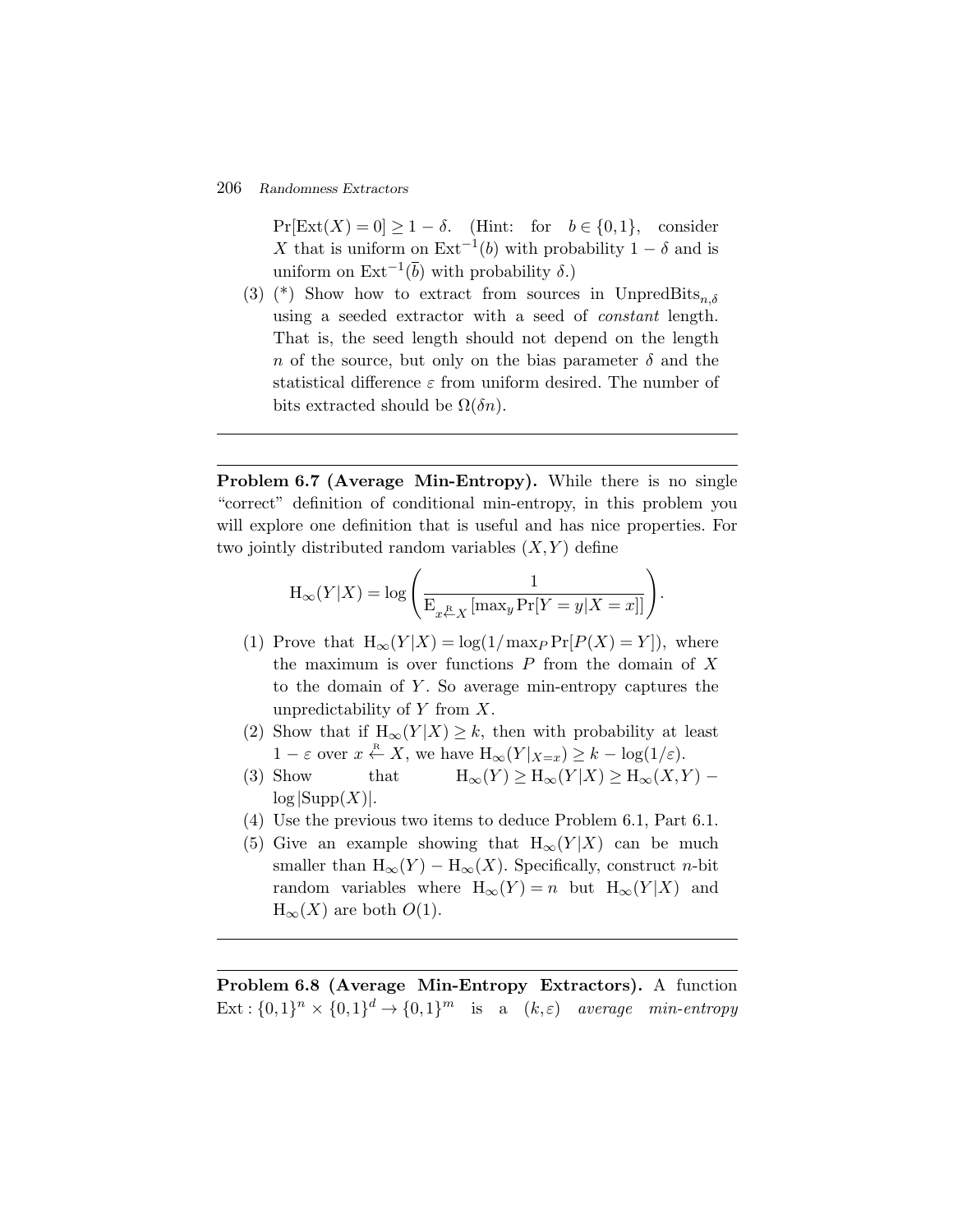*extractor* if for every two jointly distributed random variables  $(X, Y)$ such that X takes values in  ${0,1}^n$  and  $H_{\infty}(X|Y) \geq k$ , we have  $(Ext(X, U_d), Y)$  is  $\varepsilon$ -close to  $(U_m, Y)$ , where  $U_d$  and  $U_m$  are taken to be independent of  $(X, Y)$ . By Problem 6.7, Part 6.7, it follows that if Ext is a  $(k,\varepsilon)$  extractor, then it is a  $(k + \log(1/\varepsilon), 2\varepsilon)$  average min-entropy extractor. Below, you will show how to avoid the  $log(1/\varepsilon)$  entropy loss from this reduction.

- (1) (\*) Show that if  $Ext: \{0,1\}^n \times \{0,1\}^d \rightarrow \{0,1\}^m$  is a  $(k, \varepsilon)$ -extractor with  $k \leq n-1$ , then for every  $t > 0$ , Ext is a  $(k - t, 2^{t+1} \cdot \varepsilon)$ -extractor. (Hint: for a statistical test  $T \subseteq \{0,1\}^m$ , relate the  $(k-t)$ -sources X maximizing the distinguishing advantage  $|\Pr[\text{Ext}(X, U_d) \in T] - \Pr[U_m \in T]|$ to the k-sources maximizing the distinguishing advantage.)
- (2) Show that if  $Ext: \{0,1\}^n \times \{0,1\}^d \rightarrow \{0,1\}^m$  is a  $(k,\varepsilon)$ extractor, then Ext is a  $(k,3\varepsilon)$  average min-entropy extractor.
- (3) Use these results and Problem 6.3 to improve Corollary'6.40, and construct, for every  $n \in \mathbb{N}$ ,  $k \leq n$ , and  $\varepsilon > 0$ , an explicit  $(k,\varepsilon)$  extractor  $\operatorname{Ext} : \{0,1\}^n \times \{0,1\}^d \to \{0,1\}^m$ with seed length  $d = O((\log k) \cdot (\log(n/\varepsilon)))$  and output length  $m = k + d - 2\log(1/\varepsilon) - O(1)$ .

**Problem 6.9 (The Building-Block Extractor).** Prove Lemma 6.37: Show that for every *constant*  $t > 0$  and all positive integers  $n \geq k$  and all  $\varepsilon > 0$ , there is an *explicit*  $(k, \varepsilon)$ extractor Ext:  $\{0,1\}^n \times \{0,1\}^d \to \{0,1\}^m$  with  $m \ge k/2$  and  $d = k/t + O(\log(n/\varepsilon))$ . (Hint: convert the source into a block source with blocks of length  $k/O(t) + O(\log(n/\varepsilon)).$ 

**Problem 6.10 (Encryption and Deterministic Extraction).** A (one-time) *encryption scheme* with key length n and message length m consists of an encryption function Enc:  $\{0,1\}^n \times \{0,1\}^m \rightarrow \{0,1\}^{\ell}$ and a decryption function Dec:  $\{0,1\}^n \times \{0,1\}^{\ell} \to \{0,1\}^m$  such that  $Dec(k, Enc(k, u)) = u$  for every  $k \in \{0, 1\}^n$  and  $u \in \{0, 1\}^m$ . Let K be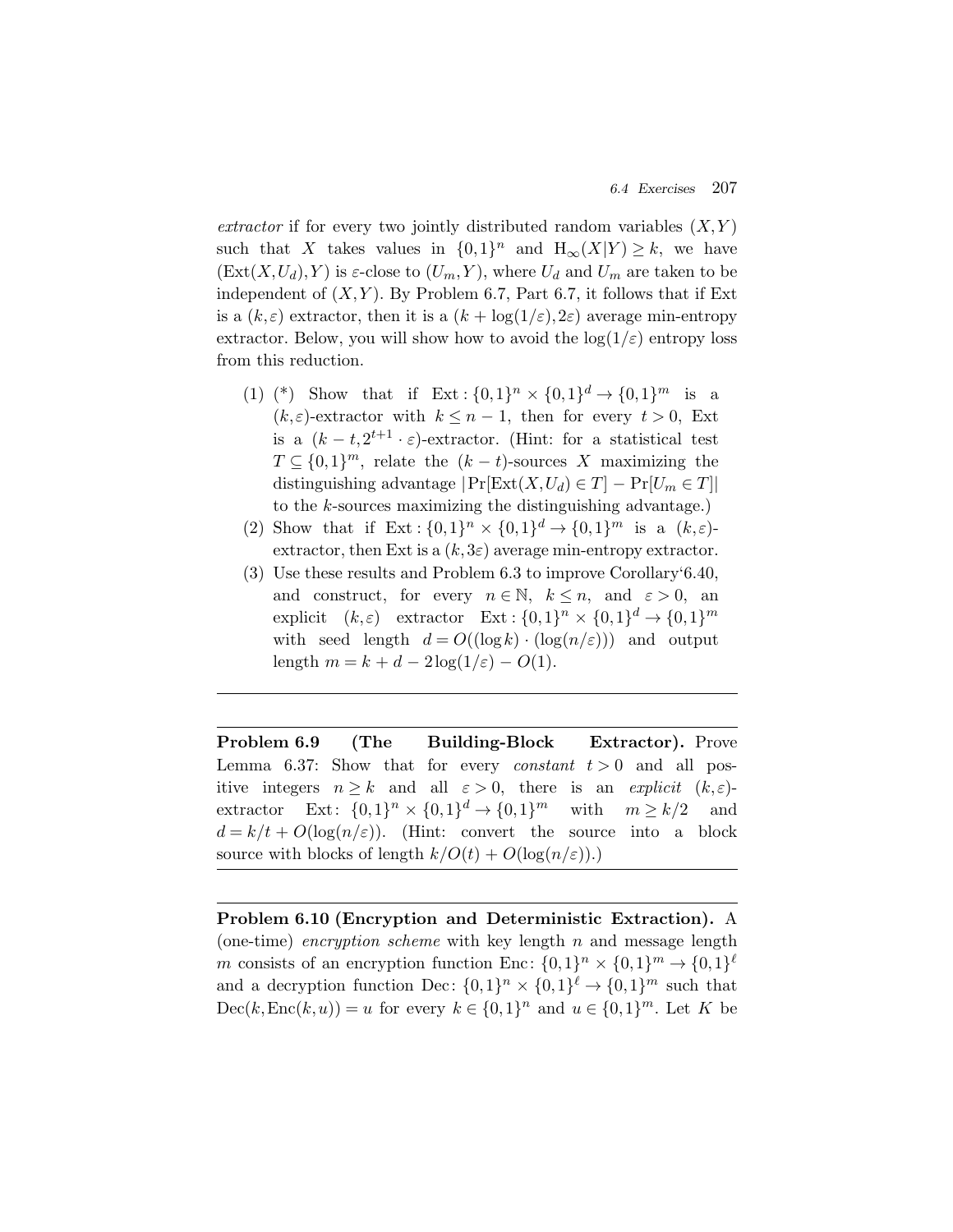a random variable taking values in  $\{0,1\}^n$ . We say that (Enc,Dec) is *(statistically)*  $\varepsilon$ -secure with respect to K if for every two messages  $u, v \in \{0,1\}^m$ , we have  $\Delta(\text{Enc}(K, u), \text{Enc}(K, v)) \leq \varepsilon$ . For example, the *one-time pad*, where  $n = m = \ell$  and  $Enc(k, u) = k \oplus u = Dec(k, u)$  is 0-secure (a.k.a perfectly secure) with respect to the uniform distribution  $K = U_m$ . For a class C of sources on  $\{0,1\}^n$ , we say that the encryption scheme (Enc,Dec) is  $\varepsilon$ -secure with respect to C if Enc is  $\varepsilon$ -secure with respect to every  $K \in \mathcal{C}$ .

- (1) Show that if there exists a deterministic  $\varepsilon$ -extractor Ext:  $\{0,1\}^n \to \{0,1\}^m$  for C, then there exists an 2 $\varepsilon$ -secure encryption scheme with respect to  $C$ .
- (2) Conversely, use the following steps to show that if there exists an  $\varepsilon$ -secure encryption scheme (Enc,Dec) with respect to C, where Enc:  $\{0,1\}^n \times \{0,1\}^m \rightarrow \{0,1\}^{\ell}$ , then there exists a deterministic 2 $\varepsilon$ -extractor Ext: {0,1}<sup>n</sup>  $\rightarrow$  $\{0,1\}^{m-2\log(1/\varepsilon)-O(1)}$  for C, provided  $m \geq \log n + 2\log$  $(1/\varepsilon) + O(1)$ .
	- (a) For each fixed key  $k \in \{0,1\}^n$ , define a source  $X_k$  on  $\{0,1\}^{\ell}$  by  $X_k = \text{Enc}(k, U_m)$ , and let  $\mathcal{C}'$  be the class of all these sources (i.e.,  $\mathcal{C}' = \{X_k : k \in \{0,1\}^n\}.$ Show that there exists a deterministic  $\varepsilon$ -extractor  $\text{Ext}': \{0,1\}^{\ell} \to \{0,1\}^{m-2\log(1/\varepsilon)-O(1)}$  for  $\mathcal{C}'$ , provided  $m \geq \log n + 2\log(1/\varepsilon) + O(1).$
	- (b) Show that if  $Ext'$  is a deterministic  $\varepsilon$ -extractor for  $\mathcal{C}'$ and Enc is  $\varepsilon$ -secure with respect to C, then  $\text{Ext}(k) =$  $\text{Ext}'(\text{Enc}(k, 0^m))$  is a deterministic 2 $\varepsilon$ -extractor for C.

Thus, a class of sources can be used for secure encryption iff it is deterministically extractable.

**Problem 6.11 (Extracting from Symbol-Fixing Sources\*).** A generalization of a bit-fixing source is a *symbol-fixing source* X taking values in  $\Sigma^n$  for some alphabet  $\Sigma$ , where subset of the coordinates of X are fixed and the rest are uniformly distributed and independent elements of  $\Sigma$ . For  $\Sigma = \{0,1,2\}$  and  $k \in [0,n]$ , give an explicit  $\varepsilon$ -extractor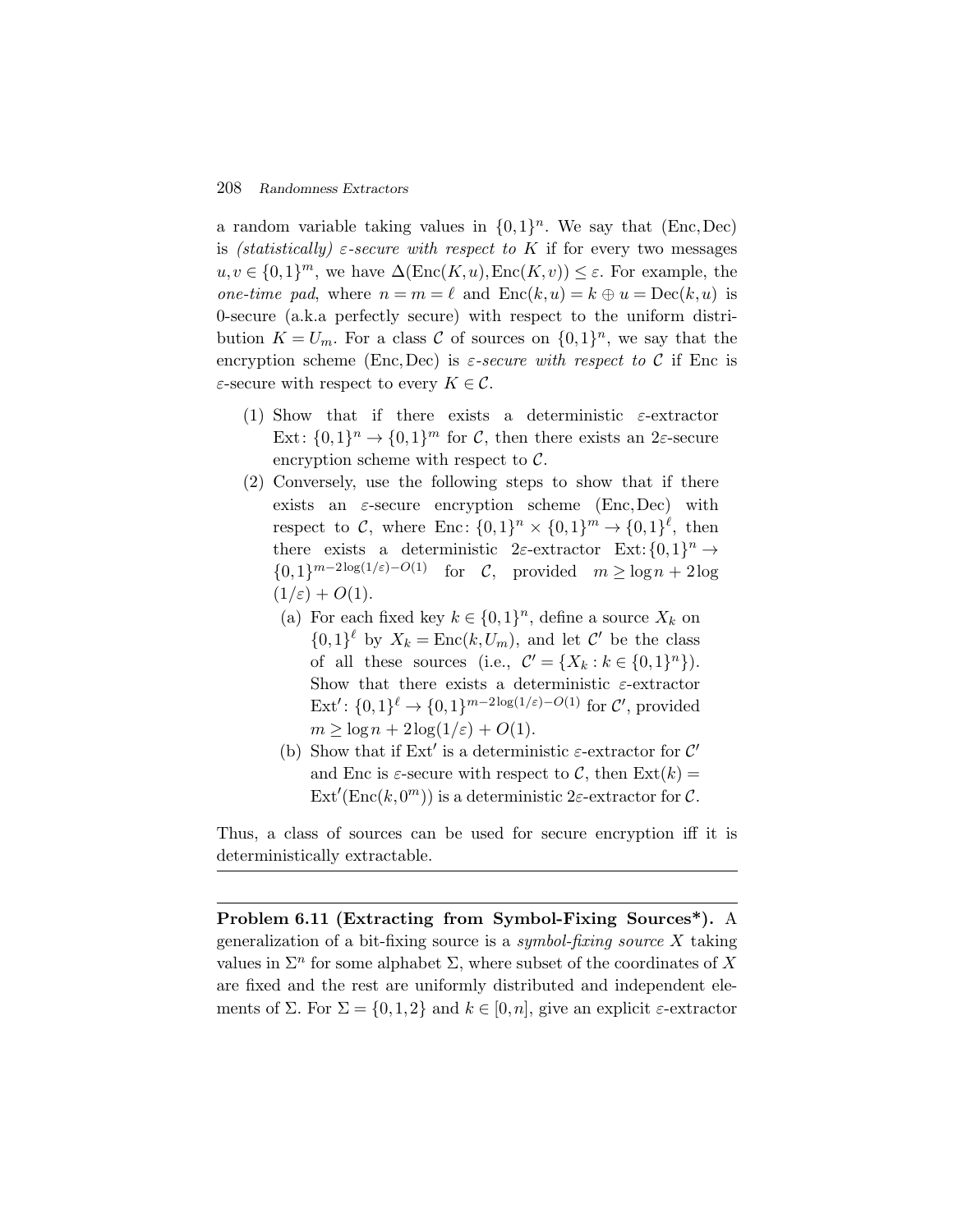$Ext: \Sigma^n \to \{0,1\}^m$  for the class of symbol-fixing sources on  $\Sigma^n$  with min-entropy at least k, with  $m = \Omega(k)$  and  $\varepsilon = 2^{-\Omega(k)}$ . (Hint: use a random walk on a consistently labelled 3-regular expander graph.)

# **6.5 Chapter Notes and References**

Surveys on randomness extractors and their applications are given by Nisan and Ta-Shma [301] and Shaltiel [352, 354].

The study of randomness extraction goes back to von Neumann [416], who gave the deterministic extractor described in the text for IID-bit sources. (See [130, 307] for improvements in the extraction rate.) The study of extraction was renewed by Blum [69], who showed how to extend von Neumann's method to extract perfectly uniform bits from a source generated by a finite-state Markov chain. Santha and Vazirani [346] proposed the model of unpredictable-bit sources, suggested that an extractor need only produce an output that is statistically close to uniform (rather than perfectly uniform), and proved that there is no deterministic extractor for a single unpredictable-bit source even under this relaxation (Proposition 6.6; the proof we give in Problem 6.6 is from [334]). Vazirani and Vazirani [407] showed that nevertheless every problem in **BPP** can be solved in polynomial time given a single unpredictable-bit source (Theorem 6.29.) Chor and Goldreich [96] generalized this result to block sources, in the process introducing min-entropy to the literature on randomness extraction. Cohen and Wigderson [107] showed how to simulate **BPP** with any source of sufficiently high min-entropy rate. This was strengthened to any constant entropy rate by Zuckerman [426], and polynomially small entropy rate in [343, 28].

The notion of seeded extractor we focus on in this section (Definitions 6.13,6.16) was introduced by Nisan and Zuckerman [303], who also gave the first construction of extractors with polylogarithmic seed length (building on [426]). A form of the Leftover Hash Lemma (for flat distributions, and where the quality of the output distribution is measured with entropy rather than statistical difference) was first proven by Bennett, Brassard, and Robert [63]. The version in Theorem 6.18 is due to Impagliazzo, Levin, and Luby [197], and the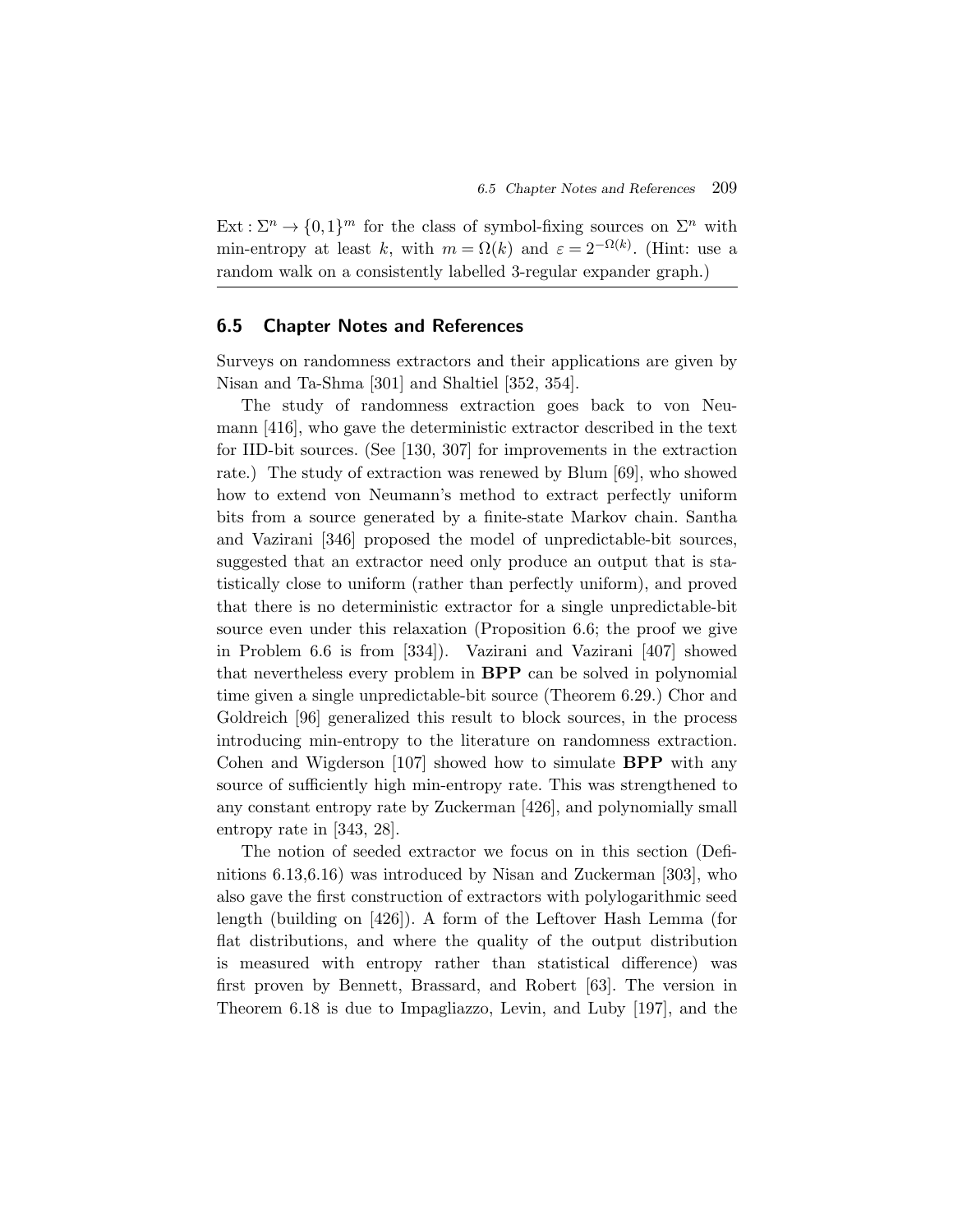proof we give is due to Rackoff [217]. The connection between the Leftover Hash Lemma and the Johnson Bound in Problem 3.4 is due to Ta-Shma and Zuckerman [383], with the equivalence between almost-universal hashing and minimum distance being from [67]. The extractor parameters of Problem 3.4 were first obtained in [155, 372].

The study of deterministic extractors has also remained active, motivated by applications in cryptography and other settings where enumerating seeds does not work. Bit-fixing sources, first studied in [63, 98, 409], received particular attention for their applications to maintaining security when an adversary learns some bits of a cryptographic secret key [90]. (There has been work on protecting against even more severe forms of leakage, surveyed in [175].) The deterministic extractor for symbol-fixing sources in Problem 6.11 is from [232]. Problem 6.10 (encryption requires deterministic extraction) is due to Bosley and Dodis [77]. For a discussion of deterministic extraction for other models of sources, see Section 8.2.

The relevance of bipartite expanders to simulating randomized algorithms with weak sources is due to Cohen and Wigderson [107], who studied dispersers and generalizations of them (as graphs rather than functions). The expander-based extractor of Theorem 6.22 is due to Goldreich and Wigderson [174]. The connection between extractors and list-decodable codes emerged in the work of Trevisan [389], and the list-decoding view of extractors (Proposition 6.23) was crystallized by Ta-Shma and Zuckerman [383]. The equivalence between extractors and averaging samplers (Corollary 6.24) is due to Zuckerman [427] (building on previous connections between other types of samplers and expanders/dispersers [365, 107]).

The notion of entropy was introduced by Shannon in his seminal paper [361] that gave rise to the field of information theory. The many properties of Shannon entropy and related quantities and their applications to communications theory are covered in the textbook [110]. Therefore, the fact that Shannon entropy converges to min-entropy (up to a vanishing statistical distance) when we take independent samples is called the Asymptotic Equipartition Property. Rényi entropy (indeed the entropies  $H_{\alpha}$  for all  $\alpha \in (0,\infty)$ ) were introduced in [335].